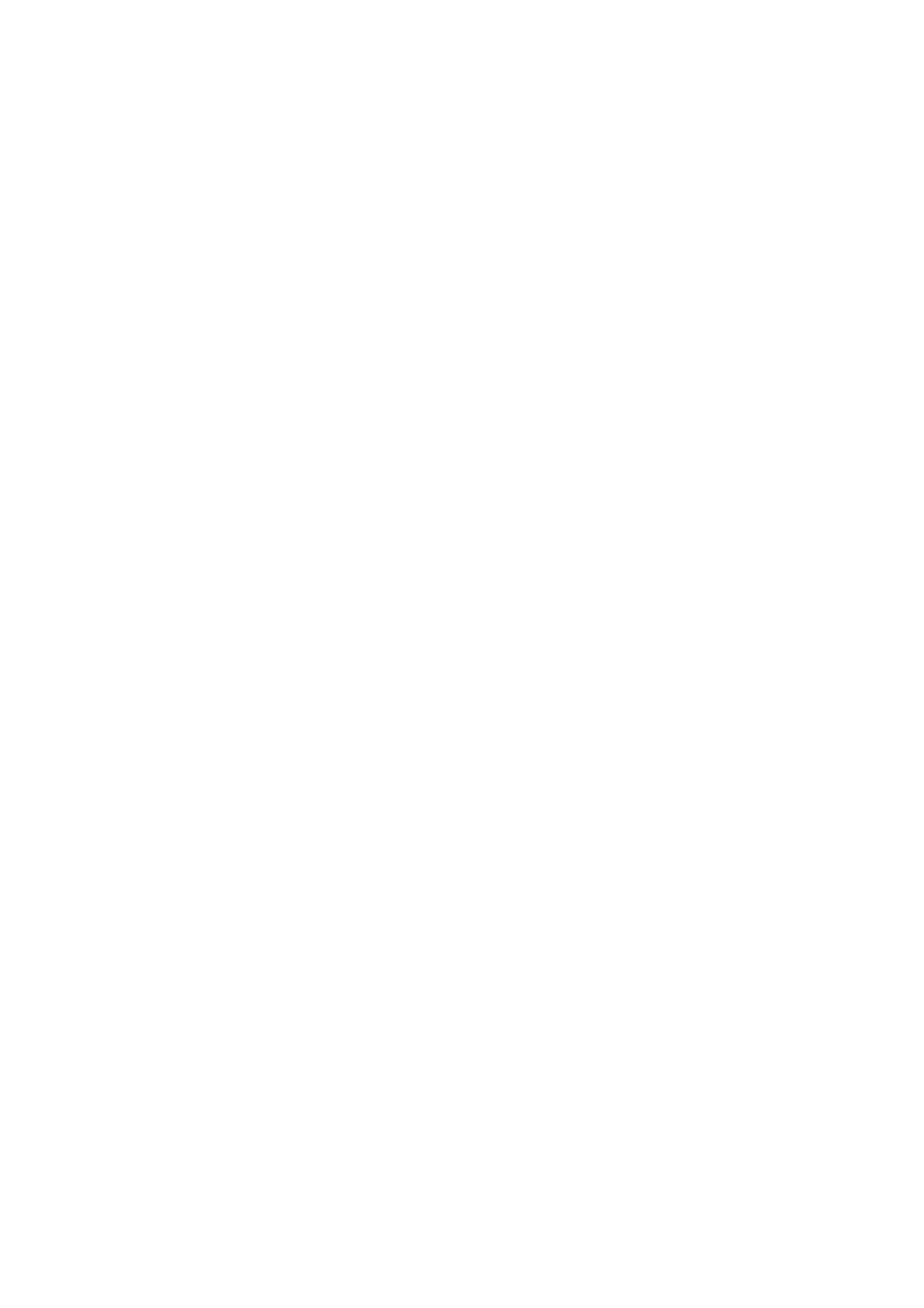## **LOCAL GOVERNMENT ACT 1995**

## SHIRE OF MURRAY

## **HEALTH LOCAL LAW 2018**

## TABLE OF CONTENTS

## **PART 1—PRELIMINARY**

- 1.1 Title
- 1.2 Commencement
- 1.3 Application
- 1.4 Repeal
- 1.5 Interpretation

## **PART 2—SANITATION**

#### *Division 1—Sanitary Conveniences*

- 2.1 Interpretation
- 2.2 Dwelling house
- 2.3 Premises other than a dwelling house
- 2.4 Events
- 2.5 Toilets
- 2.6 Temporary works
- 2.7 Maintenance of sanitary conveniences and fittings
- 2.8 Ventilation of toilets
- 2.9 Public sanitary conveniences
- 2.10 Lighting
- 2.11 Installation

#### *Division 2—Bathrooms, Laundries and Kitchens*

- 2.12 Bathrooms
- 2.13 Laundries
- 2.14 Washing or keeping of clothes in kitchens
- 2.15 Kitchens

## **PART 3—HOUSING AND GENERAL**

*Division 1—Maintenance of Houses* 

- 3.1 Dwelling house maintenance
- 3.2 Guttering and downpipes
- 3.3 Disposal of rainwater

#### *Division 2—Ventilation of Houses*

- 3.4 Exemption for short term hostels and recreational campsites
- 3.5 Overcrowding
- 3.6 Calculated sufficient space
- 3.7 Ventilation
- 3.8 Sub-floor ventilation

#### *Division 3—Water Supply*

- 3.9 Water supply
- 3.10 Rainwater tanks
- 3.11 Bores and wells
- 3.12 Pollution

## *Division 4—Second-hand Furniture, Bedding and Clothing*

- 3.13 Prohibition on sale
- 3.14 Prohibition on possession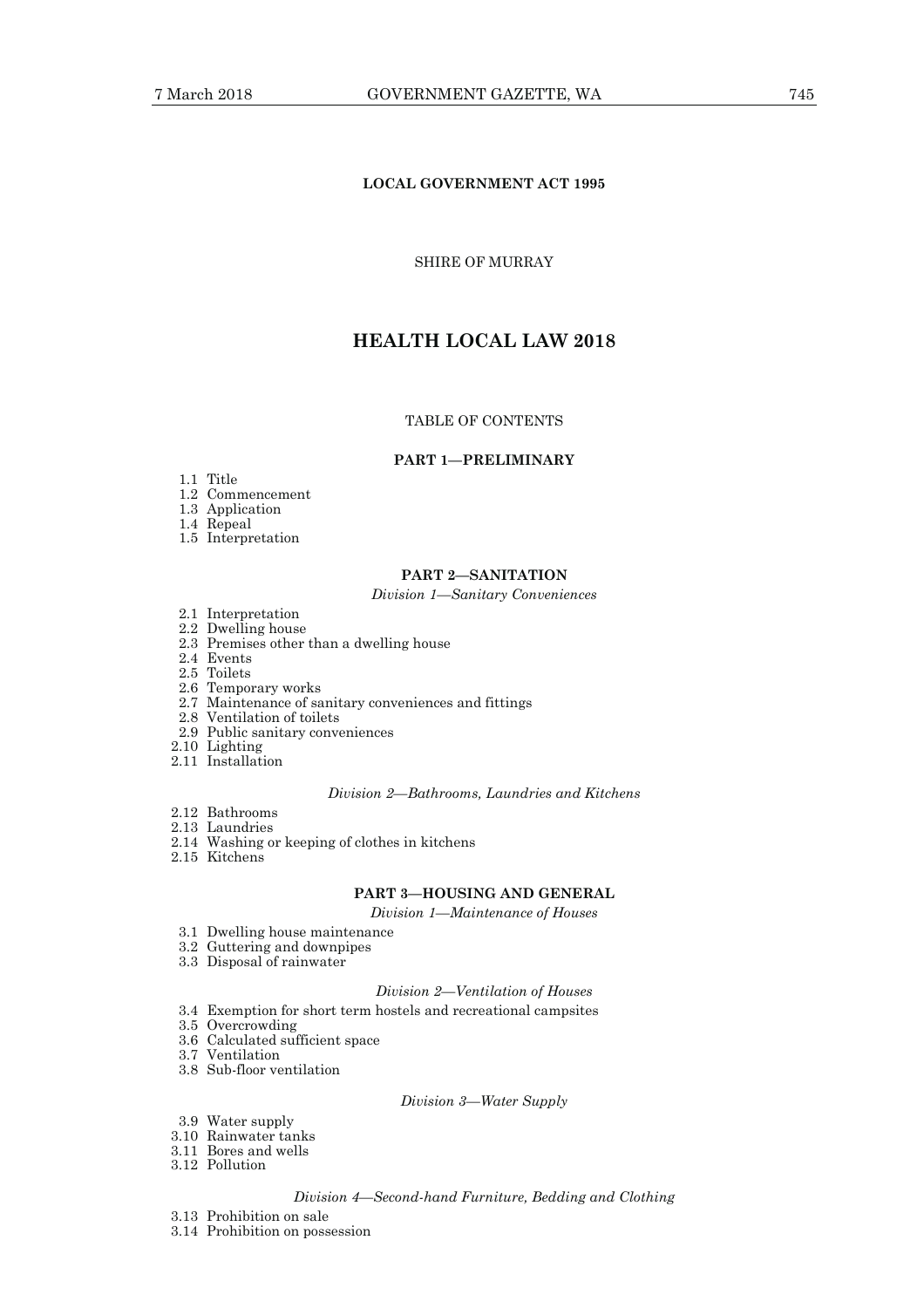## *Division 5—Morgues*

## 3.15 Licensing of morgues

#### **PART 4—LIQUID REFUSE, LIQUID WASTE, BUTCHERS' WASTE, RUBBISH AND REFUSE**

*Division 1—Liquid Refuse and Liquid Waste* 

- 4.1 Interpretation
- 4.2 Deposit of liquid refuse
- 4.3 Disposal of liquid waste

#### *Division 2—Transport of Butchers' Waste*

- 4.4 Interpretation
- 4.5 Restriction of vehicles
- 4.6 Transport of butchers' waste

*Division 3—Rubbish and Refuse* 

- 4.7 Interpretation
- 4.8 Deposit of refuse
- 4.9 Burning of rubbish and refuse
- 4.10 Suitable enclosures
- 4.11 Provision of refuse receptacles
- 4.12 Control of refuse
- 4.13 Unauthorised storage of materials
- 4.14 Removal of refuse and disused materials
- 4.15 Removal of unsightly overgrowth of vegetation
- 4.16 Storage of vehicles, vessels and machinery
- 4.17 Disposing of disused refrigerators or similar containers

## **PART 5—NUISANCES AND GENERAL**

*Division 1—Nuisances* 

- 5.1 Interpretation
- 5.2 Escape of smoke etc.
- 5.3 Public vehicles to be kept clean
- 5.4 Prohibition against spitting 5.5 Dust management
- 
- 5.6 Emission or reflection of light
- 5.7 Car parks
- 5.8 Transportation, use and storage of offal or blood
- 5.9 Use or storage of fertiliser
- 5.10 Storage and dispatch of artificial fertiliser
- 5.11 Storage of fertiliser and compost
- 5.12 Commercial vehicles

### *Division 2—Keeping of Animals*

- 5.13 Cleanliness
- 5.14 Animal enclosures
- 5.15 Slaughter of animals
- 5.16 Disposal of dead animals

#### *Division 3—Keeping of Approved Animals*

- 5.17 Interpretation
- 5.18 Keeping of approved animals and provision of stables
- 5.19 Proximity of approved animals to a dwelling house
- 5.20 Manure receptacles

#### *Division 4—Keeping of Poultry and Pigeons*

- 5.21 Interpretation
- 5.22 Limitation on number of poultry, pigeons and miscellaneous birds
- 5.23 Conditions of keeping poultry
- 5.24 Roosters, geese, turkeys, peafowl and gamebirds
- 5.25 Conditions of keeping pigeons
- 5.26 Removal of non-conforming structures or enclosures
- 5.27 Restrictions on pigeon nesting or perching
- 5.28 Restrictions on feeding wild birds

#### *Division 5—Feedlots*

- 5.29 Interpretation
- 5.30 Premises to be approved
- 5.31 Management of beef cattle feedlots
- 5.32 Site conditions
- 5.33 Compliance with direction or notice of an Authorised Officer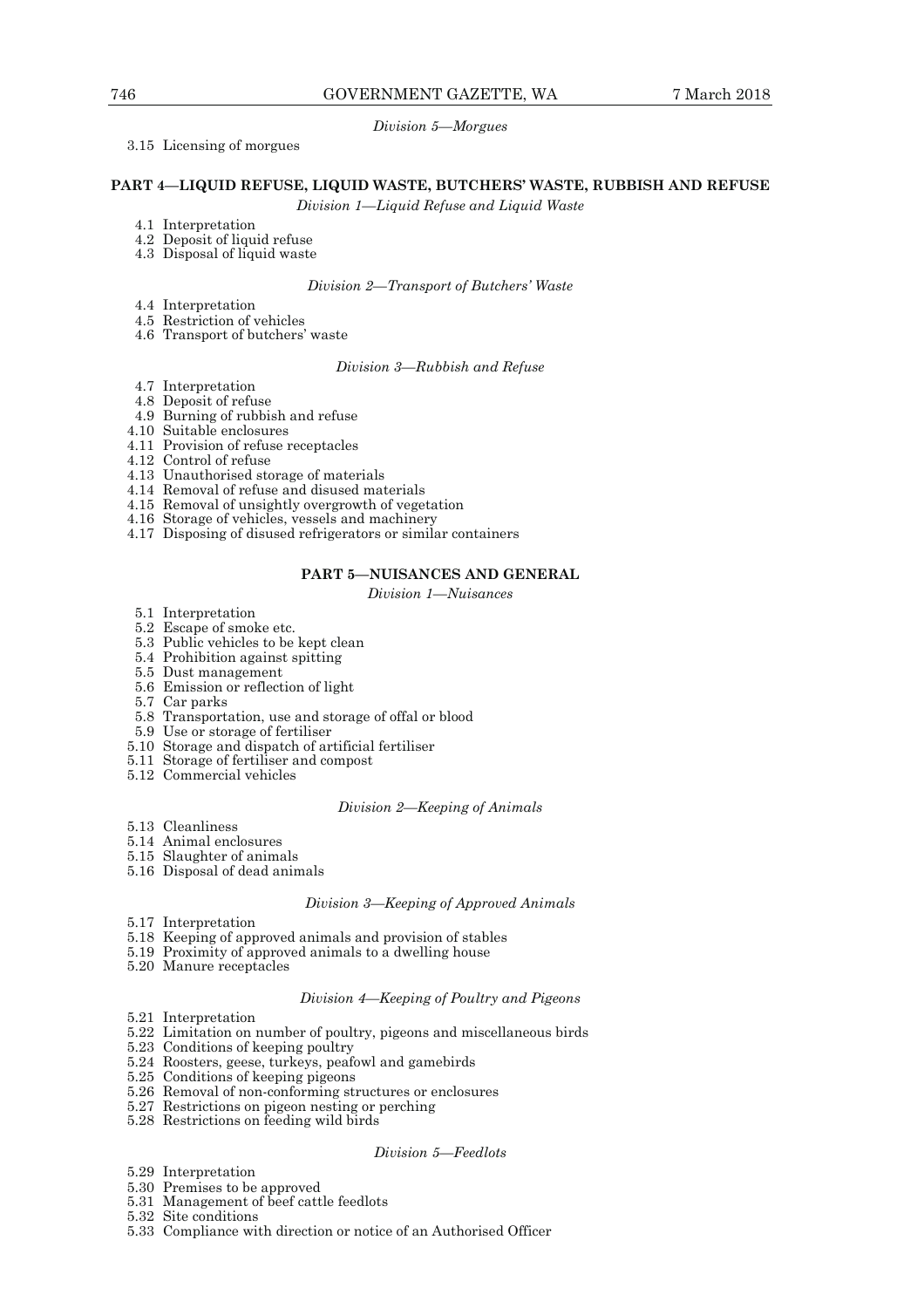## **PART 6—PEST CONTROL**

#### *Division 1—Flies*

- 6.1 Interpretation
- 6.2 Control of flies

## *Division 2—Mosquitoes*

- 6.3 Interpretation
- 6.4 Measures to be taken to prevent mosquito breeding
- 6.5 Measures to be taken by occupier
- 6.6 Removal of undergrowth or vegetation
- 6.7 Filling in excavations etc.
- 6.8 Drains, channels and septic tanks
- 6.9 Drainage of land
- 6.10 Local governments may execute work and recover costs

#### *Division 3—Rodents*

- 6.11 Interpretation
- 6.12 Measures to be taken to eradicate rodents

#### *Division 4—Cockroaches*

- 6.13 Interpretation
- 6.14 Measures to be taken to eradicate cockroaches

#### *Division 5—Argentine Ants*

- 6.15 Interpretation
- 6.16 Measures to be taken to keep premises free from argentine ants

#### *Division 6–European Wasps*

- 6.17 Interpretation
- 6.18 Measures to be taken to keep premises free from European wasp nests

#### *Division 7—Bee Keeping*

- 6.19 Interpretation
- 6.20 Limitation on number of hives
- 6.21 Restrictions on keeping of bees in hives
- 6.22 Bees which cause a nuisance not to be kept

#### *Division 8—Arthropod Vectors of Disease*

- 6.23 Interpretation
- 6.24 Responsibilities of the owner or occupier

#### **PART 7—INFECTIOUS DISEASES**

## *Division 1—General Provisions*

- 7.1 Purpose of exercise of powers
- 7.2 Authorised Officer may visit, inspect and report
- 7.3 Requirements on owner or occupier to clean, disinfect and disinfest
- 7.4 Authorised Officer may disinfect or disinfest premises
- 7.5 Insanitary houses, premises and things
- 7.6 Medical officer may authorise disinfecting
- 7.7 Persons in contact with an infectious disease sufferer
- 7.8 Declaration of infected houses or premises
- 7.9 Destruction of infected animals
- 7.10 Disposal of a body
- 7.11 Local Government may carry out work and recover costs

## *Division 2—Disposal of Used Condoms and Needles*

- 7.12 Disposal of used condoms
- 7.13 Disposal of used needles

## **PART 8—LODGING HOUSES**

*Division 1—Registration* 

- 8.1 Interpretation
- 8.2 Accommodation not to be kept unless registered
- 8.3 Application for registration
- 8.4 Certificate of Registration of Accommodation
- 8.5 Renewal of registration
- 8.6 Notification upon sale or transfer
- 8.7 Revocation of registration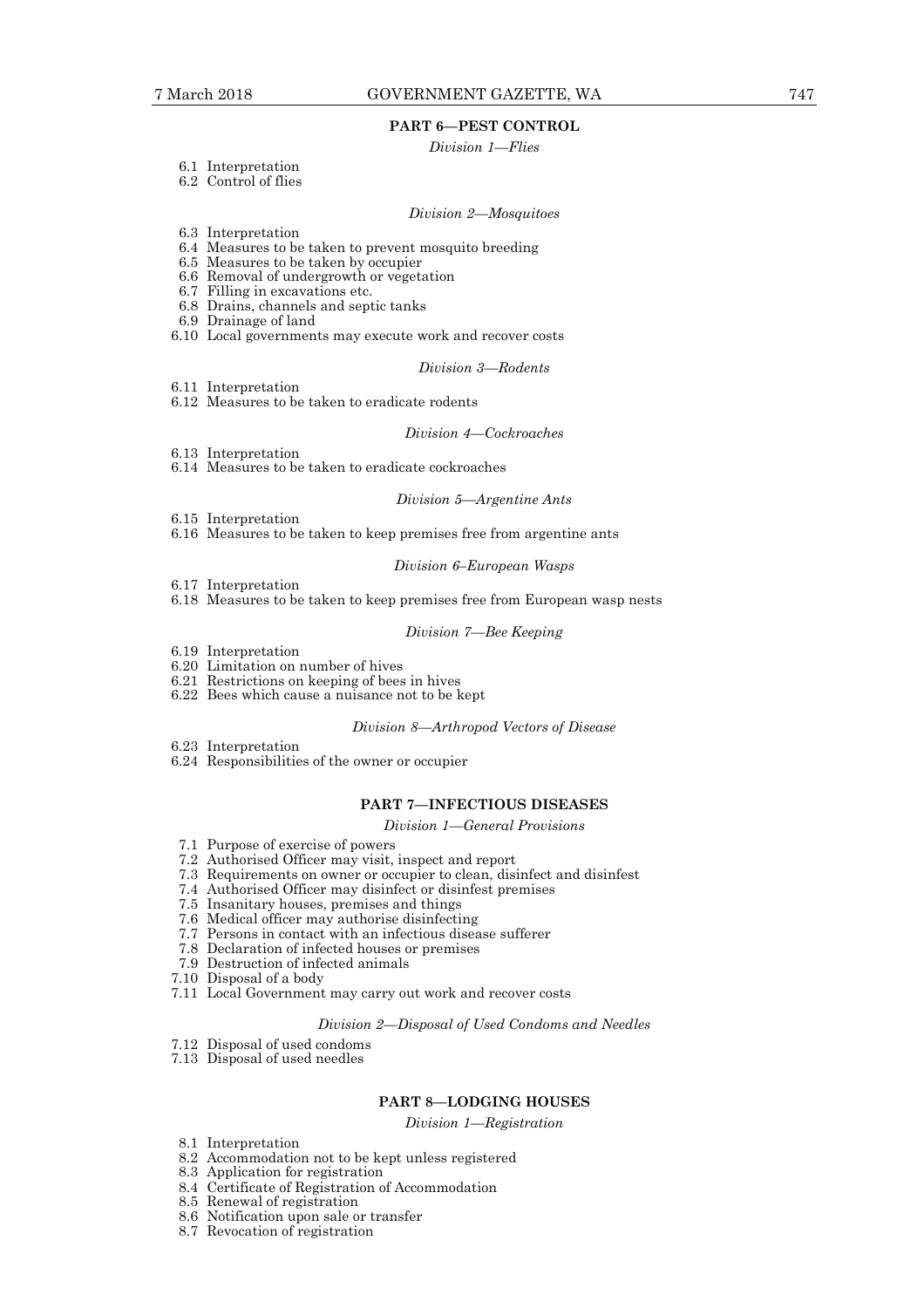#### *Division 2—Construction and Use Requirements*

- 8.8 General construction requirements
- 8.9 Insect screening
- 8.10 Sanitary conveniences
- 8.11 Laundry unit
- 8.12 Kitchen
- 8.13 Cooking facilities
- 8.14 Dining room
	- 8.15 Lounge room
	- 8.16 Fire prevention and control
	- 8.17 Obstruction of passages and stairways
	- 8.18 Fitting of locks
	- 8.19 Restriction on use of rooms for sleeping
	- 8.20 Sleeping accommodation short term hostels and recreation campsites
	- 8.21 Furnishing etc. of sleeping apartments
	- 8.22 Ventilation
	- 8.23 Numbers to be placed on doors

#### *Division 3—Management and Care*

- 8.24 Keeper or manager to reside in the lodging house
- 8.25 Register of lodgers
- 8.26 Keeper report
- 8.27 Certificate of Sleeping Accommodation
- 8.28 Duplicate keys and inspection
- 8.29 Room occupancy
- 8.30 Infectious disease
- 8.31 Maintenance of a room by a lodger or a resident
- 8.32 Cleaning and maintenance requirements
- 8.33 Responsibilities of lodgers and residents
- 8.34 Approval for the storage of food

## **PART 9—OFFENSIVE TRADES**

*Division 1—General* 

- 9.1 Interpretation
- 9.2 Consent to establish an offensive trade
- 9.3 Notice of application
- 9.4 Registration of premises
- 9.5 Certificate of Registration of Premises for Offensive Trade
- 9.6 Change of occupier
- 9.7 Alterations to premises

## *Division 2—General Duties of an Occupier*

- 9.8 Interpretation
- 9.9 Cleanliness
- 9.10 Rats and other vectors of disease
- 9.11 Sanitary conveniences and hand wash basins
- 9.12 Painting of walls etc.
- 9.13 Effluvia, vapours or gases
- 9.14 Offensive materials
- 9.15 Storage of materials
- 9.16 Directions

## *Division 3—Fat Rendering Establishments*

- 9.17 Interpretation
- 9.18 Ventilation
- 9.19 Covering of apparatus
- 9.20 Rendering of walls

#### *Division 4—Fish Premises*

- 9.21 Interpretation
- 9.22 Fish preparation room
- 9.23 Bench
- 9.24 Disposal of waste
- 9.25 Fish containers
- 9.26 Cooking of fish
- 9.27 Use of approved portable box
- 9.28 Fish transport vehicle

## *Division 5—Laundry, Dry Cleaning Establishments and Dye Works*

9.29 Interpretation

- 9.30 Receiving depot
- 9.31 Reception room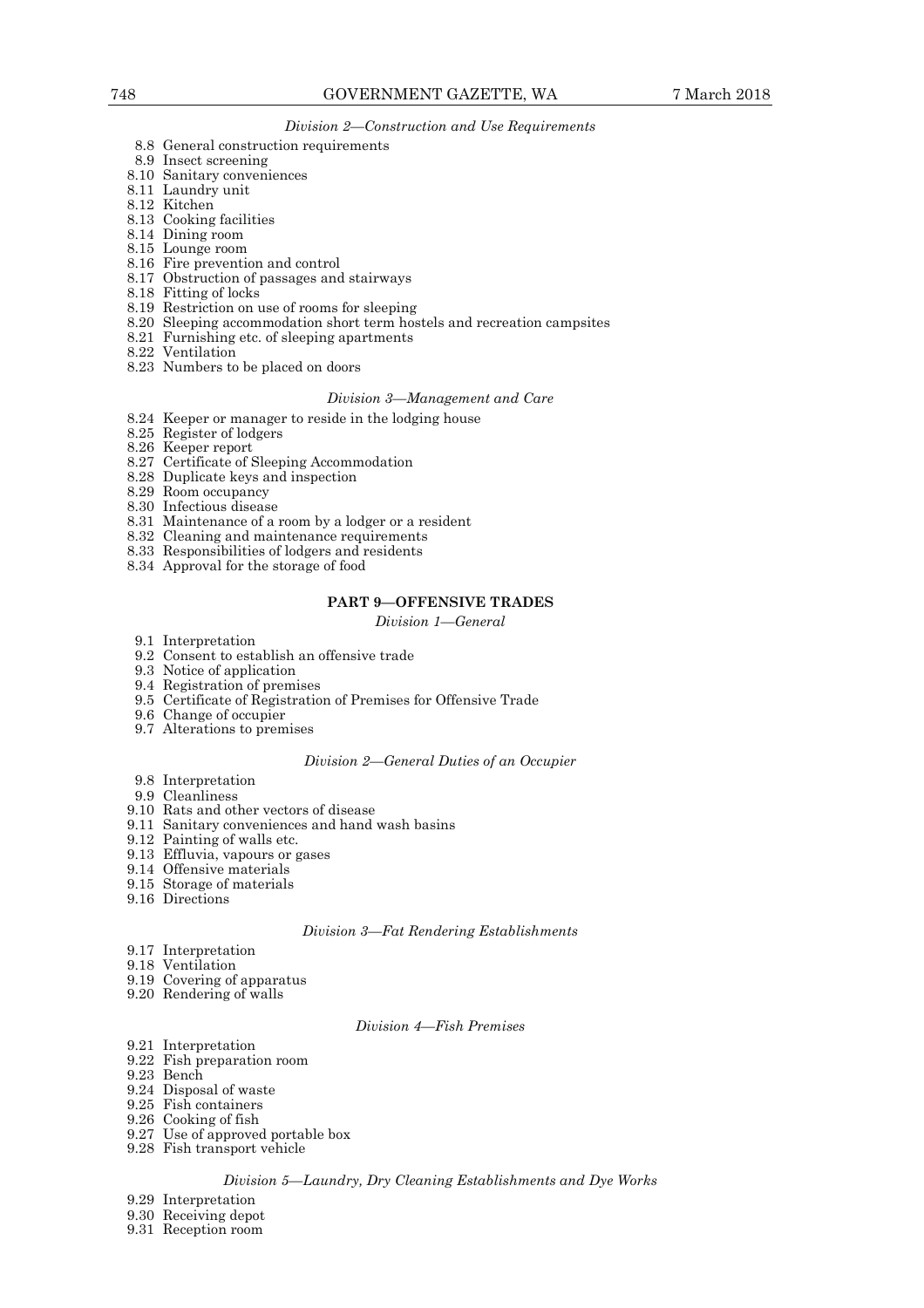- 9.32 Walls and floors
- 9.33 Laundry floor
- 9.34 Escape of dust 9.35 Precautions against combustion
- 9.36 Trolleys
- 9.37 Sleeping on premises

## *Division 6—Abattoirs*

9.38 Construction

#### *Division 7—Piggeries*

- 9.39 Interpretation
- 9.40 Limitations to registration
- 9.41 Conditions of registration
- 9.42 Sties, enclosures or sheds
- 9.43 Slaughtering
- 9.44 Feed
- 9.45 Fencing 9.46 Water supply
	- 9.47 Feeding troughs
	-

## **PART 10—OFFENCES AND PENALTIES**

- 10.1 Offences and penalties
- 10.2 Form of infringement notices
- 10.3 Other enforcement actions

## **PART 11—OBJECTION AND APPEAL**

11.1 Objection and appeal rights

## **SCHEDULE 1—APPLICATION FOR REGISTRATION OF ACCOMMODATION**

## **SCHEDULE 2—CERTIFICATION OF REGISTRATION OF ACCOMMODATION**

## **SCHEDULE 3—NOTICE OF CHANGE OF OWNER OF ACCOMMODATION**

#### **SCHEDULE 4—REGISTER OF LODGERS**

#### **SCHEDULE 5—LIST OF LODGERS**

## **SCHEDULE 6—CERTIFICATE OF SLEEPING ACCOMMODATION**

## **SCHEDULE 7—CERTIFICATE OF SLEEPING ACCOMMODATION FOR A LODGING HOUSE WITH MORE THAN 20 SLEEPING COMPARTMENTS**

## **SCHEDULE 8 – APPLICATION FOR LICENCE OF A MORGUE**

#### **SCHEDULE 9 – LICENCE OF A MORGUE**

#### **SCHEDULE 10—APPLICATION FOR CONSENT TO ESTABLISH AN OFFENSIVE TRADE**

## **SCHEDULE 11—APPLICATION FOR REGISTRATION OF PREMISES FOR OFFENSIVE TRADE**

## **SCHEDULE 12—CERTIFICATE OF REGISTRATION OF PREMISES FOR OFFENSIVE TRADE**

## **SCHEDULE 13—OFFENSIVE TRADES**

#### **SCHEDULE 14—PRESCRIBED OFFENCES**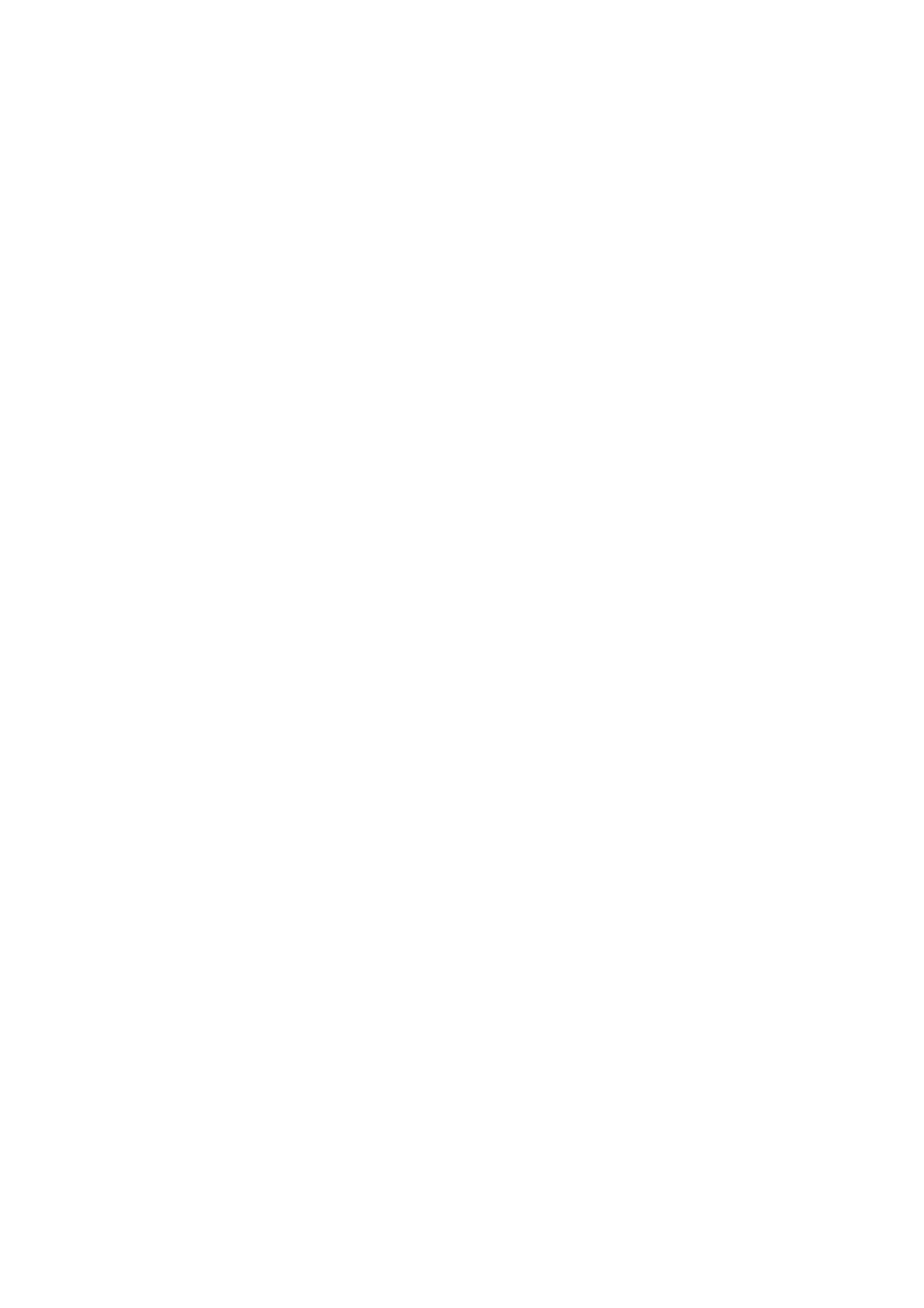## **LOCAL GOVERNMENT ACT 1995**

#### SHIRE OF MURRAY

## **HEALTH LOCAL LAW 2018**

Under the powers conferred by the *Local Government Act 1995* and under all powers enabling it, the Council of the Shire of Murray resolved on 22 February 2018 to make the following local law.

**PART 1—PRELIMINARY** 

#### **1.1 Title**

This local law may be cited as the *Shire of Murray Health Local Law 2018*.

## **1.2 Commencement**

This local law commences 14 days after the day on which it is published in the *Government Gazette*.

#### **1.3 Application**

This local law applies throughout the entire district.

#### **1.4 Repeal**

The *Shire of Murray Health Local Laws 1999* published in the *Government Gazette* on 30 December 1999 are repealed.

#### **1.5 Interpretation**

(1) In this local law, unless the context otherwise requires—

*Act* means the *Health (Miscellaneous Provisions) Act 1911*;

*adequate* means satisfactory or fit for purpose or, if there is any doubt, at the discretion of an Authorised Officer;

*adequate supply of water* means a flow of water of not less than 5 litres per minute;

*approved* means approved by the local government;

- *AS or AS/NZS* means an Australian Standard or Australian/New Zealand Standard published by Standards Australia, as amended from time to time;
- *AS 3786:2014* means Australian Standard for Smoke alarms using scattered light, transmitted light or ionization;
- *AS 2293.1:2005* means Australian Standard for Emergency escape lighting and exit signs for buildings—System design, installation and operation;
- *AS 1530.2:1993* means Australian Standard for Methods for fire tests on building materials, components and structures—Test for flammability of materials;
- *AS 1530.3:1999* means Australian Standard for Methods for fire tests on building materials, components and structures—Simultaneous determination of ignitability, flame propagation, heat release and smoke release;
- *AS 2001.5.4:2005* means Australian Standard for Methods of test for textiles—Dimensional change—Domestic washing and drying procedures for textile testing (ISO 6330:2000, MOD);
- *AS/NZS ISO 717.1:2004* means Australian Standard for Acoustics—Rating of sound insulation in buildings and of building elements—Airborne sound insulation;
- *AS 3666.2: 2011* means Australian Standard for Air-handling and water systems of buildings— Microbial control—Design, installation and commissioning;
- *AS 1668.2: 2012* means Australian Standard for The use of ventilation and air conditioning in buildings—Mechanical ventilation in building;

*AS 4282* means Australian Standard for Control of obtrusive effects of outdoor lighting;

- *Authorised Officer* means a person appointed under—
	- (a) the provisions of the *Public Health Act 2016;* or
	- (b) the *Local Government Act 1995*; and
	- (c) includes officers employed by the local government as an Environmental Health Officer, Assistant Environmental Health Officer, Acting Environmental Health Officer, Manager Environmental Health, Manager Governance and Principal Environmental Health Officer;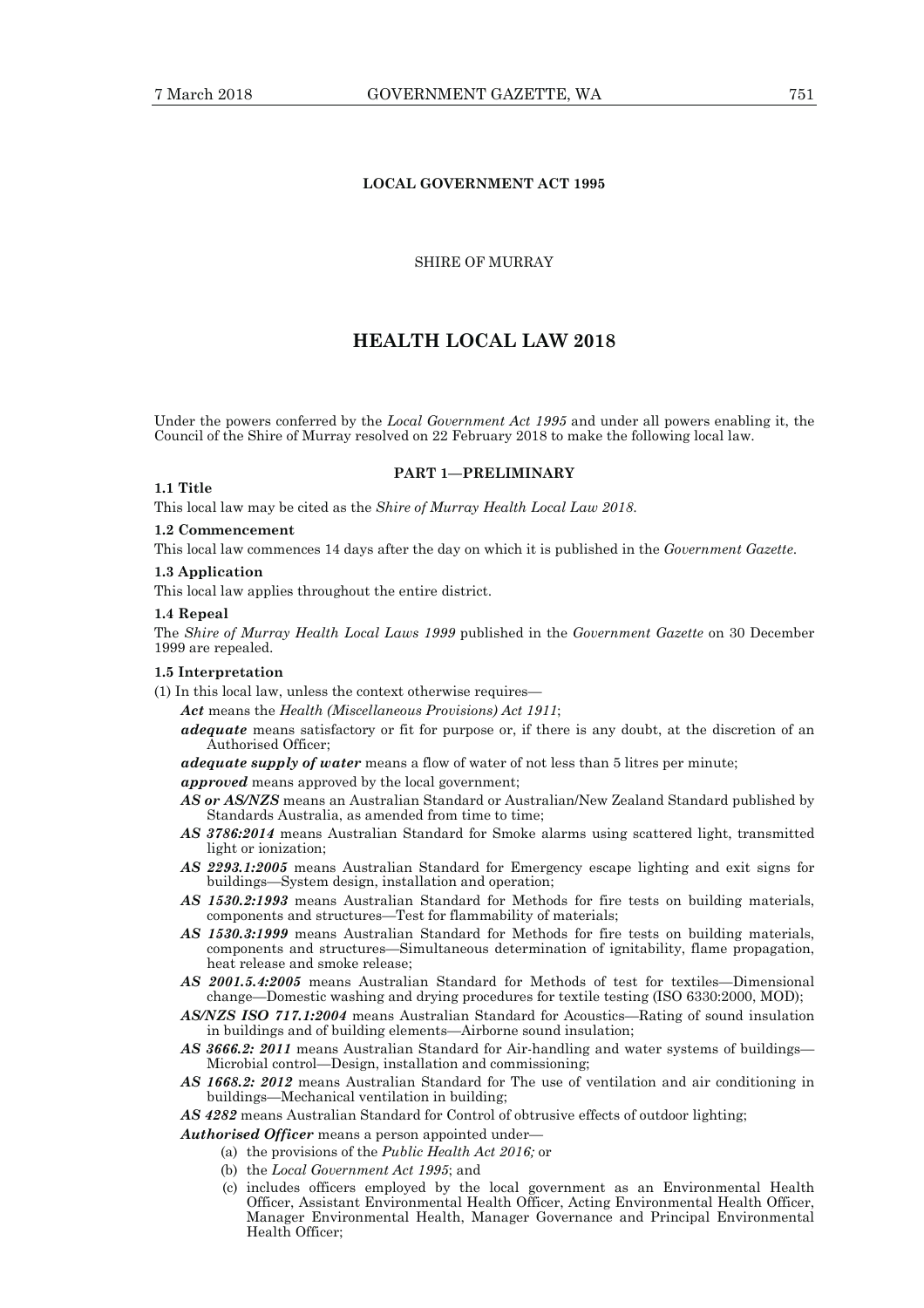*bed* means a piece of furniture on which to sleep;

*bedding* includes beds, mattresses, pillows and bed heads as well as bed linen;

*bed linen* includes sheets, blankets, pillow cases, quilt and doona covers and mattress covers;

- *Building Code* means the latest edition of the Building Code of Australia published from time to time by or on behalf of the Australian Building Codes Board, as amended from time to time, but not including explanatory information published with that Code;
- *Chief Executive Officer* means the Chief Executive Officer of the local government and includes an Acting Chief Executive Officer;
- *Chief Health Officer* means a person appointed to this position under the provisions of the *Public Health Act 2016;*

*Council* means the Council of the local government;

*district* means—

- (a) the district of the local government under the *Local Government Act 1995;*
- (b) any area placed under the jurisdiction of the local government under section 22 of the Act; and
- (c) any river, or other water deemed to be within the district of the local government under section 25 of the Act;
- *drinking water* means drinking water as defined in the *Australian Drinking Water Guidelines*  developed by the National Health and Medical Research Council;
- *dwelling house* means a place of residence containing at least one sleeping room and includes a room or outbuilding separate from, but ancillary to, the building in which the sleeping room is located;

*habitable room* means a room used for normal domestic activities, and—

- (a) includes a bedroom, living room, lounge room, music room, television room, kitchen, dining room, sewing room, study, play-room, family room and sun-room or the like; but
- (b) excludes a bathroom, laundry, toilet, pantry, walk-in wardrobe, corridor, lobby, photographic dark room, clothes-drying room, and other spaces of a specialised nature occupied neither frequently nor for extended periods;

*hot water* means water at a temperature of at least 65 degrees Celsius;

*local government* means the Shire of Murray;

- *Medical Officer* means the Medical Officer appointed by the local government under the Act and includes an Acting Medical Officer so appointed;
- *morgue* means a place for the temporary reception and keeping of the bodies of the dead awaiting burial or cremation;

*nuisance* has the meaning given to it in section 182 of the Act;

- *public place* includes every place to which the public ordinarily have access, whether by payment of a fee or not;
- *sanitary convenience* includes urinals, toilets, sinks, baths, wash troughs, apparatus for the treatment of sewage, or other receptacle for the deposit of faecal matter, or refuse, and all similar conveniences;

*Schedule* means a Schedule to this local law;

- *sewage* means any kind of sewage, faecal matter or urine, and any waste composed wholly or in part of liquid;
- *sewer* includes sewers and drains of every description, except drains to which the word "drain" as defined in the Act applies, also water channels constructed of stone, brick, concrete, or any other material, including the property of the local government;
- *street* includes any highway, and any public bridge, and any road, lane, footway, square, court, alley or passage, whether a thoroughfare or not;
- *toilet* means a toilet bowl, or urinal and includes a room or cubicle in which one or more of these are located;
- *townsite* means the townsites within the district which are constituted under section 26(2) of the *Land Administration Act 1997* or referred to in clause 37 of the Schedule 9.3 of the *Local Government Act 1995*; and

*urinal* may be—

- (a) an individual stall or wall-hung urinal;
	- (b) each 600 millimetres length of a continuous urinal trough; or
	- (c) a toilet bowl used in place of a urinal.

(2) Where in this local law, a duty or liability is imposed on an "owner or occupier" the duty or liability shall be deemed to be imposed jointly and severally on each of the owner or occupier.

(3) Where under this local law an act is required to be done or forbidden to be done in relation to any premises, the owner or occupier of those premises has, unless the contrary intention appears, the duty of causing to be done the act so required to be done, or of preventing from being done the act so forbidden to be done, as the case may be.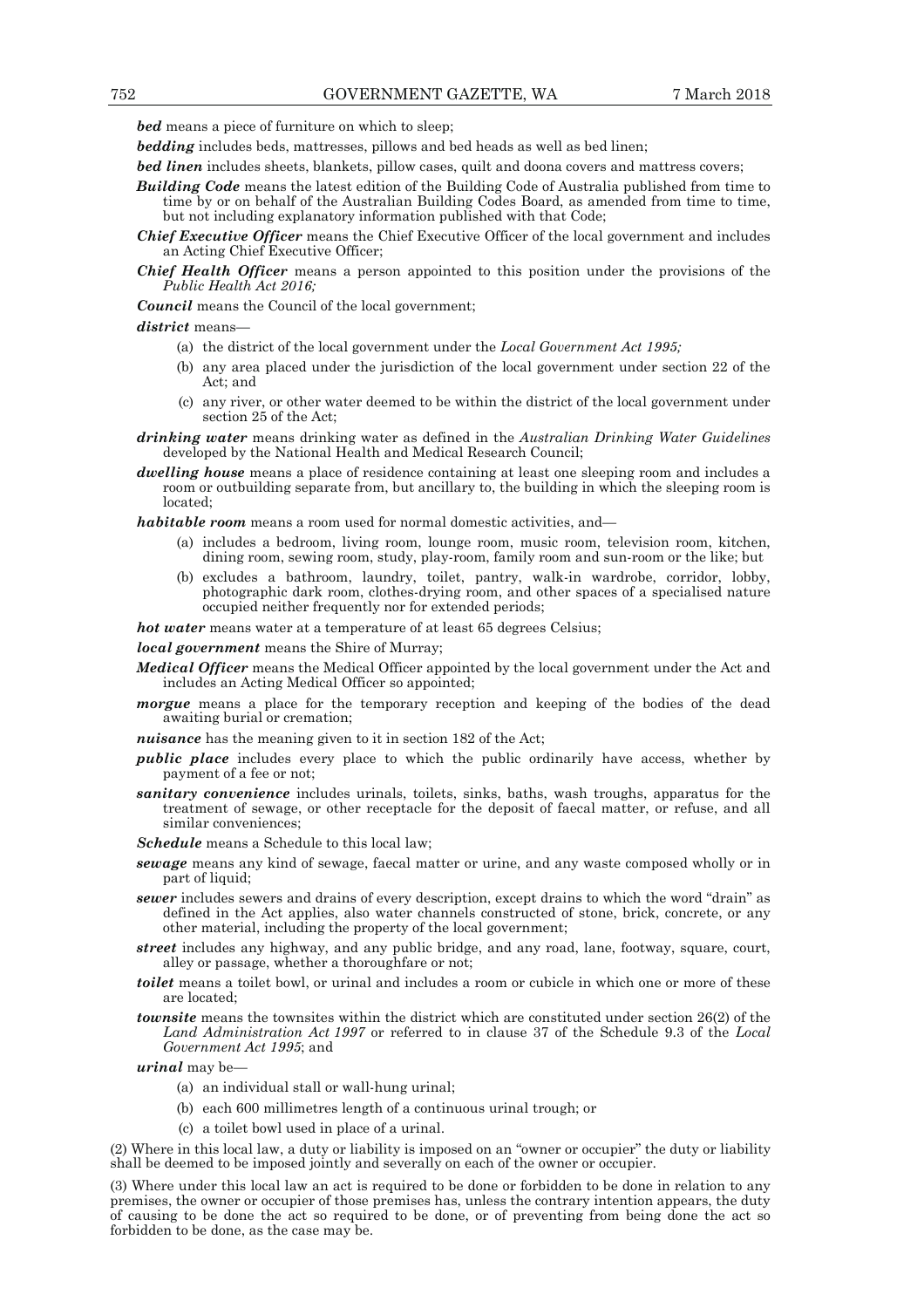## **PART 2—SANITATION**

#### *Division 1—Sanitary Conveniences*

## **2.1 Interpretation**

In this Part, unless the context otherwise requires—

*apparatus for the treatment of sewage* has the same meaning as in section 3 of the Act;

*event* includes a fair, function or festival;

*low lying land* means land that has a height no more than 2 metres above Australian height datum;

*organise*r means a person—

- (a) to whom approval has been granted by the local government to conduct the event; or
- (b) responsible for the conduct of the event;
- *public sanitary conveniences* means a sanitary convenience to which the public ordinarily have access;
- *receptacle for drainage* has the same meaning as in the *Health (Treatment of Sewage and Disposal of Effluent and Liquid Waste) Regulations 1974* and includes the irrigation effluent disposal area of an aerobic treatment system; and
- *temporary sanitary convenience* means a sanitary convenience, temporarily placed for use  $\bar{b}y-$ 
	- (a) patrons in conjunction with an event; or
	- (b) employees at construction sites or the like.

#### **2.2 Dwelling house**

(1) A person shall not use or occupy, or permit to be used or occupied, a dwelling house unless it has at least one toilet.

(2) A room in which a toilet is located shall have adequate electrical lighting.

(3) A person shall not erect or place a dwelling house, or adapt any building for use as a dwelling house, on low lying land, unless the dwelling house—

- (a) is provided with secure, efficient and proper drainage of the building to a sewer or an approved apparatus for the treatment of sewage; and
- (b) is approved by the local government.

(4) An owner or occupier of a dwelling house erected on low lying land, may be required by an Authorised Officer to—

- (a) assist an Authorised Officer with determining the separation distance from groundwater level to the base of the receptacle for drainage for the dwelling house; and
- (b) provide an annual report to the local government containing accurate details of—
	- (i) the address or location of the property;
	- (ii) the name, telephone number and email address of the property owner;
	- (iii) the type of apparatus for the treatment of sewage connected to the dwelling house;
	- (iv) the date of last service of the apparatus for the treatment of sewage; and
	- (v) the depth from the base of the receptacle for drainage to the maximum groundwater level measured in the month of October.

(5) If, in the opinion of an Authorised Officer, the depth from the base of a receptacle for drainage is less than 600 millimetres to the maximum groundwater level, the Authorised Officer may by notice require the owner of the dwelling house to—

- (a) raise the receptacle for drainage such that its base is no less than 600 millimetres to the maximum groundwater level; or
- (b) cease using the dwelling house until such time as the depth from the base of the receptacle for drainage to the maximum groundwater level is no less than 600 millimetres.

#### **2.3 Premises other than a dwelling house**

(1) The owner of premises other than a dwelling house shall not use or occupy, or permit to be used or occupied, premises other than a dwelling house unless—

- (a) the premises have sanitary conveniences in accordance with the Building Code and this Part;
- (b) the toilets required by this clause are situated within a reasonable distance and are easily accessible to the persons for whom they are provided; and
- (c) the premises have hand wash basins—
	- (i) in accordance with the Building Code;
	- (ii) for the use of persons employed or engaged on the premises;
	- (iii) provided with an adequate supply of water supplied by taps located over each hand wash basin;
	- (iv) separate from any trough, sink or hand wash basin used in connection with any process carried out on the premises; and
	- (v) situated within a reasonable distance of the sanitary conveniences and easily accessible to the person for whom they are provided.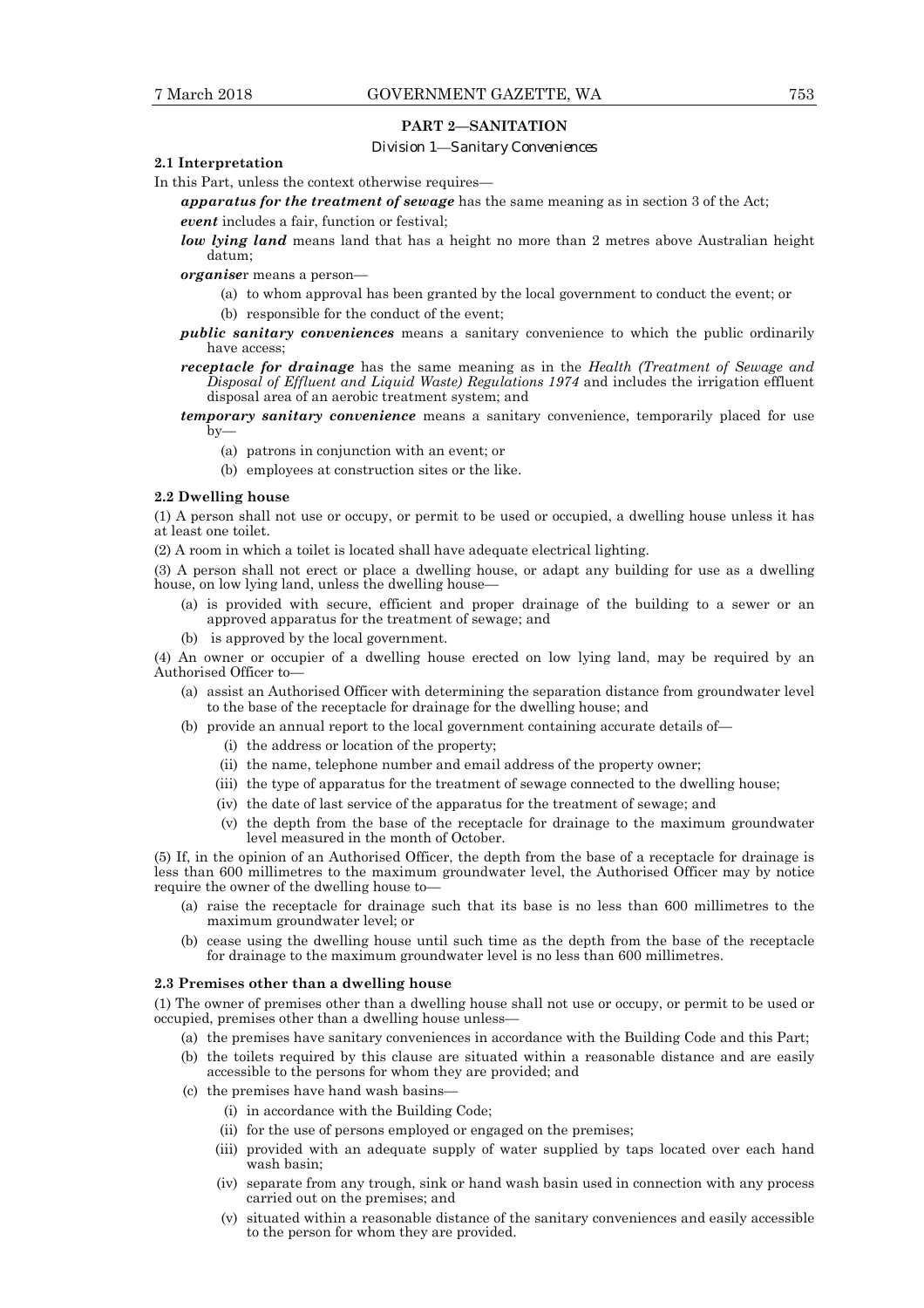(2) The occupier of the premises other than a dwelling house shall ensure that—

- (a) clean toilet paper is available at all times in each cubicle;
- (b) a sanitary napkin disposal facility is provided in each toilet set aside for the use of females; and
- (c) each hand wash basin is provided with—
	- (i) an adequate supply of soap or other hand cleaning substances; and
	- (ii) hand drying facilities, situated adjacent to and visible from the hand wash basin.

## **2.4 Events**

The organiser of an outdoor event must provide sanitary conveniences in accordance with the recommendations contained within the Department of Health's "Guidelines for concerts, events and organized gatherings".

## **2.5 Toilets**

(1) Toilets on premises shall be maintained in accordance with the following requirements—

- (a) the door to a toilet, other than an internal toilet, shall be properly screened to a continuous height of 1.8 metres from the floor;
- (b) a toilet or its entrance which is visible from overlooking windows shall be properly screened;
- (c) the floor of any internal toilet shall be—
	- (i) of concrete or of other approved impervious material of an approved thickness; and
	- (ii) unless otherwise approved graded to a floor waste outlet and proper discharge pipe with flap valve fitted and, where necessary, protected by an approved sump; and
- (d) the floor of any external toilet shall be—
	- (i) of concrete or of other approved impervious material of an approved thickness; and
	- (ii) graded to the door or alternatively an approved outlet.

(2) Toilets on premises other than a dwelling house shall be maintained in accordance with the following additional requirements—

- (a) a toilet for the exclusive use of males shall not adjoin any toilet for the exclusive use of females unless the toilets are separated by a wall extending from floor to ceiling and of sufficient density to have a sound transmission class of not less than 50 as required by *AS/NZS ISO 717.1:2004*; and
- (b) where more than one toilet is provided on the premises, the entrance to each toilet shall bear a suitable sign indicating for which sex its use is intended.

#### **2.6 Temporary works**

A person who undertakes temporary work at any place shall ensure every temporary sanitary convenience is installed and maintained in accordance with the requirements of the *Health (Temporary Sanitary Conveniences) Regulations 1997.* 

## **2.7 Maintenance of sanitary conveniences and fittings**

(1) The occupier of premises shall—

- (a) keep clean, in good condition and repair; and
- (b) whenever required by an Authorised Officer, effectively disinfect and clean;

all sanitary conveniences including sanitary fittings in or on the premises.

- (2) The owner of premises shall—
	- (a) keep or cause to be kept in good repair; and
	- (b) maintain an adequate supply of water to;

all sanitary conveniences including sanitary fittings in or on the premises.

#### **2.8 Ventilation of toilets**

(1) A toilet in any premises shall be ventilated in accordance with the *Sewerage* (*Lighting, Ventilation and Construction) Regulations 1971* and the Building Code.

(2) A mechanical ventilation system provided under subclause (1) shall be maintained in good working order and condition.

## **2.9 Public sanitary conveniences**

(1) A person shall not—

- $(a)$  foul:
- (b) damage or vandalise; or
- (c) write on or otherwise deface;

a public sanitary convenience or sanitary fixtures or fittings or the premises in or on which the sanitary convenience is located.

(2) A person shall not live or sleep in or on the premises in which a public sanitary convenience is located or use it for a purpose other than that for which it was intended.

#### **2.10 Lighting**

The owner and occupier of premises in which a sanitary convenience or a public sanitary convenience is located shall provide and maintain adequate electric lighting for persons using the convenience.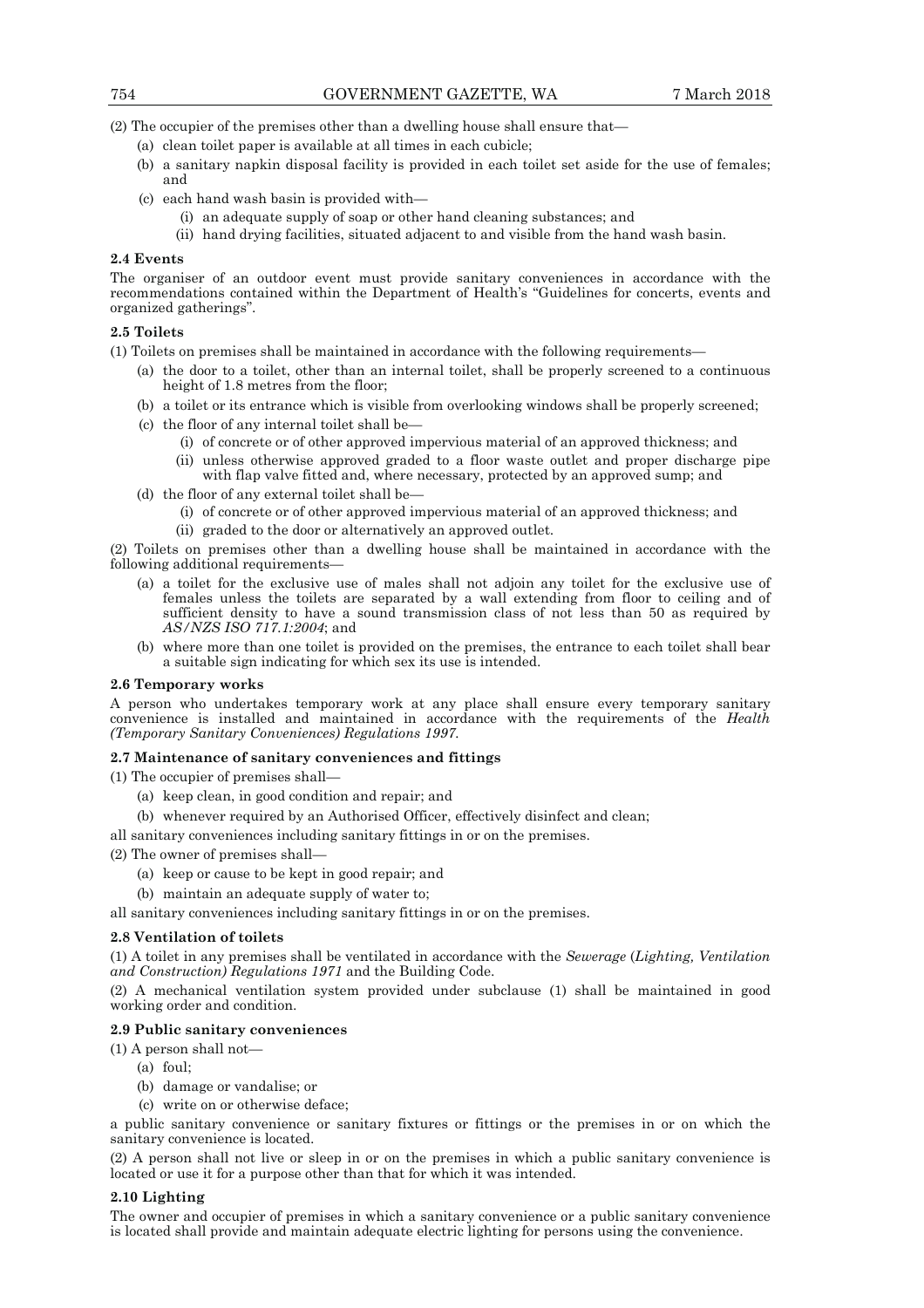#### **2.11 Installation**

Every sanitary convenience shall be installed in accordance with the requirements of *Country Areas Water Supply Act 1947*, the *Health (Treatment of Sewage and Disposal of Effluent and Liquid Wastes) Regulations 1974* and the *Water Services Act 2012* and shall have an adequate supply of water.

#### *Division 2—Bathrooms, Laundries and Kitchens*

#### **2.12 Bathrooms**

(1) A person shall not use or occupy, or permit to be used or occupied, a dwelling house without a bathroom that—

- (a) is adequately lined with an impervious material and has a ceiling that complies with the Building Code;
- (b) complies with the *Health Act (Laundries and Bathrooms) Regulations* and the Building Code; and
- (c) is equipped with—
	- (i) a hand wash basin; and
	- (ii) either a shower in a shower recess or a bath.

(2) All baths, showers, hand wash basins and similar fittings shall be provided with an adequate supply of hot and cold water.

(3) The floor of the bathroom must be properly surfaced, with an even fall to a floor waste unless otherwise approved, suitably trapped and discharging to—

- (a) the sewer of a licensed water service operator; or
- (b) an apparatus for the treatment of sewage approved by the local government.

#### **2.13 Laundries**

(1) A laundry must comply with the requirements of the *Health Act (Laundries and Bathrooms) Regulations* and the Building Code.

(2) Where, in any building, a laundry is situated adjacent to a kitchen or a room where food is stored or consumed, the laundry shall be separated from the kitchen by a wall extending from the floor to the roof or ceiling, unless otherwise approved.

(3) Where there is an opening between a laundry and a kitchen or other room where food is stored or consumed, the opening shall—

- (a) not be more than 1,220 millimetres wide; and
- (b) have a door which when closed shall completely fill the opening.

(4) A person shall not use or occupy, or permit to be used or occupied, a dwelling house without a laundry that—

- (a) is properly enclosed and roofed;
- (b) is adequately lined with an impervious material;
- (c) has a floor of concrete or other approved impervious material of an approved thickness;
- (d) is properly surfaced, with an even fall to a floor waste unless otherwise approved, suitably trapped and discharging to—
	- (i) the sewer of a licensed water service operator; or
	- (ii) an on-site waste water disposal system of a type approved as approved by the local government; and
- (e) is provided with adequate ventilation.

(5) The laundry referred to in subclause (1) must conform to the provisions of the Building Code and the *Health Act (Laundries and Bathrooms) Regulations*.

- (6) In the case of a single occupancy dwelling, the laundry referred to in subclause (1) shall have—
	- (a) either—
		- (i) two wash troughs;
		- (ii) a washing machine and either a wash trough or a sink; and
	- (b) a clothes drying facility comprising either a mechanical clothes dryer or not less than 20 metres of clothes line erected externally.

(7) All wash troughs, sinks and washing machines shall be—

- (a) in a laundry and connected to an adequate supply of hot and cold water; and
	- (b) installed to manufacturer's specifications, and all wash troughs shall have a capacity of at least 36 litres.
- (8) Sole or multiple occupancy units, each being a separate dwelling, shall have—
	- (a) laundry facilities, in accordance with the Building Code, for the exclusive use of the occupants of each unit; or
	- (b) a separate laundry, with communal laundry facilities in accordance with the Building Code, for up to 4 sole occupancy units that do not have their own laundry facilities.

#### **2.14 Washing or keeping of clothes in kitchens**

- A person shall not in any kitchen or other place where food is kept—
	- (a) wash or permit to be washed any clothing or bed linen; or
	- (b) keep or permit to be kept any soiled clothing or bed linen.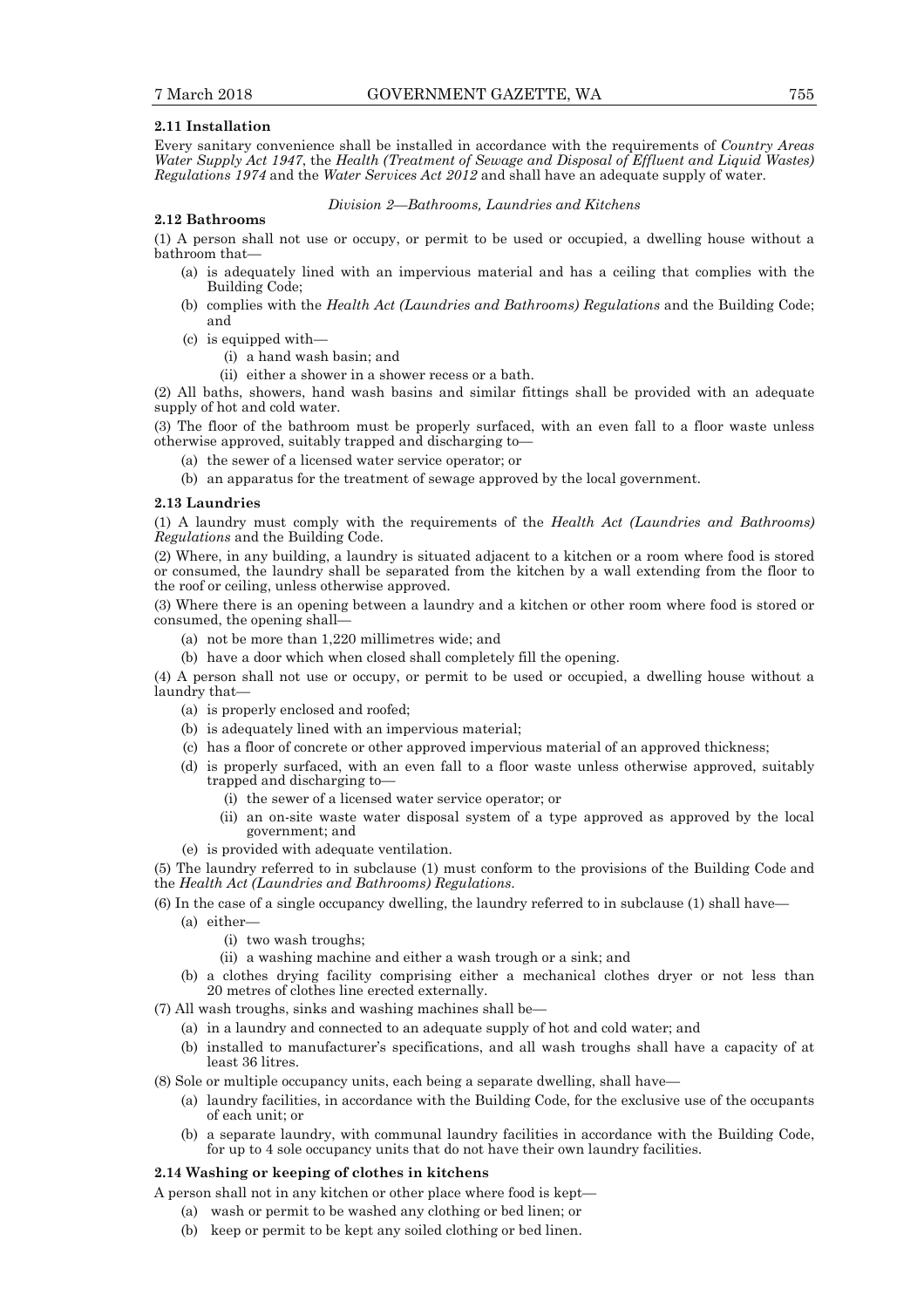## **2.15 Kitchens**

(1) A person shall not use or occupy, or permit to be used or occupied, a dwelling house without a kitchen which complies with the requirements of the Building Code and which is equipped with—

- (a) a cooking facility which is adequate in the opinion of an Authorised Officer; and
- (b) a sink which is adequate in the opinion of an Authorised Officer and which has an adequate supply of hot and cold water.

(2) The occupier of a dwelling house shall ensure that the stove, oven and sink are kept clean, in good order and repair and fit for use.

- (3) A cooking facility shall—
	- (a) be installed in accordance with the requirements of the Department of Mines, Industry Regulation and Safety, and the manufacturer's specifications; and
	- (b) not be installed or used in any room other than a kitchen.

(4) Mechanical extraction shall be provided in a kitchen and the exhaust air shall be—

- (a) carried to the outside air as directly as practicable; and
- (b) boxed throughout.

(5) In this clause, a *cooking facility* includes a stove, oven, facility or appliance used for or in connection with the cooking of food.

## **PART 3—HOUSING AND GENERAL**

*Division 1—Maintenance of Dwelling Houses* 

#### **3.1 Dwelling house maintenance**

The owner or occupier of a dwelling house and any appurtenant buildings shall maintain the dwelling house and appurtenant buildings in sound condition and fit for use and, in particular, shall—

- (a) maintain all roofs in sound weatherproof condition;
- (b) maintain any footings, foundations and walls, either external or internal, in a sound condition;
- (c) replace any missing, broken, decayed or termite-eaten timber or other deteriorated material in any veranda, roof, walls, steps, handrails, floors or their supports with material of sound quality;
- (d) comply with the directions of an Authorised Officer to treat the premises for the purpose of destroying any termites;
- (e) maintain any brick, stone, mortar or cement work in a sound condition;
- (f) maintain, repair or replace any flashings or ant caps which are missing or defective;
- (g) maintain all floors even in surface and free from cracks;
- (h) maintain all ceilings, internal wall finishes, skirting boards, architraves and other fixtures and fittings complete and with smooth unbroken surfaces;
- (i) maintain all doors and windows in good working order and weatherproof condition;
- (j) retain all natural lighting free from any obstruction which would reduce the natural lighting, below the ratio of 10% of the floor area;
- (k) maintain all pipes, fittings and fixtures connected with water supply, drainage or sewerage so that they comply in all respects with the provisions of the *Water Services Act 2012*, the Plumbing Code of Australia and relevant associated standards, and any other legal requirements to which they are subject;
- (l) maintain all electric wiring, gas services and fittings to comply with the requirements of all relevant public authorities; and
- (m) maintain all ventilators in good order and repair.

## **3.2 Guttering and downpipes**

The owner or occupier of a dwelling house which has guttering and downpipes shall—

- (a) maintain all guttering, downpipes and drains on the premises in a good state of repair, clean and free from obstruction; and
- (b) not permit any rainwater from the premises to discharge from the guttering onto or over a footpath, street or other property.

### **3.3 Disposal of rainwater**

(1) The owner or occupier of a dwelling house shall not use or occupy or permit to be used or occupied, a dwelling house unless all rainwater is effectively disposed of or collected in an approved manner that will not be a nuisance or injurious or dangerous to health of any person.

(2) Subclause (1) shall not prevent the discharge of stormwater from a lot into a local government approved stormwater drain or road.

#### *Division 2—Ventilation of Houses*

## **3.4 Exemption for short term hostels and recreational campsites**

This division shall not apply to short term hostels and recreational campsites referred to in Division 2 of Part 8.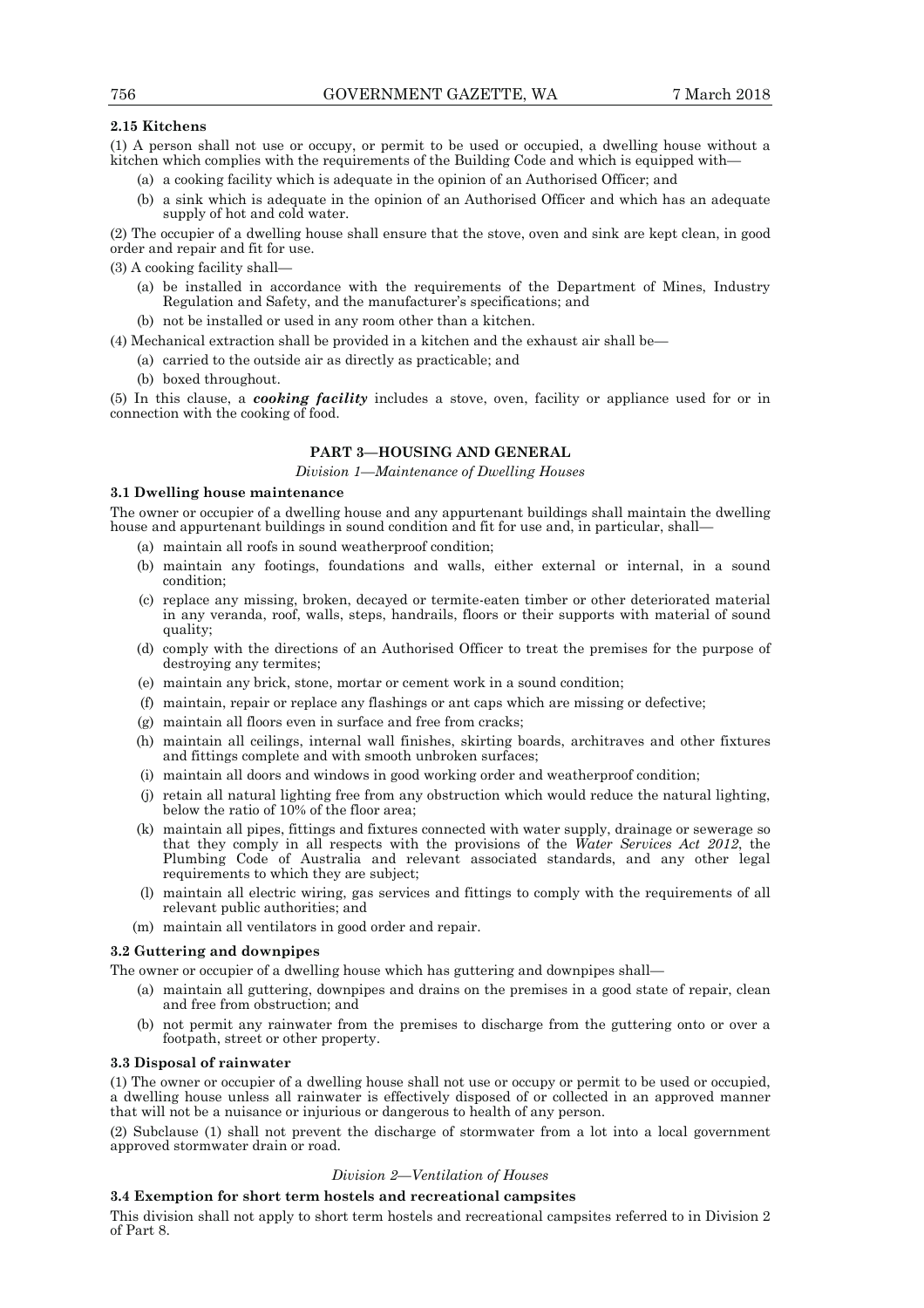#### **3.5 Overcrowding**

The owner or occupier of a house shall not permit—

- (a) a room in the house that is not a habitable room to be used for sleeping purposes;
- (b) a habitable room in the house to be used for sleeping purposes unless—
	- (i) for every person over the age of 10 years using the room there is at least 14 cubic metres of air space per person; and
	- (ii) for every person between the ages of 1 and 10 years there is at least 8 cubic metres of air space per person; or
- (c) any garage, shed or area under a veranda or patio to be used for sleeping purposes.

#### **3.6 Calculated sufficient space**

For the purpose of clause 3.5, in calculating the space required for each person—

- (a) each room shall be considered separately and sufficient space shall be allowed in each room for the number of persons present in the room at any one time; and
- (b) deduction shall be made for the space occupied by furniture, beds, equipment, fittings and projections of the walls into a room.

#### **3.7 Ventilation**

(1) A person shall not use or occupy, or permit to be used or occupied, a house unless the house is properly ventilated.

(2) For the purpose of subclause (1) a house shall be deemed to be properly ventilated if it complies with the Building Code, including the provision of—

- (a) natural ventilation; or
- (b) a mechanical ventilation or air-conditioning system complying with *AS 1668.2:2012*.

(3) The owner of a house provided with a mechanical ventilation or air-conditioning system as its only or prime means of ventilation shall ensure that the system is—

- (a) maintained in good working condition and in accordance with *AS 3666.2:2011*; and
- (b) in use at all times the building is occupied.

(4) If, in the opinion of an Authorised Officer, a house is not properly ventilated, the Authorised Officer may by notice require the owner of the house to—

- (a) provide a different, or additional method of ventilation; or
- (b) cease using the house until it is properly ventilated.

#### **3.8 Sub-floor ventilation**

The owner or occupier of a house shall make provision for sub-floor ventilation by ensuring that air bricks and other openings are kept clear of refuse, vegetation, building materials, dirt and the like.

#### *Division 3—Water Supply*

#### **3.9 Water supply**

(1) The owner of every house shall provide a continuous supply of drinking water, reticulated for use and obtained from—

- (a) a licensed water service operator;
- (b) an underground bore; or
- (c) a rainwater storage system with a minimum capacity of 120,000 litres.

(2) The water supply shall at all times deliver an adequate supply of drinking water to each tap in the house.

(3) The water supply to toilets or for garden use may be from an alternative source that is not necessarily drinking water but must comply with the requirements of relevant legislation, codes of practice or guidelines where applicable.

#### **3.10 Rainwater tanks**

The owner or occupier of a house for which the water supply is drawn from a rainwater tank shall ensure that it is managed and maintained so as to meet the relevant standards in the *Australian Drinking Water Guidelines* developed by the National Health and Medical Research Council and in particular—

- (a) maintain in a clean condition—
	- (i) the roof forming the catchment for the tank; and
	- (ii) the guttering and downpipes appurtenant to the roof;
- (b) ensure that each rainwater tank is fitted with a tight-fitting mosquito proof cover which shall not be removed at any time except for the purpose of inspecting, cleaning, repairing or maintaining the tank;
- (c) if the tank water is breeding mosquitoes, eliminate the point of entry and treat with a small quantity of liquid paraffin at a rate of not more than 5 millilitres per square meter of surface area so as to form a thin even film over the whole surface or otherwise as advised by an Authorised Officer;
- (d) inspect the rainwater tank and associated components at least every 6 months including gutters, catchment roof, tank inlet, debris traps, mosquito cowls, inside of the tank, tank roof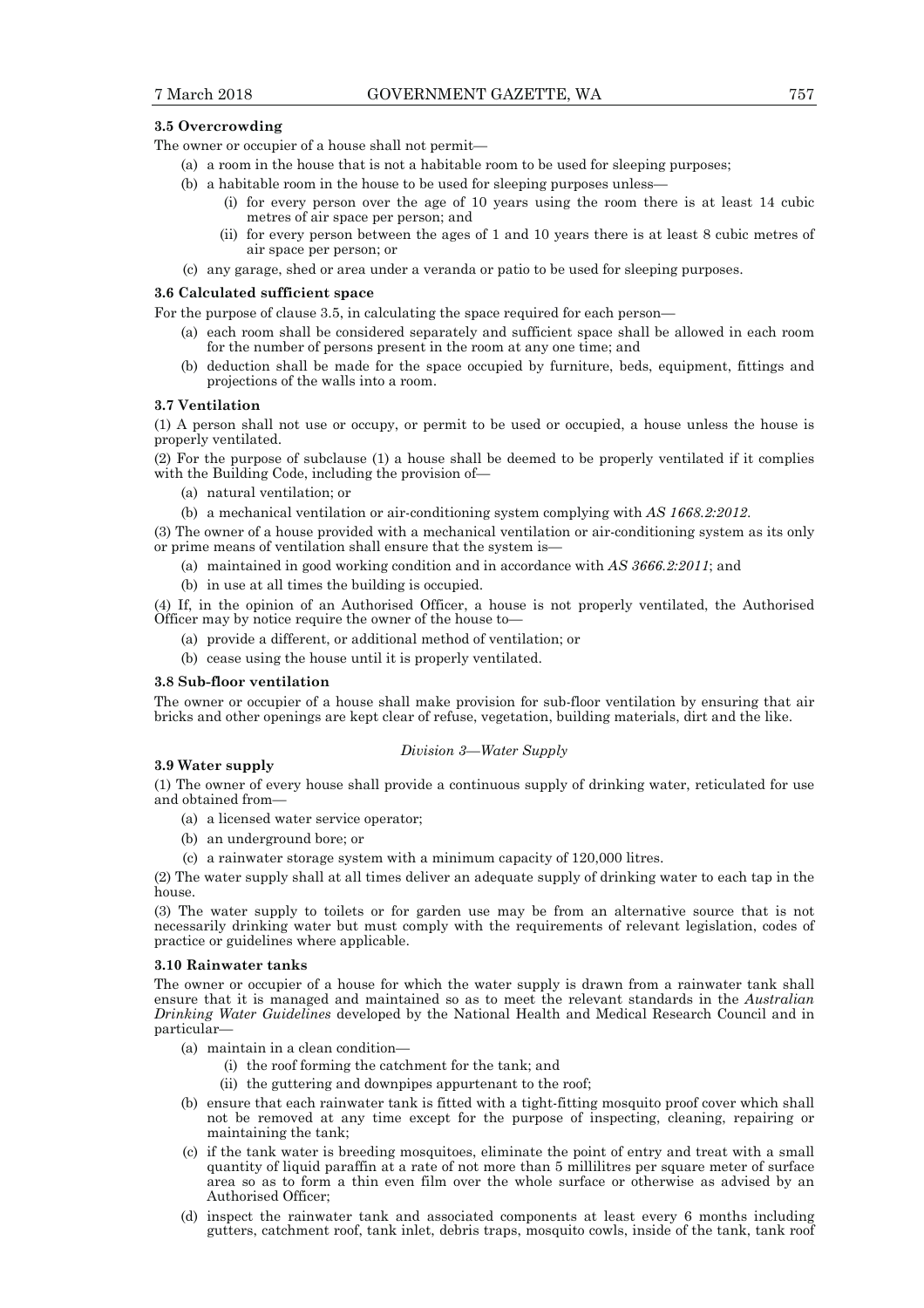and connecting pipework and remove any accumulated debris, leaf material or other contaminants evident and repair any damaged components;

- (e) at least once every two years, inspect the bottom and walls of the tank for accumulated sediments, sludge and slime and where necessary thoroughly clean any tank which contains water used for human consumption;
- (f) when directed by an Authorised Officer, empty, clean and disinfect any tank upon the premises which contains water used for human consumption; and
- (g) dispose of any organic material and water from cleaning and desludging operations around the garden or yard ensuring that it is retained on site and does not cause a health nuisance.

#### **3.11 Bores and wells**

The owner or occupier of any premises shall not use or permit for human consumption the use of water from any bore or well unless the bore or well is-

- (a) at least 30 metres from any soak well, leach drain or irrigation area where effluent has been discharged from any wastewater treatment system or any other possible source of pollution unless otherwise approved by the Chief Health Officer;
- (b) covered with a tight fitting cover without openings of any sort other than those essential for the insertion of a pump; and
- (c) compliant with the requirements of the *Health Act (Underground Water Supply) Regulations 1959*.

#### **3.12 Pollution**

A person shall not deposit on or under any land, any sewage, offensive matter or any other thing which may pollute or render unfit for human consumption, water from a well or other underground source.

## *Division 4—Second-hand Furniture, Bedding and Clothing*

#### **3.13 Prohibition on sale**

A person shall not offer for sale or sell any second-hand furniture, bedding or clothing which is filthy or infested with vermin or vectors of disease.

#### **3.14 Prohibition on possession**

A dealer in second-hand furniture, bedding or clothing shall not have on any premises used for the operation of the business any second-hand furniture, bedding or clothing which is filthy or infested with vermin or vectors of disease.

#### **3.15 Licensing of morgues**

## *Division 5—Morgues*

(1) All non-government morgues shall be licensed pursuant to the provisions of this clause.

- (2) An application for licence of a morgue shall be in the form set out in Schedule 8 and shall be—
	- (a) made by the applicant;
	- (b) forwarded to the Chief Executive Officer with the fee as fixed by the local government from time to time under Sections 6.16 to 6.19 of the *Local Government Act 1995*.
- (3) A Certificate of Licence of a Morgue shall—
	- (a) be in the form set out in Schedule 9; and
	- (b) expire on 30 June next after the date of its issue.
- (4) A Certificate of Licence of a Morgue shall not be granted in respect of any premises unless—
	- (a) provision has been made for the keeping of the bodies of the dead at a temperature not exceeding zero degrees Celsius;
	- (b) the walls are constructed of stone or brickwork or other approved material;
	- (c) the interior surface of all walls is covered with glazed tiles or is rendered impervious so as to be non-absorbent and washable;
	- (d) all floors are constructed of some impervious material, having a fall to an outlet discharging over a trapped gully; and
	- (e) the premises are adequately ventilated by direct communication with the outside air.

## **PART 4—LIQUID REFUSE, LIQUID WASTE, BUTCHERS' WASTE, RUBBISH AND REFUSE**

*Division 1—Liquid Refuse and Liquid Waste* 

## **4.1 Interpretation**

In this division, unless the context otherwise requires—

- *apparatus for the treatment of sewage* has the same meaning as in section 3 of the *Health (Miscellaneous Provisions) Act 1911*;
- *liquid refuse* includes all washing from the commercial cleaning of vehicles, overflow, bleed off, condensate and drainage from air conditioning equipment including cooling towers and evaporative coolers and other liquid used for cooling purposes and swimming pool discharges;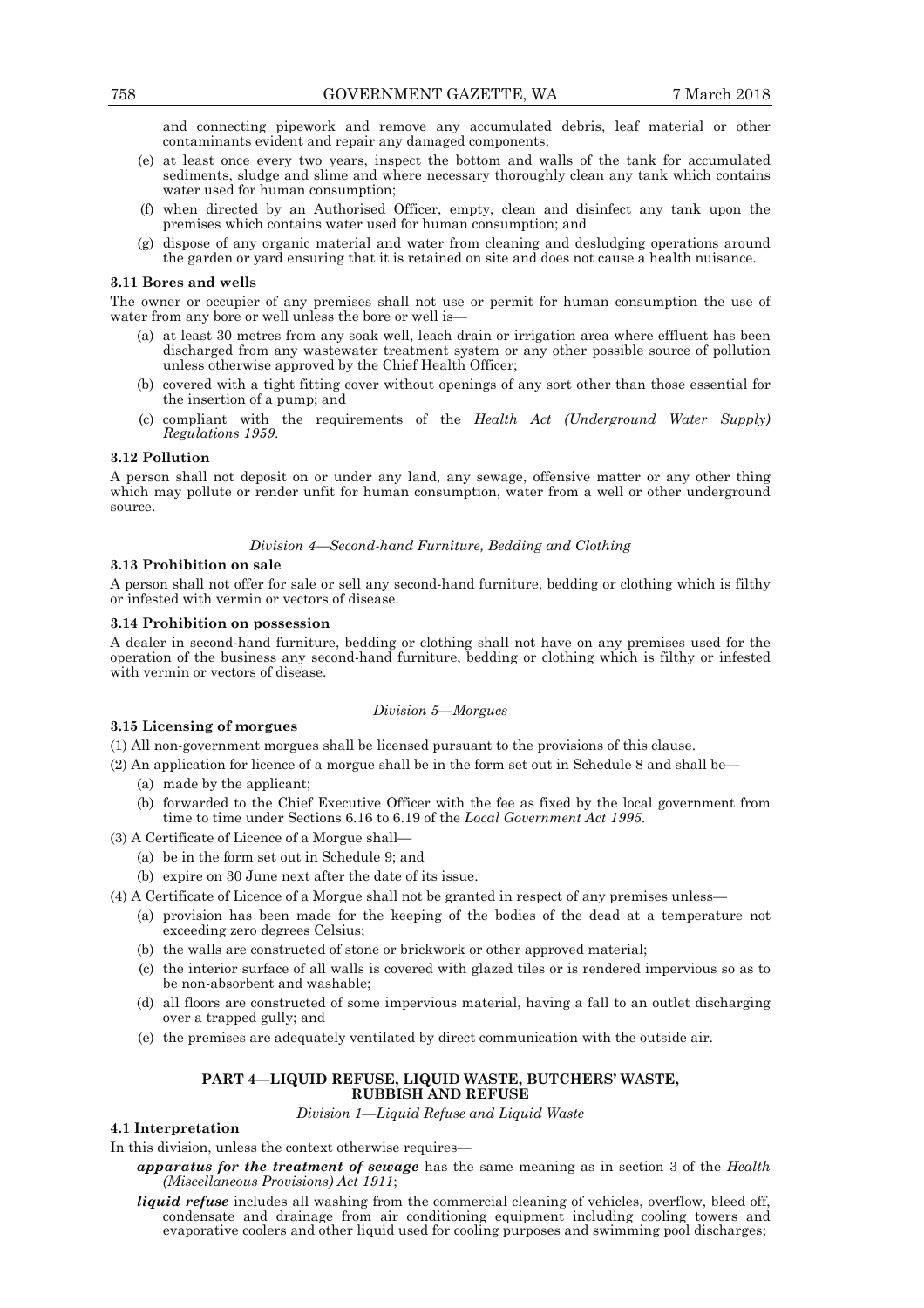*liquid waste* means wastewater or any other liquid waste from domestic, industrial or commercial activities, other than effluent; and includes bathroom, kitchen, scullery and laundry wastes, all washings from animal and poultry pens and any other domestic or trade wastes that are discharged by means of a drain to a receptacle for drainage;

*receptacle for drainage* has the same meaning as in the *Health (Treatment of Sewage and Disposal of Effluent and Liquid Waste) Regulations 1974*.

#### **4.2 Deposit of liquid refuse**

A person shall not deposit or cause or permit to be deposited liquid refuse—

- (a) on a street;
- (b) in a storm water disposal system; or
- (c) on any land or place other than a place or depot duly authorised for that purpose.

#### **4.3 Disposal of liquid waste**

(1) The owner or occupier of premises shall provide, by one of the methods prescribed in this clause, for the disposal of all liquid waste produced on the premises; and at all times maintain in good working order and condition any apparatus used for the disposal of liquid waste.

(2) Liquid waste shall be disposed of by one of the following methods—

- (a) discharging it into the sewage system of a licensed water service operator in a manner approved by the licensed water service operator;
- (b) discharging it into an apparatus for the treatment of sewage approved by the Chief Health Officer or the local government; or
- (c) collection and disposal at an approved liquid waste disposal site in a manner approved by the Chief Health Officer; or
- (d) in the case of swimming pool water, discharging it into soak wells of adequate capacity.

(3) The owner or occupier of land on which a swimming pool is constructed shall ensure that all backwash is not permitted to discharge onto or run-off onto adjacent land so as to cause a nuisance, or cause damage to any structures situated on adjacent land.

(4) Subclause (3) shall not prevent the discharge of swimming pool backwash from a lot into a local government approved stormwater drain or road by a method approved by an Authorised Officer.

## *Division 2—Transport of Butchers' Waste*

#### **4.4 Interpretation**

In this division, unless the context otherwise requires—

*butchers' waste* includes animal skeletons and rib cages, from a boning room and the inedible products of an abattoir or a butcher's shop.

#### **4.5 Restriction of vehicles**

(1) A person shall not use, for the transport of butchers' waste a vehicle used for the transport of food or anything intended to be used for the packing or handling of food for human consumption.

(2) A vehicle used for the transport of butchers' waste shall not be used to transport any other item, substance or material which is not 'butchers' waste in the same compartment.

#### **4.6 Transport of butchers' waste**

(1) A person shall not transport butchers' waste otherwise than in a compartment complying with the following specifications—

- (a) the floor and walls to be made of an approved impervious material;
- (b) all joints to be made water-tight;
- (c) the loading doors, if any, to be water-tight and kept closed at all times except when loading or unloading;
- (d) the top and sides are to be covered by a tarpaulin or other impervious material approved by an Authorised Officer so as to keep the load out of sight of the public; or
- (e) in a container which is water-tight, durable and impervious and which is fitted with a lid which can be tightly closed.

(2) A person shall not transport any butchers' waste in a vehicle unless the vehicle and its fittings, including the compartment or container referred to in this clause are—

- (a) maintained in good order and condition; and
- (b) thoroughly cleaned at the conclusion of each day's work.

(3) A person shall not load, transport, or unload butchers' waste in a manner that is or may be offensive due to—

- (a) the sight of animal skeletons, bones, offal or waste matter;
- (b) the odour of putrefaction, offal or waste matter; or
- (c) the presence of blood and particles of flesh or fat dropping onto the surface of the street, pavement or ground.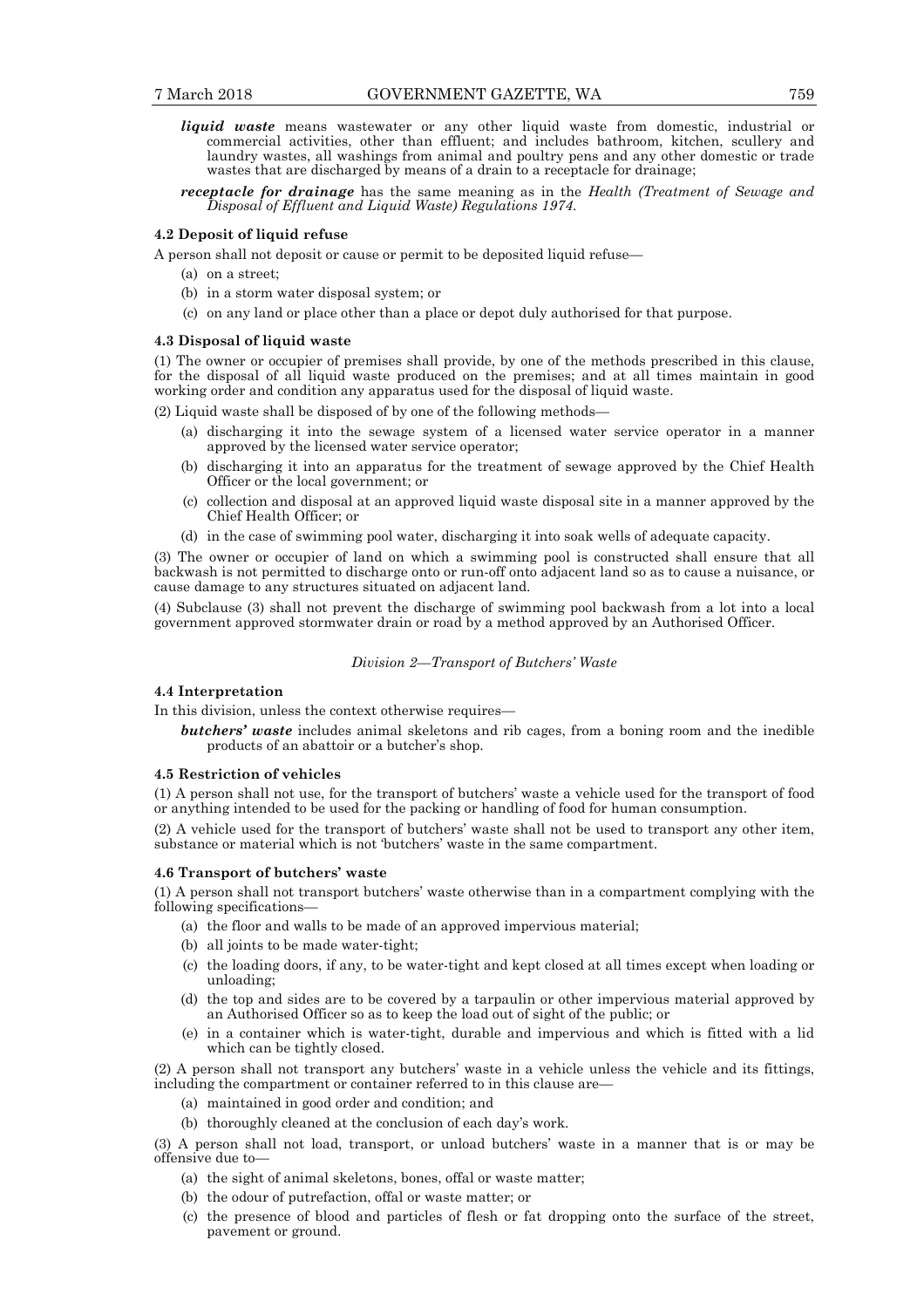#### *Division 3—Rubbish and Refuse*

## **4.7 Interpretation**

In this division, unless the context otherwise requires—

- *rubbish or refuse* includes any filth, dirt, ashes, vegetation, garden refuse, waste material, waste food, sludge, offensive matter, cinders, wood or metal shavings and sawdust but does not include liquid waste or liquid refuse; and
- *refuse disposal site* means land set apart by the local government under the Act as a site for the deposit of rubbish or refuse; or which is licensed or registered under the provisions of the *Environmental Protection Regulations 1987*; and any waste facility as defined in the *Waste Avoidance and Resource Recovery Act 2007* that is operated by the local government.

#### **4.8 Deposit of refuse**

A person shall not deposit or cause or permit to be deposited any rubbish or refuse in or on any street or on any land other than a refuse disposal site defined in these local laws or a waste service or waste facility as defined in the *Waste Avoidance and Resource Recovery Act 2007* that is operated by the local government or by an approved contractor.

#### **4.9 Burning of rubbish or refuse**

(1) A person shall not set fire to rubbish, either in any incinerator or on the ground except in accordance with the conditions of the local government.

(2) Subject to subclause (3), the burning of rubbish is subject to the following conditions—

- (a) the material to be burnt—
	- (i) does not include any plastic, rubber, food scraps, green garden cuttings and other material which may become offensive when burnt; and
	- (ii) is of such quantity, or of such a nature, as to be unsuitable for removal by the local government refuse collection service; and
- (b) there is no other appropriate means of disposal;
- (c) burning shall not take place—
	- (i) during any period for which an air dispersion alert has been issued by the Bureau of Meteorology; or
	- (ii) where there is no current air dispersion alert, outside the hours of 10.00am to 6.00pm; and
- (d) burning shall only be undertaken using an incinerator that is designed to burn efficiently in order to minimise smoke emissions and which incorporates a spark arresting device and which is located—
	- (i) at least 3 metres from a fence, building or inflammable matter; and
	- (ii) in such a position so as not to create a nuisance or be offensive to other persons.

(3) Subject to any requirements of a Fire Break Notice issued by the local government and any directions issued by the Department of Fire and Emergency Services, the local government may grant a permit to clear by burning fire breaks or vacant blocks of grass, straw, hay, undergrowth, herbage and other similar vegetation.

(4) An owner or occupier of any building or development site shall ensure that no vegetation or other material cleared from the site is burnt on the site.

#### **4.10 Suitable enclosure**

(1) An owner or occupier of premises—

- (a) consisting of more than 3 dwellings; or
- (b) used for commercial or industrial purposes or a food premises,

shall if required by the local government provide a suitable enclosure for the storage and cleaning of receptacles on the premises.

(2) An owner or occupier of premises required to provide a suitable enclosure under this clause shall keep the enclosure thoroughly clean and disinfected.

(3) For the purposes of this Section, a "suitable enclosure" means an enclosure—

- (a) of sufficient size to accommodate all receptacles used on the premises but in any event having a floor area not less than a size approved by the local government;
- (b) constructed of brick, concrete, corrugated compressed fibre cement sheet or other material of suitable thickness approved by the local government;
- (c) having walls not less than 1.8 metres in height and having an access way of not less than 1 metre in width and fitted with a self-closing gate;
- (d) containing a smooth and impervious floor—
	- (i) of not less than 75 millimetres in thickness; and
	- (ii) which is evenly graded to an approved liquid refuse disposal system;
- (e) which is easily accessible to allow for the removal of the receptacles;
- (f) provided with a ramp into the enclosure having a gradient no steeper than 1:8 unless otherwise approved by the local government; and
- (g) provided with a tap connected to an adequate supply of water.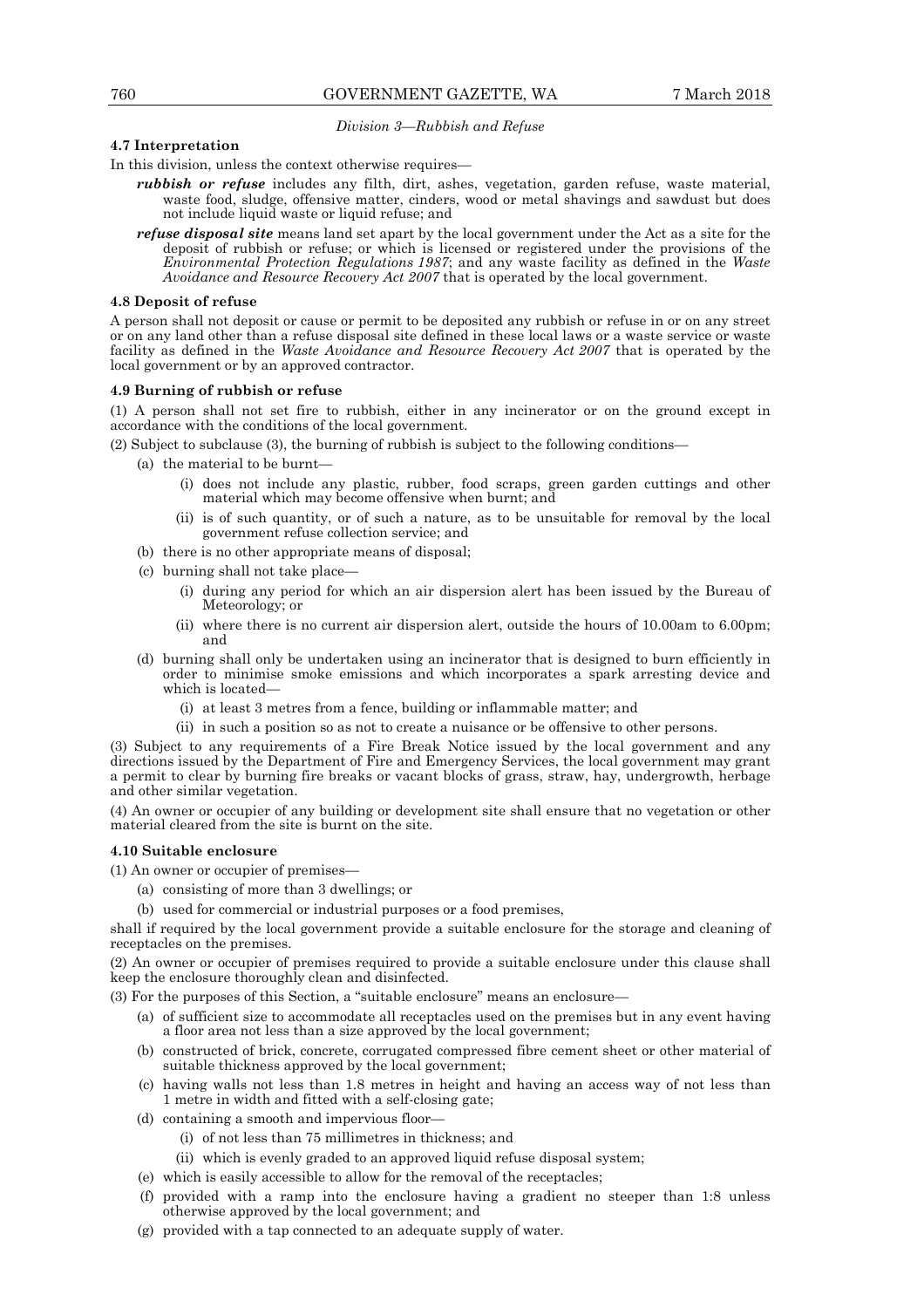#### **4.11 Provision of refuse receptacles**

The owner or occupier of a building or development site shall at all times provide and maintain a refuse receptacle, available for use on the site, which includes a suitable cover, to the satisfaction of an Authorised Officer, of such design as will—

- (a) contain any refuse likely to be produced on the site; and
- (b) prevent refuse being blown from the receptacle by wind.

#### **4.12 Control of refuse**

(1) From the time of commencement of works on a building site or development site until the time of completion of such work, the owner or occupier of the site shall take reasonable measures to—

- (a) ensure all refuse on the site is placed and contained in the refuse receptacle and prevented from being blown from the site by wind;
- (b) keep the site free from any refuse;
- (c) keep the street verge, and any other reserve, immediately adjacent to the site, free of refuse from the site; and
- (d) ensure the refuse receptacle is emptied when full.

(2) The owner or occupier of a building site or development site shall ensure that within 2 days of completion of works on the site, the site and the street verge immediately adjacent to it, are cleared of all refuse and all refuse receptacles are removed from the site.

#### **4.13 Unauthorised storage of materials**

(1) All construction materials must be located on the building site or development site under construction, unless written approval has been given by the local government to store materials on another property (including a road reserve).

(2) An application for approval under subclause (1) must be—

- (a) in writing; and
- (b) accompanied by the written approval of the landowner of the land on which materials are proposed to be stored.

### **4.14 Removal of refuse and disused materials**

(1) The owner or occupier of a lot shall not keep, or permit to remain on the lot, any refuse, rubbish or disused material of whatever nature or kind which in the opinion of the local government or an Authorised Officer is likely to give the lot an untidy appearance and does not conform with the general appearance of other land in that particular part of the district.

(2) The local government or an Authorised Officer may give notice in writing to the owner or occupier of a lot requiring the removal of refuse, rubbish or disused material from the lot within the time specified in the notice.

#### **4.15 Removal of unsightly overgrowth of vegetation**

(1) The owner or occupier of a lot shall not permit to remain on a lot, any unsightly overgrowth of vegetation that gives the lot an untidy appearance and does not conform with the general appearance of other land in that particular part of the district.

(2) The local government or an Authorised Officer may give notice in writing to the owner or occupier of a lot requiring the removal of the overgrowth of vegetation within the time specified in the notice.

#### **4.16 Storage of vehicles, vessels and machinery**

The owner or occupier of a lot shall not—

- (a) store, or allow to remain in public view on any lot, more than 1 vehicle, vessel or machinery (whether licensed or not) in a state of disrepair;
- (b) store, or allow to remain in public view on any lot, any vehicle, vessel or machinery in a state of disrepair for a period in excess of 1 month;
- (c) store, or allow to remain in public view on any lot, any vehicle parts, vessel parts or machinery parts (including tyres);
- (d) wreck, dismantle or break up any vehicle, part or body of a vehicle parts, vessel or machinery except where performed—
	- (i) inside a building; or
	- (ii) within an area enclosed by a fence or wall of not less than 1.8 metres in height and of such a nature as to screen all vehicles, parts or bodies of vehicles, vessels or machinery from the street and from adjoining properties; or
- (e) wreck, dismantle or break up a vehicle, vessel or machinery so as to cause a nuisance.

## **4.17 Disposing of disused refrigerators or similar containers**

A person shall not place, leave or dispose of a disused refrigerator, ice chest, ice box, trunk, chest or other similar article having a compartment which has a capacity of 0.04 cubic metres or more on any land without first—

- (a) removing every door and lid and every lock, catch and hinge attached to a door or lid; or
- (b) rendering every door and lid incapable of being fastened; and
- (c) arranging for the removal of any refrigerants by a suitably qualified person.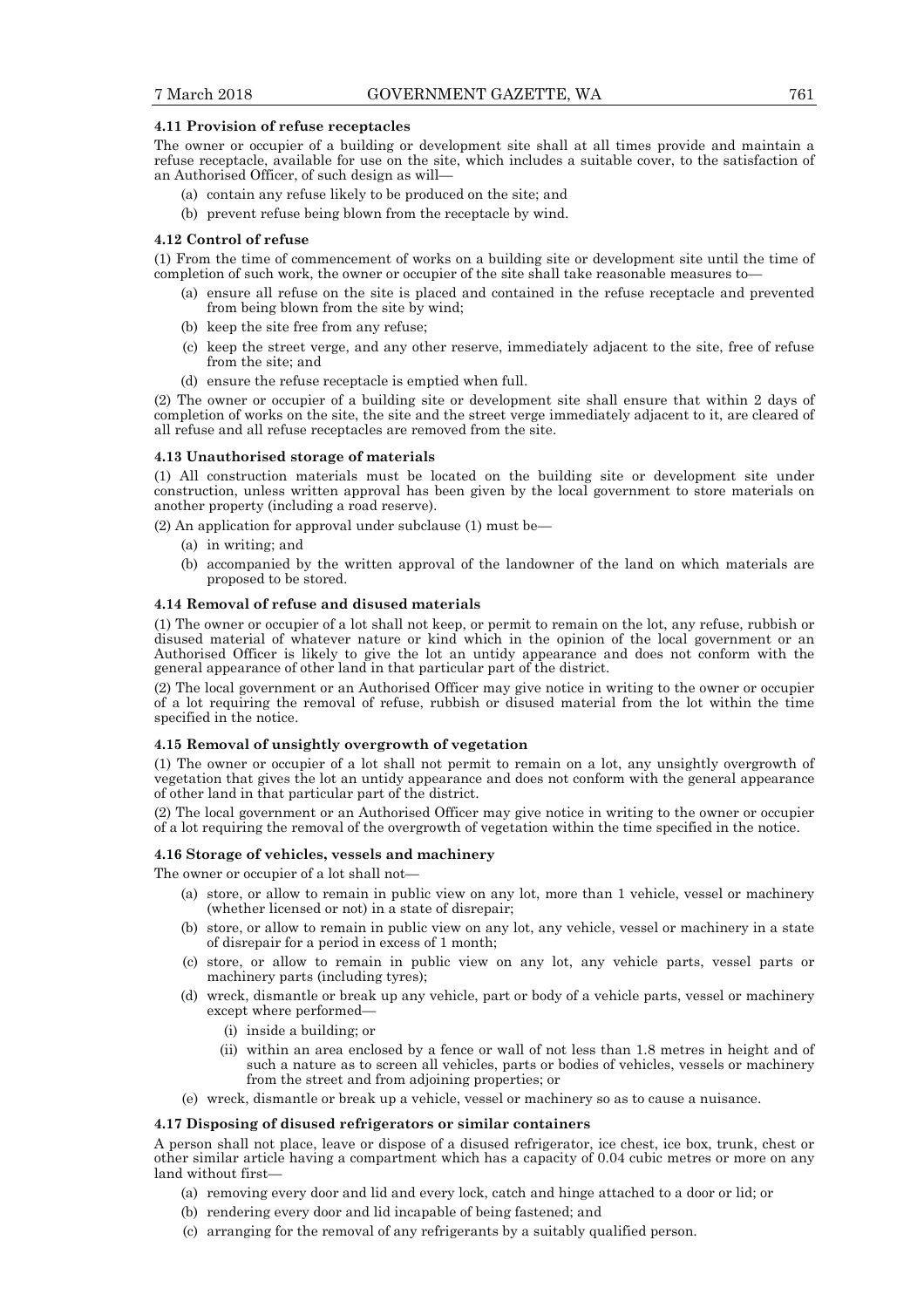## **PART 5—NUISANCES AND GENERAL**

*Division 1—Nuisances* 

## **5.1 Interpretation**

In this division, unless the context otherwise requires—

*fertiliser* includes manure;

*public vehicle* includes bus, tram, taxi or any other public transport;

- *dust* means any visible granular or particulate material which has or has the potential to become airborne and includes organic and non-organic matter and sand, but does not include smoke;
- *liquid waste* means waste from any process or activity, whether useful or useless, that is in liquid form and includes paint, fuel, grease, fat, oil, degreaser, solvent, detergent, chemical, animal waste, food waste, effluent and all discharges of liquid to land, air or water that are not otherwise authorised by a written law but does not include uncontaminated stormwater;
- *occupier* means any person who is in control of any land or part of any land or authorised by the owner, lessee, licensee or any other person empowered to exercise control in relation to land to perform any work in relation to any land and without limiting the generality of the foregoing and for the avoidance of doubt includes a builder or contractor; and
- *car park* means premises, or any part of premises, set aside for parking of 3 or more motor vehicles.

#### **5.2 Escape of smoke etc.**

(1) An owner or occupier of premises shall take reasonable measures to prevent the escape of smoke, dust, fumes, offensive or foul odours, liquid waste or liquid refuse from the premises in such quantity or of such a nature as to cause or to be a nuisance.

(2) A person shall not on any land of an area 0.4 hectares or less, set fire to rubbish, refuse or other materials on rural residential zoned property unless—

- (a) written approval has first been obtained from the local government;
- (b) the person demonstrates to the satisfaction of the local government that reasonable alternatives for the disposal of the rubbish, refuse or other material do not exist and the potential for pollution is low;
- (c) the material does not include any plastic, rubber, food scraps, green garden materials or other material likely to cause the generation of smoke or odour in such quantity as to cause a nuisance to other persons;
- (d) a haze alert has not been issued by the Bureau of Meteorology for the period during which burning is to take place; and
- (e) the burning complies with the *Bush Fires Act 1954*, any annual fire hazard reduction notice issued by the local government under that Act and any conditions of approval as determined by the local government.

(3) Subclause (2) shall not apply to any barbeque, solid fuel water heater, space heater or ovens fired with dry paper, dry wood, synthetic char or charcoal type fuel.

(4) Subclause (2) is subject to any fire danger rating as determined by the Bureau of Meteorology.

#### **5.3 Public vehicles to be kept clean**

The owner or person in control of a public vehicle shall take reasonable measures to maintain the vehicle at all times-

- (a) in a clean condition;
- (b) free from vectors of disease; and
- (c) whenever directed to do so by an Authorised Officer, thoroughly clean and disinfect the vehicle.

#### **5.4 Prohibition against spitting**

A person shall not spit on a footpath, street or within or on, any public place, building or facility accessible to the public which is within the local government's jurisdiction.

#### **5.5 Dust management**

- (1) If an owner or occupier of land intends to undertake any work involving the clearing of land, from which any sand or dust is likely to be released whether by means of wind, water or any other cause, the owner or occupier shall—
- (a) submit to an Authorised Officer a Dust Management Plan in accordance with "A guideline for managing the impacts of dust and associated contaminants from land development sites, remediation and other related activities (2011)" as produced by the Department of Water and Environmental Regulation, and amended from time to time; and
- (b) obtain written approval of the Dust Management Plan from an Authorised Officer before commencement of any work.

(2) An owner and or occupier of land must take effective measures to—

- (a) stabilise dust on the land;
- (b) contain all liquid waste on the land;
- (c) ensure no dust or liquid waste is released or escapes from the land whether by means of wind, water or any other cause; and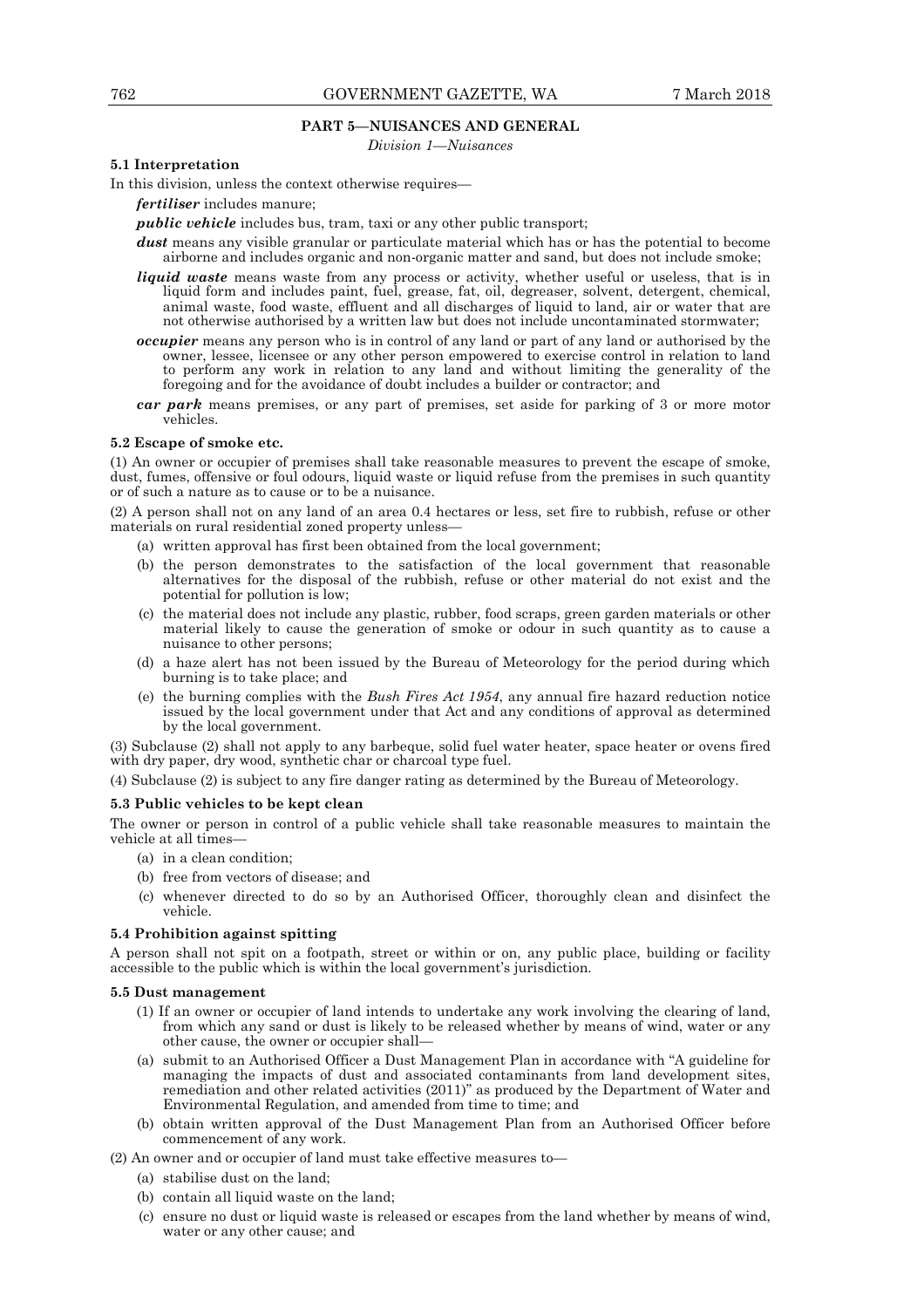- (d) notify the owners or occupiers of adjoining land in writing 48 hours prior to the commencement of any activity that has the potential to cause the release or escape from the land of dust or liquid waste giving details of—
	- (i) the nature of the activity;
	- (ii) the proposed commencement time, frequency, duration time and location of the activity; and
	- (iii) the name of the person responsible for carrying out the activity and how and where that person may be contacted.

(3) The local government may serve on the owner and or occupier a notice requiring the owner or occupier to undertake one or more of the following—

- (a) comply with subclause  $(2)(a)$  or  $(2)(b)$ ;
- (b) clean up and properly dispose of any released or escaped dust or liquid waste;
- (c) clean up and make good any damage resulting from the released or escaped dust or liquid waste;
- (d) take effective measures to stop any further release or escape of dust or liquid waste.

(4) The requirements set out in a notice issued under subclause (3) must be complied with—

- (a) within 48 hours of service of the notice where no other time is specified;
- (b) within such other period as is specified in the notice; or
- (c) immediately, if the notice so specifies.

(5) Where the local government forms the opinion that dust or liquid waste has escaped or has been released from an activity undertaken on land or as a consequence of the use of equipment on land, the local government may serve a notice on the owner and or occupier of the land and or the operator of the equipment, as the case may be, requiring that the activity or use of the equipment on the land be ceased immediately, for such period as is specified in such notice.

(6) Where the local government is of the opinion that dust or liquid waste may be released or escape as a result of an activity which is likely to be carried on from any land, the local government may give to the owner and or occupier a notice providing that the activity may only be carried on subject to conditions specified in the notice.

#### **5.6 Emission or reflection of light**

(1) Where artificial light is emitted or reflected from anything on a lot so as to contravene the requirements of Australian Standard AS 4282, then every owner and occupier of the lot commits an offence.

(2) Where natural light is reflected from anything on a lot so as to create or be a nuisance to any—

- (a) owner or occupier of land; or
- (b) person using a thoroughfare as a thoroughfare, then every owner and occupier of the lot commits an offence.

(3) All lighting installations as defined within the Australian Standard AS 4282 must be maintained in good working order and repair at all times.

(4) An owner and or occupier of a lot on which floodlights, lighting installations or other exterior lights are erected or used shall not allow the floodlights or other exterior lights to shine directly onto an adjoining lot.

(5) The local government may give a notice to the owner and or occupier of a lot—

- (a) requiring that any reflective surfaces creating a nuisance within clause 5.6(1) be painted or otherwise treated so as to abate the nuisance; and
- (b) on which floodlights, lighting installations or other exterior lights are erected, requiring— (i) the hours of use of the lighting to be limited to the hours specified in the notice; or
	- (ii) the direction in which the lights are shining to be altered as specified in the notice.

#### **5.7 Car parks**

(1) A person shall not use or occupy, or permit to be used or occupied, a car park unless it is ventilated by either—

- (a) natural ventilation; or
- (b) mechanical means, in accordance with AS 1668.2:2012.

(2) If, in the opinion of the the local government, a car park is not properly ventilated, the local government may by notice require the occupier within a specified time to—

- (a) provide a different or additional method of ventilation; and
- (b) cease using the car park until it is properly ventilated.

(3) An occupier shall comply with a notice under subclause (2).

(4) An owner or occupier shall ensure that—

- (a) all exhaust air that is discharged from a car park shall be discharged at discharge points in accordance with AS 1668.2:2012;
- (b) located so that the hourly average exhaust flow rate is not reduced below the minimum requirement of AS 1668.2:2012, at a velocity and in a direction so as not to be a danger to health or a nuisance;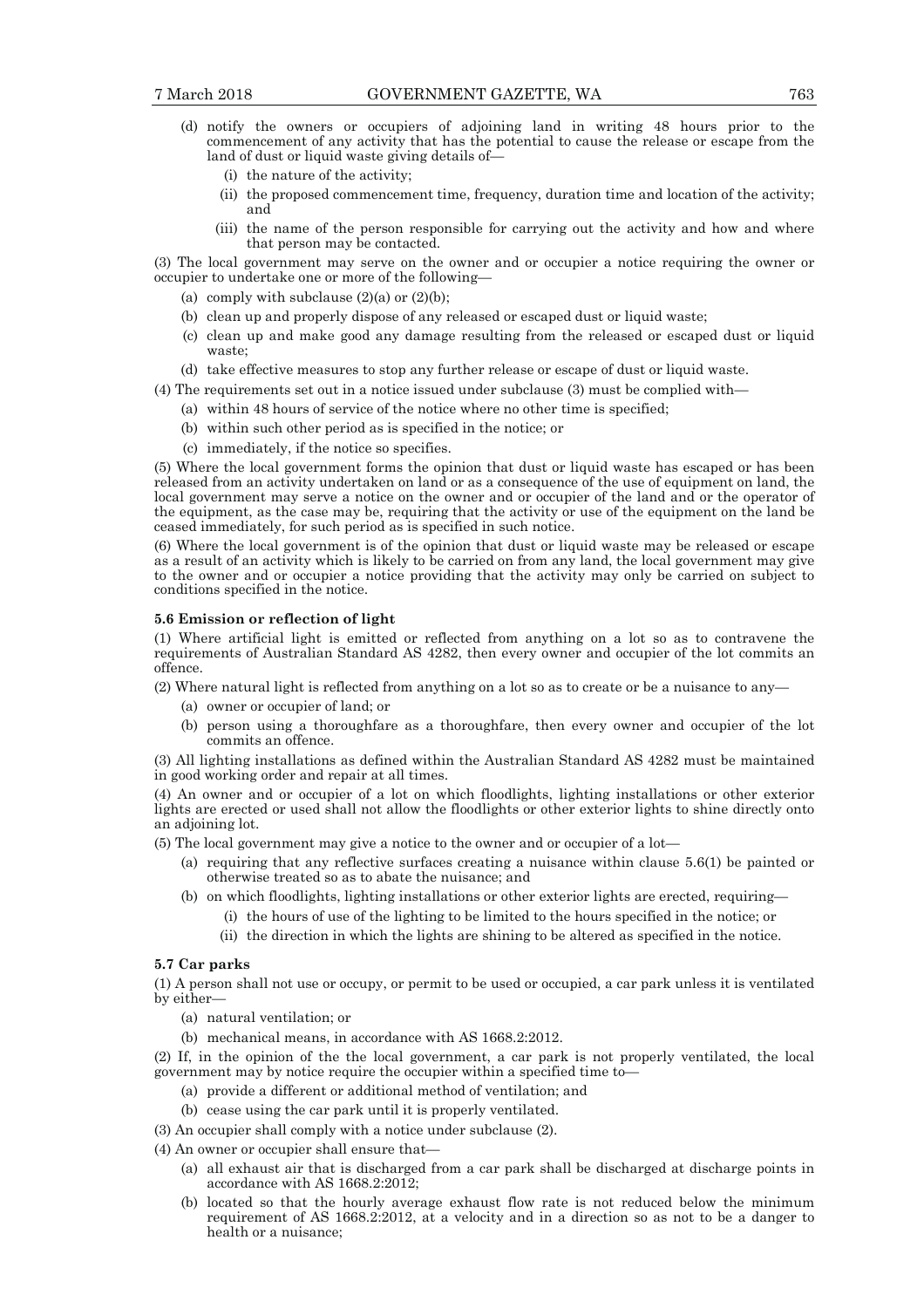- (c) exhaust registers are located as far as possible from the source of supply air;
- (d) in the case of a car park having a floor level below that of the external ground level, at least 50% of the required air is drawn into exhaust registers having their bottom edge located within 100 millimetres of the floor level; and
- (e) any mechanical ventilation system is—
	- (i) maintained in good working condition; and
	- (ii) in operation at all times when the car park is in use.

## **5.8 Transportation, use and storage of offal or blood**

A person shall not transport or store offal or blood, for the purpose of being used as manure, unless it has been sterilised by steam and properly dried or by some other effective method approved by an Authorised Officer.

## **5.9 Use or storage of fertiliser**

An owner or occupier of premises shall not use or keep for the purpose of use, as fertiliser any—

- (a) pig manure;
- (b) human faeces; or
- (c) urine.

## **5.10 Storage and dispatch of artificial fertiliser**

An owner or occupier of premises where artificial fertiliser is stored in bulk for sale shall—

- (a) keep all artificial fertiliser in a building—
	- (i) of which the walls, floors and ceilings or undersides of the roof are constructed of durable and non-absorbent materials finished internally with a smooth surface; and
	- (ii) free from damp and properly ventilated;
- (b) take proper precautions to prevent the emission of dust or offensive effluvia from the building; and
- (c) ensure that all artificial fertiliser dispatched from the premises is packed in such a manner so as to prevent any nuisance arising during transit.

## **5.11 Storage of fertiliser and compost**

(1) Subject to subclause (2), fertiliser and compost is not to be stored inside a dwelling house in a habitable room, kitchen, laundry, bathroom, living area, passage way or bedroom.

 $(2)$  Fertiliser and compost can be stored-

- (a) in a non-habitable building such as a shed, garage or storage room which is fully enclosed, well ventilated and separated from the habitable areas of the dwelling house; or
- (b) in an outside area.

(3) The owner or occupier of premises where fertiliser or compost is stored shall—

- (a) prevent the escape of odours, dust or particles which could cause a nuisance;
- (b) treat the fertiliser or compost in such a manner so as to effectively prevent it attracting or being a breeding place for flies or other insects; and
- (c) store only such amounts of fertiliser or compost—
	- (i) as can be readily used within a reasonable period; or
	- (ii) as may be directed by an Authorised Officer.

## **5.12 Commercial vehicles**

(1) A person shall not park a vehicle containing livestock in a townsite for a period in excess of 30 minutes.

(2) A person shall not park a vehicle which contains or has been used for the carriage of livestock so as to create or be a nuisance to any person, by reason of the odour emanating from the vehicle.

(3) If a person parks a vehicle containing livestock in a townsite in accordance with subclause (1), then the person does not contravene subclause (2).

(4) A person shall not start or drive a truck on land zoned, approved or used for residential purposes between the hours of 10.30 pm and 6.30 am on the following day without first obtaining the written consent of the local government.

## *Division 2—Keeping of Animals*

#### **5.13 Cleanliness**

An owner or occupier of premises in or on which a dog, cat or other animal or bird is kept shall—

- (a) keep the premises free from excrement, filth, food waste and all other matters which is or is likely to become offensive or injurious to health or to attract rats or other vermin and vectors of disease;
- (b) when so directed by an Authorised Officer, clean and disinfect the premises; and
- (c) keep the premises, so far as possible, free from flies or other vermin and vectors of disease by spraying with a residual insecticide or other effective means.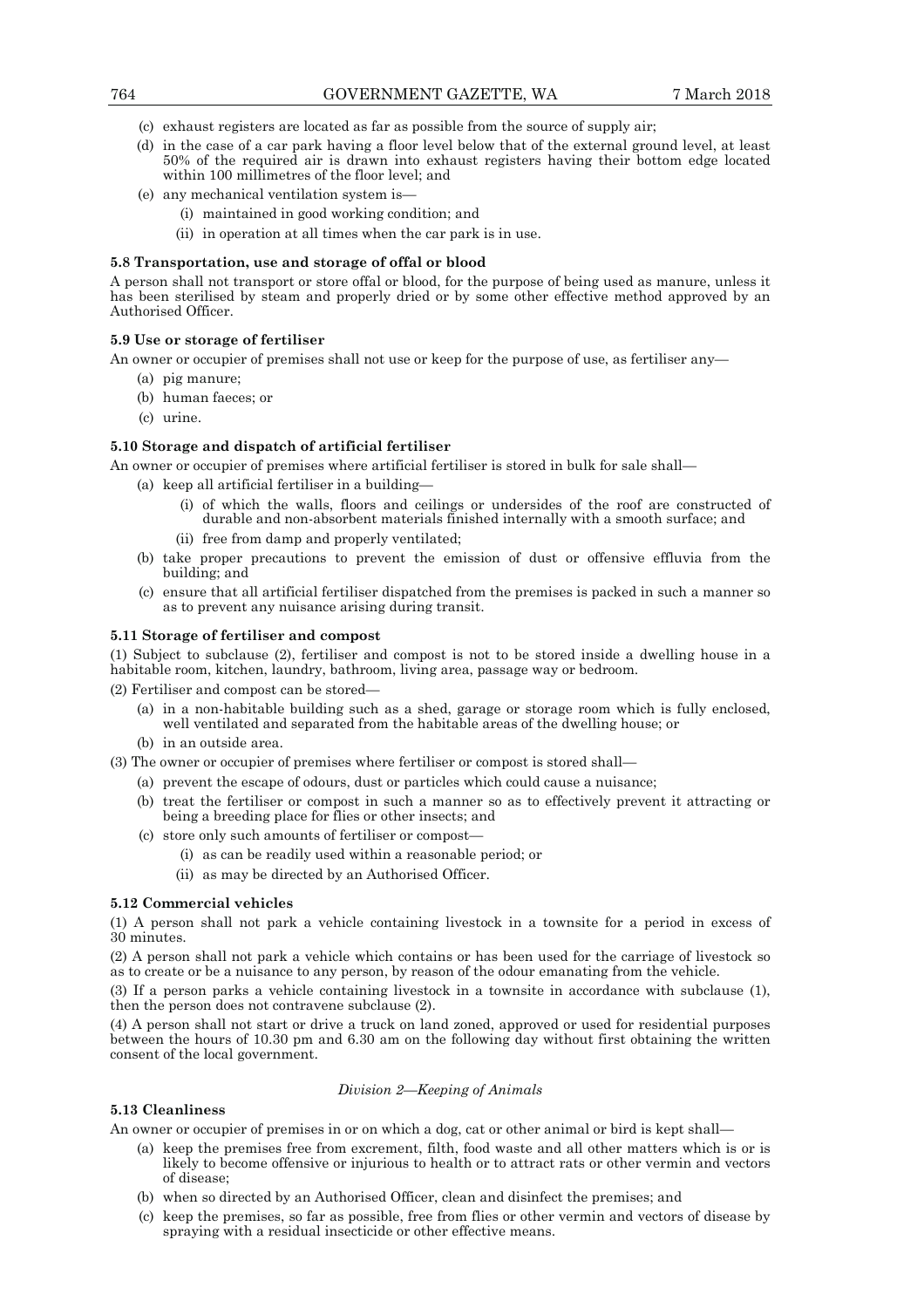#### **5.14 Animal enclosures**

(1) A person shall not keep or cause or permit to be kept any animals or birds on premises which are not effectively drained or of which the drainage flows to the walls or foundations of any building.

(2) The owner or occupier of premises where animals or birds are kept shall, when directed by an Authorised Officer, pave, grade and drain floors of all structures and the surface of the ground of all enclosures used for the keeping of animals or birds.

(3) The owner or occupier of premises where an animal is kept must ensure that each animal is kept in a suitable enclosure that effectively prevents it from escaping.

(4) The owner or person in charge of livestock shall not permit livestock to stray or to be at large in a street, public place or upon private property without the consent of the property owner.

#### **5.15 Slaughter of animals**

(1) Subject to subclause (2), a person shall not slaughter any animal within the district.

- (2) Subclause (1) does not apply to—
	- (a) euthanasia of animals by veterinarians or other duly Authorised Officers;
	- (b) the slaughter of animals for human consumption in abattoirs approved by the local government;
	- (c) farmers, pastoralists and the like who slaughter stock for their own consumption and who are exempted under Regulation 20 (2) of the *Food Regulations 2009*; and
	- (d) slaughter of animals for the purposes of pet meat and game meat operations.

#### **5.16 Disposal of dead animals**

(1) An owner or occupier of premises on which there is a dead animal shall immediately remove the carcass and arrange for its disposal at an approved disposal site.

(2) An owner, or a person having the care of any animal that dies or is killed in a public or private place, shall immediately remove the carcass and arrange for its disposal at an approved disposal site.

(3) The requirements of subclauses (1) and (2) shall not limit the practice by farmers, pastoralists and the like of disposing of carcasses on rural land in a manner that is not likely to pollute or be dangerous or injurious to health.

(4) An owner or operator of a veterinary practice where dead animals are kept for more than 12 hours shall refrigerate the carcass prior to its removal and disposal, at an approved disposal site.

#### *Division 3—Keeping of Approved Animals*

#### **5.17 Interpretation**

In this division, unless the context otherwise requires—

*approved animal* includes a horse, cow, pig, sheep, camel, alpaca, llama, deer, goat or other large animal;

*cow* includes an ox, calf or bull;

*horse* includes an ass, mule, donkey or pony; and

*natural shelter* means a mature tree or belt of trees.

#### **5.18 Keeping of approved animals and provision of stables**

(1) An owner or occupier of premises shall not keep an approved animal within a townsite or on a property of 0.5 hectares or less, without approval of the local government.

(2) An owner or occupier of premises who keeps an approved animal shall provide adequate natural shelter if approved by the local government or a stable which shall comply with the requirements of the Building Code, and which—

- (a) is not situated within 15 metres of a house or other premises unless the premises is on Racecourse Road, Pinjarra or George Beacham Way, Pinjarra;
- (b) has exclusive space for each animal of 0.2 hectares;
- (c) is constructed of weatherproof materials and of a design which provides adequate protection from the elements;
- (d) provides adequate natural ventilation;
- (e) prevents the animal from escaping; and
- (f) subject to subclauses  $(6)$  and  $(8)$ , has a floor, which—
	- (i) is constructed of a material approved by an Authorised Officer; and
	- (ii) has a fall which effectively drains liquid wastes into a trapped gully situated outside the stable and discharged in a manner approved by an Authorised Officer.
- (3) An application for approval of an approved animal shall include the following information—
	- (a) a plan of the property, at a scale not less than 1:200, with dimensions clearly marked, showing where it is proposed that the animal is to be kept and the distance of that location from any residential building on another lot, or commercial premises;
	- (b) a sketch plan, at a scale of 1:100, indicating the nature of the shelter or housing to be provided for the animal; and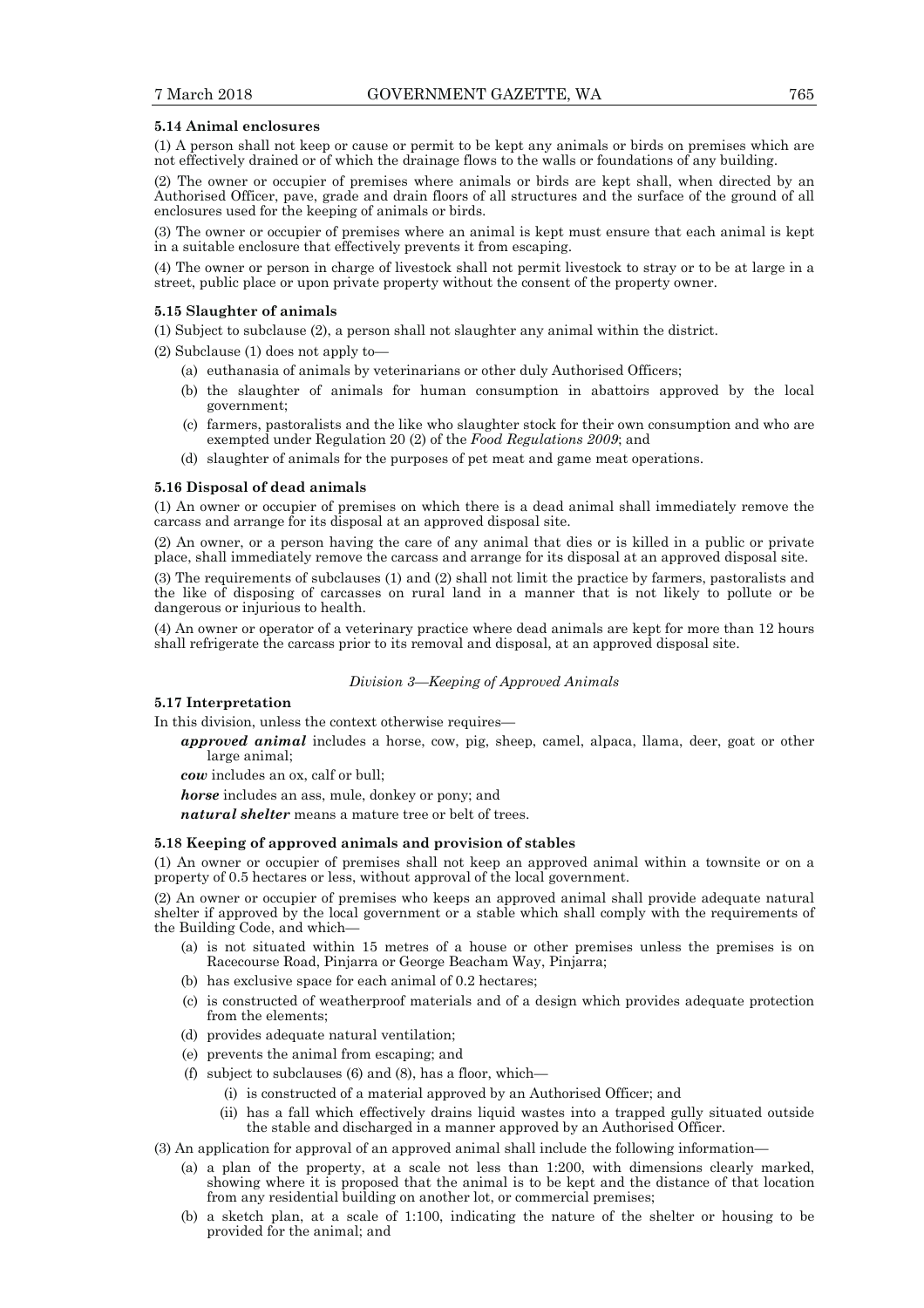(c) a detailed written plan for the management of manure which addresses—

- (i) control of flies and other vermin;
- (ii) disease prevention; and
- (iii) prevention of nuisance odours.

(4) The local government may vary the conditions of approval after it has been issued, and shall give notice of such variation to the owner or occupier within 14 days of such variation.

(5) The local government may cancel its approval in the event that the owner or occupier—

- (a) fails to comply with any condition of the approval; or
- (b) breaches this clause.

(6) The owner or occupier of premises on which a stable is located shall—

- (a) maintain the stable in a clean and hygienic condition at all times;
- (b) keep all parts of the stable so far as possible free from flies, vermin or other vectors of disease; by spraying with an approved residual insecticide or other effective means; and
- (c) comply with the relevant requirements of the *Biosecurity and Agriculture Management Act 2007* and the *Biosecurity and Agriculture Management (Stable Fly) Management Plan 2016* (as amended from time to time by the Department of Primary Industries and Regional Development).

(7) The owner or occupier of a stable shall comply with any direction or notice of an Authorised Officer in relation to its state of repair, cleanliness, hygiene, control of pests or any other matter which is considered necessary to prevent health nuisances or maintain a satisfactory standard for the keeping of animals therein.

(8) The owner or occupier of premises that contains a stable is to ensure a stable shall—

- (a) have a proper separate stall—
	- (i) for each horse or cow; and
	- (ii) with walls measuring not less than 3 metres, both horizontally and vertically, unless it has a sand floor provided in accordance with subclause (2); and
	- (iii) with a floor area of not less than 11 square metres, unless it has a sand floor provided in accordance with subclause (8)(f);
- (b) have each wall and roof constructed of an approved impervious material;
- (c) have a roof that covers the entire floor area of the stall;
- (d) have on all sides of the building between the wall and the roof a clear opening of at least 150 millimetres in height;
- (e) subject to subclause  $(8)(f)$ , have a floor, the upper surface of which shall—
	- (i) be at least 75 millimetres above the surface of the ground;
	- (ii) be constructed of cement, concrete or other similar impervious materials; and
	- (iii) have a fall ratio of 1:100 to a drain, which shall empty, into a trapped gully situated outside the stable and shall discharge in a manner approved by the local government; or
- (f) have a sand floor, if permitted by the local government, subject to the following—
	- (i) the site must be well drained with the highest known water table at least 0.6 metres below the sand floor level, which may be achieved artificially;
	- (ii) a 300 millimetres thick bed of aggregate approved by an Authorised Officer shall be laid under the sand of the stable;
	- (iii) sand, whether natural or imported, must be clean, coarse and free from dust;
	- (iv) footings to each stable shall be a minimum of 450 millimetres below ground level;
	- (v) the stable design must allow for the access of small earth moving machinery, such as a skid steer loader, into each individual stall, to maintain the correct floor height;
	- (vi) the minimum floor area of each stall shall be not less than 28 square metres and walls shall not be less than 3 metres vertically or 4 metres horizontally; and
	- (vii) the roofed area of each stall shall not be less than 50 percent of the floor area of the stall.

#### **5.19 Proximity of approved animals to a dwelling house**

An owner or occupier of premises shall not permit an approved animal to approach within 15 metres of a dwelling house, unless the premises is on Racecourse Road, Pinjarra or George Beacham Way, Pinjarra.

#### **5.20 Manure receptacles**

An owner or occupier of premises on which a stable is constructed shall—

- (a) provide in a position convenient to the stable a receptacle for manure, constructed of smooth, impervious, durable material that is easily cleanable and provided with a tight fitting hinged cover, and with no part of the floor lower than the surface of the adjoining ground;
- (b) keep the lid of the receptacle closed except when manure is being deposited or removed;
- (c) cause the receptacle to be emptied at least once a week and as often as may be necessary to prevent it coming offensive or a breeding place for flies or other vectors of disease;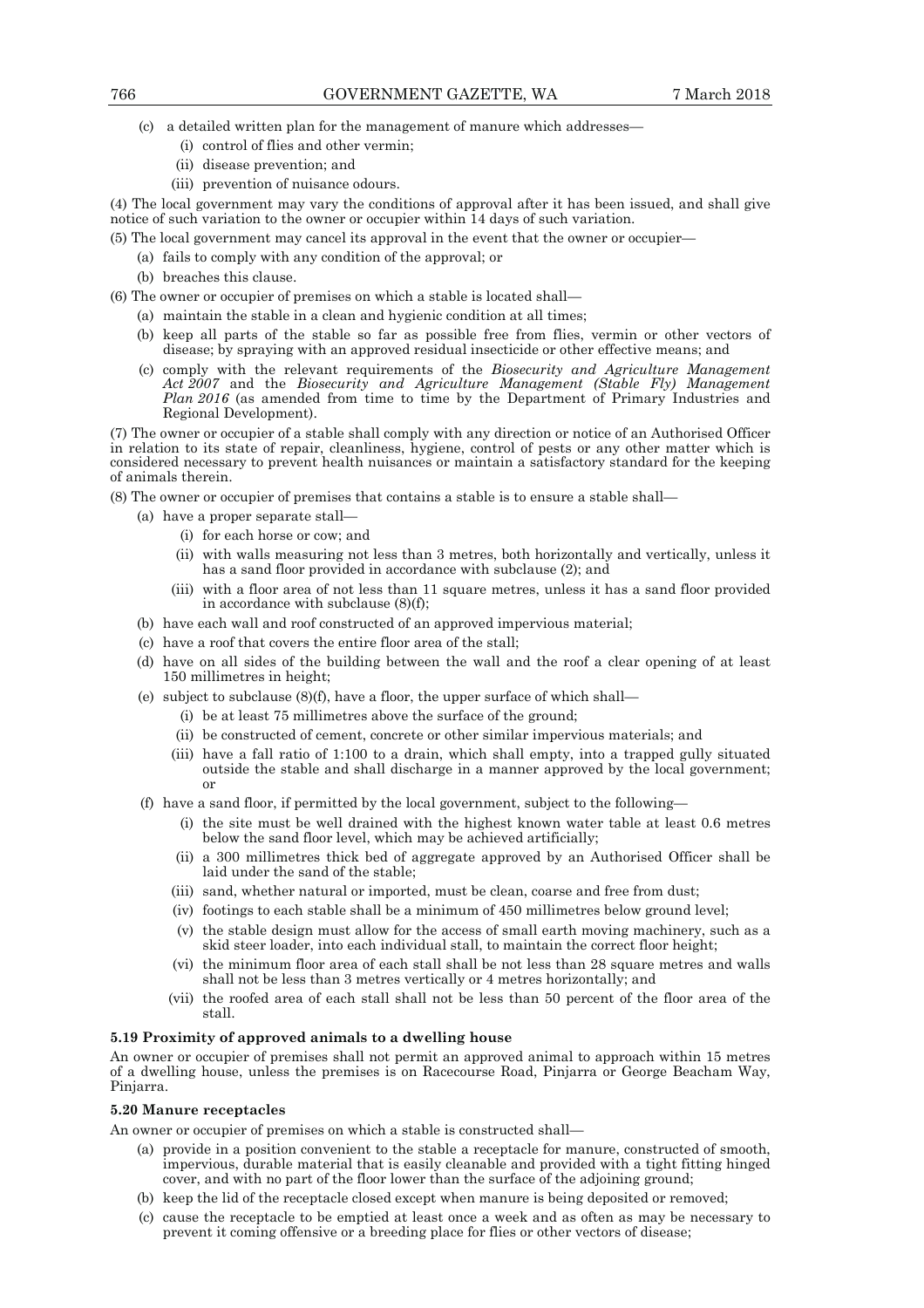- (d) keep the receptacle so far as possible free from flies or other vectors of disease by spraying with a residual insecticide or other effective means; and
- (e) cause all manure produced on the premises to be collected daily and placed in the receptacle.

#### *Division 4—Keeping of Poultry and Pigeons*

## **5.21 Interpretation**

(1) In this division, unless the context otherwise requires—

*poultry* includes fowls, peafowls, turkeys, geese, ducks, chickens, bantams and other domestic fowls;

*pigeons* are birds that are classified within the family Columbidae and includes doves; and

*miscellaneous birds* includes all birds other than poultry and pigeons.

(2) This division applies to the keeping of poultry on residential properties for domestic purposes and not to commercial poultry establishments such as broiler, breeder or egg producing farms.

(3) Commercial poultry establishments mentioned in subclause (2) are to manage operations in accordance with the *Environmental Code of Practice for Poultry Farms in Western Australia 2004* produced by the Western Australian Broilers Growers Association and Poultry Farmers Association of Western Australia, in conjunction with state and local authorities to control environmental and health nuisances.

#### **5.22 Limitation on numbers of pigeons, poultry and miscellaneous birds**

(1) An owner or occupier of premises in a townsite shall not keep a combined total of more than 12 poultry and 12 pigeons on any one lot of land.

(2) An Authorised Officer may issue a written notice to the owner or occupier of land, whether in a townsite or not, where poultry or pigeons are kept for the number of poultry and pigeons to be reduced to ensure that a health nuisance does not exist.

(3) An Authorised Officer may increase the number of poultry or pigeons kept on any one lot of land if satisfied that a health nuisance does not exist.

(4) An owner or occupier shall not keep more than 20 miscellaneous birds on any premises within the district unless otherwise approved.

(5) An owner or occupier shall not keep pigeons, poultry or miscellaneous birds so as to create a nuisance.

(6) An Authorised Officer may apply relevant conditions, or require a reduction of the approved number of poultry, pigeons, or miscellaneous birds on any premises within the district, or alternatively prohibit the keeping of poultry, pigeons, or miscellaneous birds on a particular premises, if the conditions of this Division are not complied with or if unreasonable noise or a nuisance is being caused.

(7) An owner or occupier shall comply with a direction of an Authorised Officer under this clause.

(8) Subclause (4) does not apply to premises used for veterinary purposes or as a pet shop.

#### **5.23 Conditions of keeping poultry**

(1) A person who keeps poultry or permits poultry to be kept shall ensure that—

- (a) all poultry is kept in a properly constructed and securely fastened structure or enclosure;
- (b) the structure or enclosure is in a yard having an otherwise unobstructed area of at least 30 square metres; and
- (c) no poultry is able to approach within 15 metres of a street other than a right of way unless, in the case of land at the junction of two or more streets, an Authorised Officer has approved a lesser distance.

(2) A person who keeps poultry or permits poultry to be kept shall ensure no poultry is able to encroach within 15 metres of a dwelling house, public building, or premises where people are employed or premises where food is stored, prepared manufactured or sold.

#### **5.24 Roosters, Geese, Turkeys, Peafowl and Gamebirds**

(1) An owner or occupier of premises shall not within a townsite or on properties with an area of 2 hectares or less, keep or permit to be kept on those premises, any one or more of the following birds without the written approval of the local government—

- (a) a rooster;
- (b) a goose or gander;
- (c) a turkey;
- (d) a peacock or peahen; and
- (e) a gamebird (includes emus and ostriches).

(2) An Authorised Officer may, upon written application, grant approval with or without conditions to the owner or occupier of premises to keep on the premises a specified number of birds under this clause.

(3) An Authorised Officer may rescind approval for the keeping of birds under this clause if they cause a nuisance.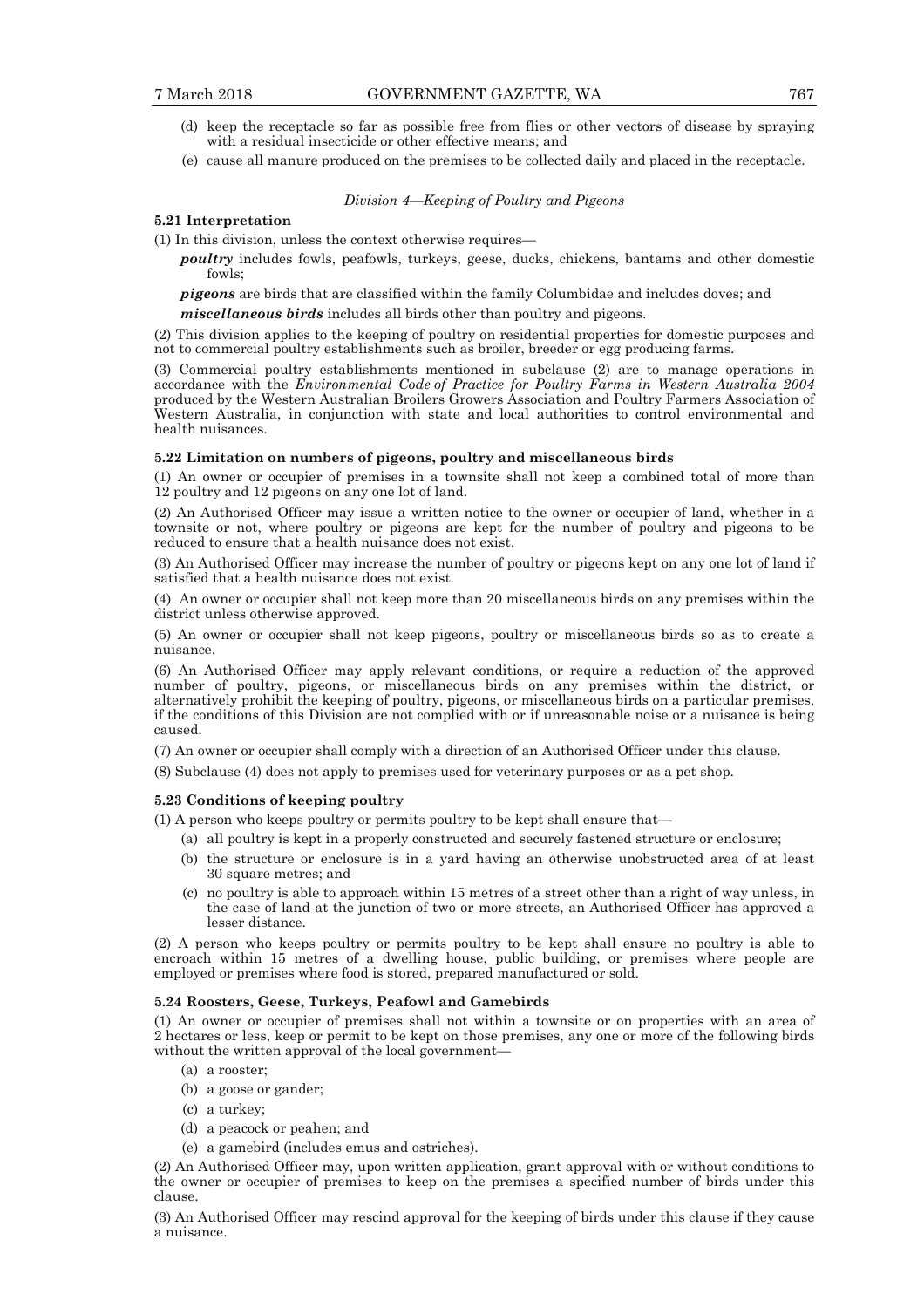## **5.25 Conditions of keeping pigeons**

A person who keeps, or permits to be kept, pigeons shall ensure that—

- (a) none is able to approach within 15 metres of a dwelling, public building or premises where people are employed or where food is stored, prepared, manufactured or sold; and
- (b) except where homing pigeons are freed for exercise, the pigeons are kept in a properly constructed pigeon loft that is in a yard having an otherwise unobstructed area of at least 30 square metres.

#### **5.26 Removal of nonconforming structures or enclosures**

If a structure or enclosure is used for the keeping of poultry or pigeons contrary to the provisions of clauses 5.23 or 5.25, as applicable, an Authorised Officer may direct the owner or occupier to amend it or remove it.

#### **5.27 Restrictions on pigeon nesting or perching**

An Authorised Officer may order an owner or occupier of a house or other structure in or on which pigeons are, or are in the habit of, nesting or perching so as to create a health nuisance to take adequate steps to prevent them continuing to do so.

#### **5.28 Restrictions on feeding wild birds**

(1) A person shall not feed a pigeon, dove, seagull, ibis, raven or other wild bird—

- (a) so as to cause a nuisance or be injurious or dangerous to health; or
- (b) with a food or substance that is not a natural food of a bird.

(2) Where an Authorised Officer forms the opinion that a person has not complied with subclause (1) the Authorised Officer may serve the person a notice requiring the person to clean up and properly dispose of any feed or waste products specified in the notice.

#### *Division 5—Feedlots*

#### **5.29 Interpretation**

In this division, unless the context otherwise requires—

*feedlot* means a confined area with watering and feeding facilities where animals are held and fed for the purpose of weight gain;

*animal* includes cattle, sheep, goats, deer and the like; and

*sensitive land use* means land use sensitive to emissions from industry and infrastructure, and includes land uses of residential developments, hospitals, hotels, motels, hostels, caravan parks, schools, nursing homes, child care facilities, shopping centres, playgrounds, public buildings, commercial and industrial land uses which require a high level of amenity or are sensitive to particular emissions.

#### **5.30 Premises to be approved**

(1) No premises shall be used as a feedlot unless approved by the local government*.* 

(2) Notwithstanding subclause (1), cattle feedlots with more than 500 animals are to be licensed under Schedule 1 (Category 1) of the *Environmental Protection Regulations 1987* being premises—

- (a) situated less than 100 metres from a watercourse; and
- (b) on which the number of cattle per hectare exceeds 50; or

registered under Schedule 1, Part 2 (Category 68) for premises—

- (a) situated 100 metres or more from a watercourse; and
- (b) on which the number of cattle per hectare exceeds 50.

(3) Feedlots are to be sited so that every portion of the feedlot is—

- (a) greater than 50 metres from neighbouring rural property boundaries;
- (b) greater than 100 metres from any public road or recreation area;
- (c) greater than 300 metres from any major water courses, lakes, wetlands;
- (d) greater than 300 metres from any bore, well or soak well used for drinking, stock or irrigation;
- (e) greater than 1000 metres from any sensitive land use; and
- (f) greater than 5000 metres from any townsite.

#### **5.31 Management of beef cattle feedlots**

Beef cattle feedlots are to be operated and managed in accordance with the *Guidelines for the Environmental Management of Beef Cattle Feedlots in Western Australia (2004)*.

#### **5.32 Site conditions**

The owner or occupier of an approved feedlot must ensure that—

- (a) the premises is sited in an area where the land slope is no greater than 1:20 but no less than 1:100;
- (b) the premises is sited on sandy loam soils rather than coarse sand;
- (c) the premises has a minimum groundwater clearance of 3 metres;
- (d) drainage diverts all uncontaminated stormwater from the general waste stream;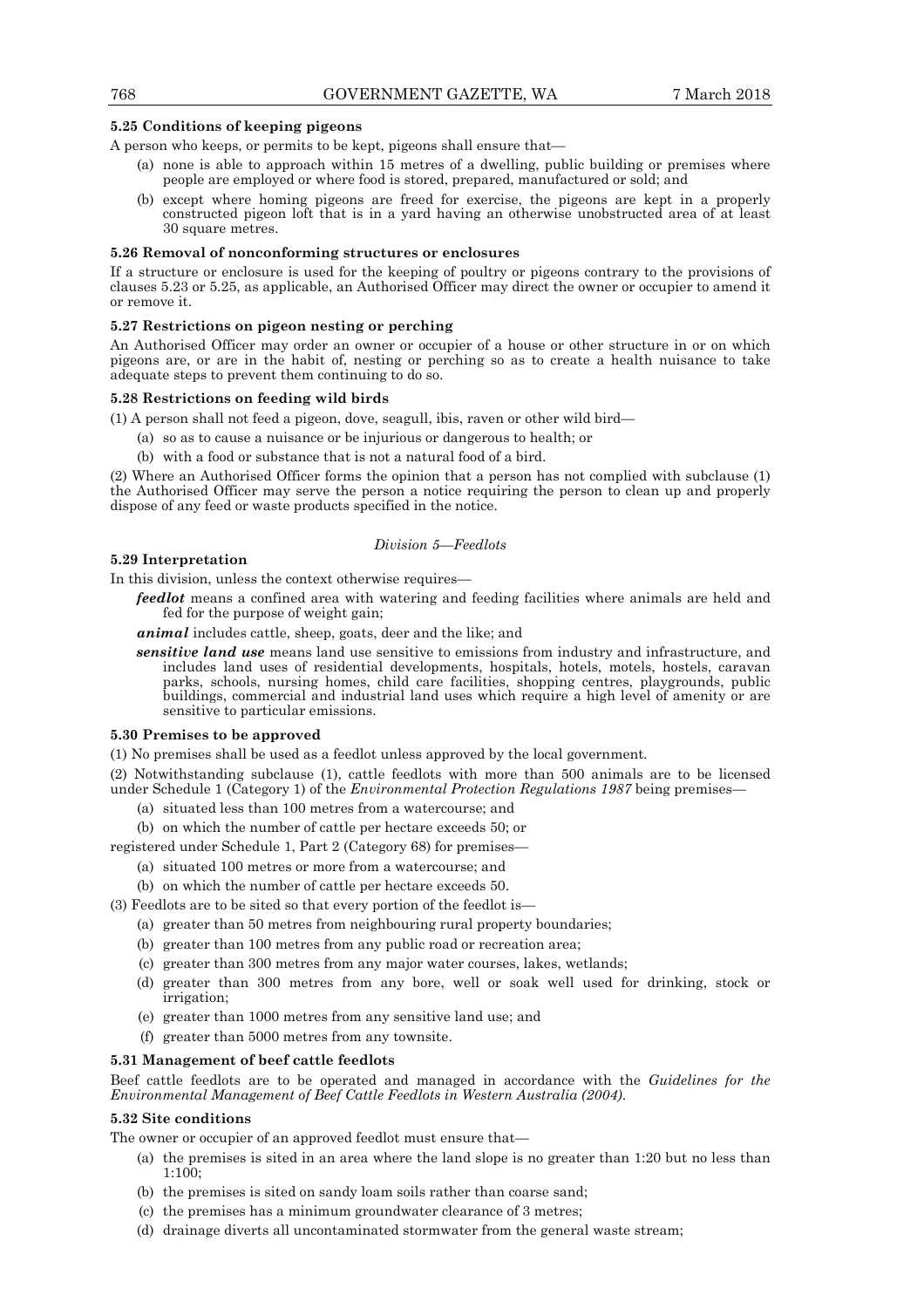- (e) stock numbers per pen do not cause dust and effluvia to become a nuisance; and
- (f) the premises has solid and liquid waste disposal arrangements that are not offensive or injurious to health.

#### **5.33 Compliance with direction or notice of an Authorised Officer**

The owner or occupier of a feedlot shall comply with any direction or notice of an Authorised Officer in relation to its state of repair, cleanliness, hygiene, control of pests or any other matter which is considered necessary to prevent health nuisances or maintain a satisfactory standard for the keeping of animals therein.

## **PART 6—PEST CONTROL**

*Division 1—Flies* 

## **6.1 Interpretation**

In this division, unless the context otherwise requires—

*flies* means any of the two-winged insects constituting the order *Diptera* commonly known as flies.

#### **6.2 Control of flies**

**6.3 Interpretation** 

Owners and occupiers of any land within the district that is breeding flies, or that is likely to breed flies, are to comply with the requirements of the *Fly Eradication Regulations*.

#### *Division 2—Mosquitoes*

In this division, unless the context otherwise requires—

*mosquitoes* means any of the two-winged insects constituting the family *Diptera Clicidae* commonly known as mosquitoes.

#### **6.4 Measures to be taken to prevent mosquito breeding**

An owner or occupier of premises shall ensure that the premises are kept free from possible mosquito breeding sites and shall–

- (a) follow any direction or notice of an Authorised Officer for the purpose of—
	- (i) controlling the prevalence of mosquitoes;
	- (ii) eradication of mosquitoes; and
	- (iii) effectively preventing the breeding of mosquitoes; and
- (b) assist an Authorised Officer to locate any possible mosquito breeding sites that may be present in or about the premises.

#### **6.5 Measures to be taken by occupier**

(1) An occupier of premises where water is kept in a horse trough, poultry drinking vessel or other receptacle shall—

- (a) frequently change the water; and
- (b) keep the water clean and free from vegetable matter and slime.

(2) Where it appears to the Authorised Officer that there is, on any premises, undergrowth or vegetation likely to harbour mosquitoes, the Authorised Officer may direct the owner or occupier of the premises to cut down and remove within a specified time the undergrowth or vegetation.

(3) Every person who is the owner or occupier of a dwelling house within 2000 metres of the high water level of the Peel-Harvey Estuary shall install mosquito proof screens onto the external windows and doors of dwelling houses, and maintain any such mosquito proof screens in good order and repair.

#### **6.6 Removal of undergrowth or vegetation**

Where it appears to an Authorised Officer that there is, on any premises, undergrowth or vegetation likely to harbour mosquitoes, the officer may direct, orally or in writing, the owner or occupier of the premises to cut down and remove within a specified time the undergrowth or vegetation.

#### **6.7 Filling in excavations etc.**

A person who undertakes any activity on any land which creates an excavation likely to hold water and cause mosquito breeding shall as soon as practicable following the completion of the activity, and taking into consideration the purpose of the excavation, ensure that the excavation is filled in with clean material and made level with the surrounding surface or alternatively treated with an approved pesticide to control mosquito breeding.

#### **6.8 Drains, channels and septic tanks**

An owner or occupier of land shall—

- (a) cause all drains and channels in or on the land to be kept in good order and free from obstruction; and
- (b) where a septic tank is installed on the land—
	- (i) apply an approved larvicide according to the direction on the container, into the septic tank system, whenever directed to do so by an Authorised Officer; and
	- (ii) provide, and keep in sound condition at all times, wire mesh having openings no larger than 1.2 millimetres covering any inlet vent to the tank.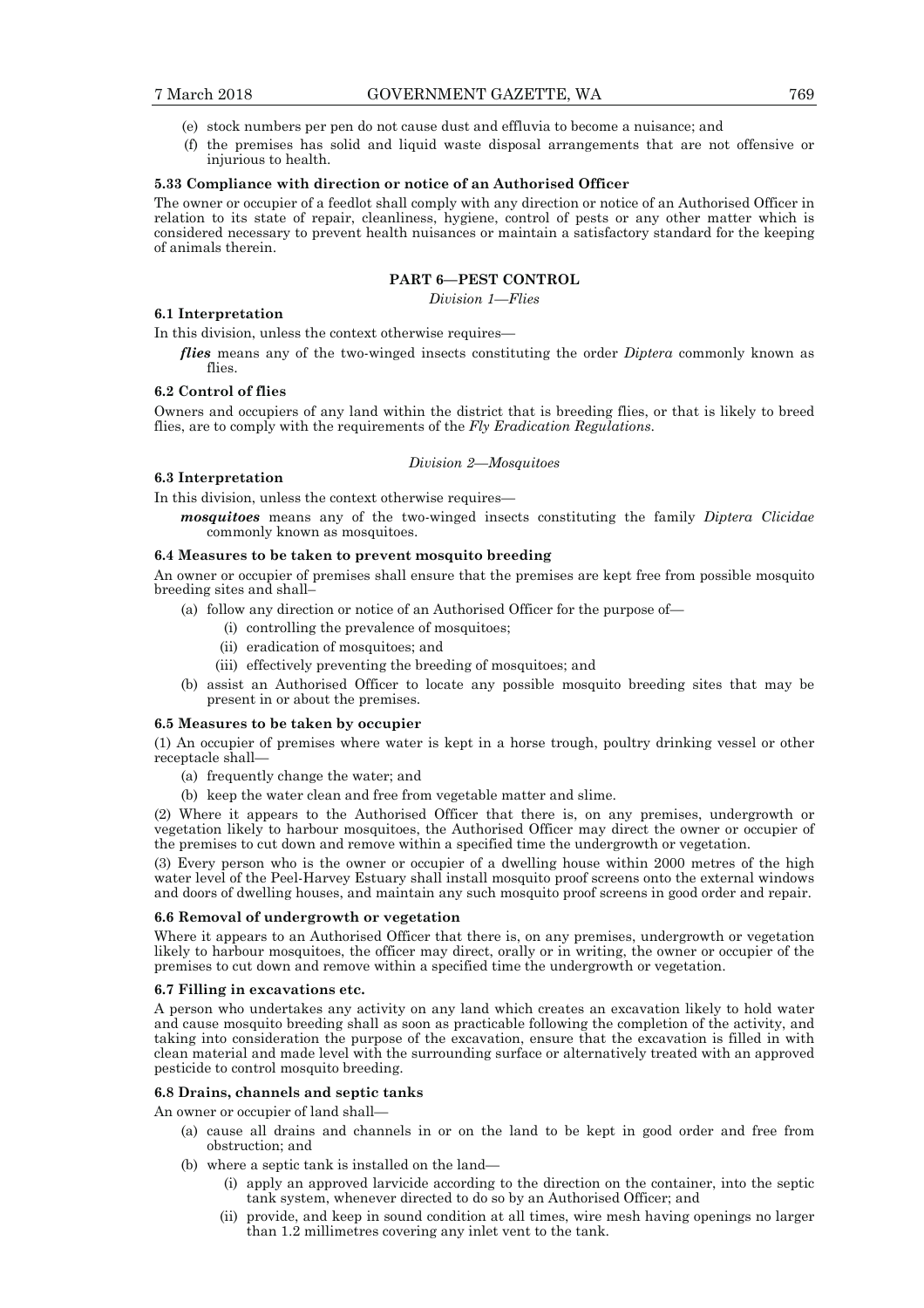## **6.9 Drainage of land**

An owner or occupier of land upon which there is water liable to become a breeding place for mosquitoes shall, when required by the local government, effectively drain the land and, for that purpose, shall—

- (a) make or provide drains on the land;
- (b) remove all irregularities in the surface of the land; and
- (c) if necessary, adjust the surface of the land or raise the level of the surface in such a manner that—
	- (i) the water on the land may flow into the drains without obstruction;
	- (ii) no water shall remain on any portion of the land other than the drains; and
	- (iii) keep all drains in good order and free from obstruction.

#### **6.10 Local government may execute work and recover costs**

(1) Where—

- (a) a person is required under this part or directed by a notice given under clause 6.4 to execute any work; and
- (b) that person fails or neglects to comply with the requirement, the local government may execute the work and recover from that person the cost of executing the work, in addition to any penalty for which that person may be liable.

(2) The costs and expenses incurred by the local government in the execution of a power under subclause (1) may be recovered in a court of competent jurisdiction from that person.

(3) The local government is not liable to pay compensation or damages of any kind to the person referred to in subclause (1) in relation to any action taken by the local government under this clause, other than compensation or damages for loss or damage suffered because the local government acted negligently or in breach of duty.

#### *Division 3—Rodents*

## **6.11 Interpretation**

In this division, unless the context otherwise requires—

*rodents* means those animals belonging to the order *Rodentia* and includes rats and mice but does not include native rodents, laboratory bred rats and mice or animals (other than rats) kept as pets in an enclosure designed for the purpose of keeping as pets animals of that kind.

#### **6.12 Measures to be taken to eradicate rodents**

(1) An owner or occupier of premises shall at all times take effective measures to eradicate any rodents in or on the premises.

(2) A person must not store, or allow to be stored, on any premises, any food, refuse or other waste matter unless it is contained in a rodent proof receptacle or compartment.

(3) An Authorised Officer may direct, orally or in writing, an owner or occupier of premises to take whatever action, in the opinion of the Authorised Officer, is necessary to prevent the presence of rodents in or on the premises.

*Division 4—Cockroaches* 

#### **6.13 Interpretation**

In this division, unless the context otherwise requires—

*cockroach* means any of the various orthopterous insects commonly known as cockroaches.

#### **6.14 Measures to be taken to eradicate cockroaches**

(1) An owner or occupier of premises shall take effective measures to eradicate any cockroaches in or on the premises.

(2) An Authorised Officer may direct, orally or in writing, an owner or occupier of premises to take whatever action is necessary to prevent or deter the presence of cockroaches in or about the premises.

(3) An owner or occupier shall within the time specified comply with any direction given by an Authorised Officer.

## *Division 5—Argentine Ants*

## **6.15 Interpretation**

In this division, unless the context otherwise requires—

*Argentine ant* means an ant belonging to the species *Linepithema humile* (formerly *Irdomyrmex humilis*).

#### **6.16 Measures to be taken to keep premises free from Argentine ants**

An owner or occupier of premises shall comply with the requirements of an Authorised Officer if an infestation of Argentine ants are found on their premises.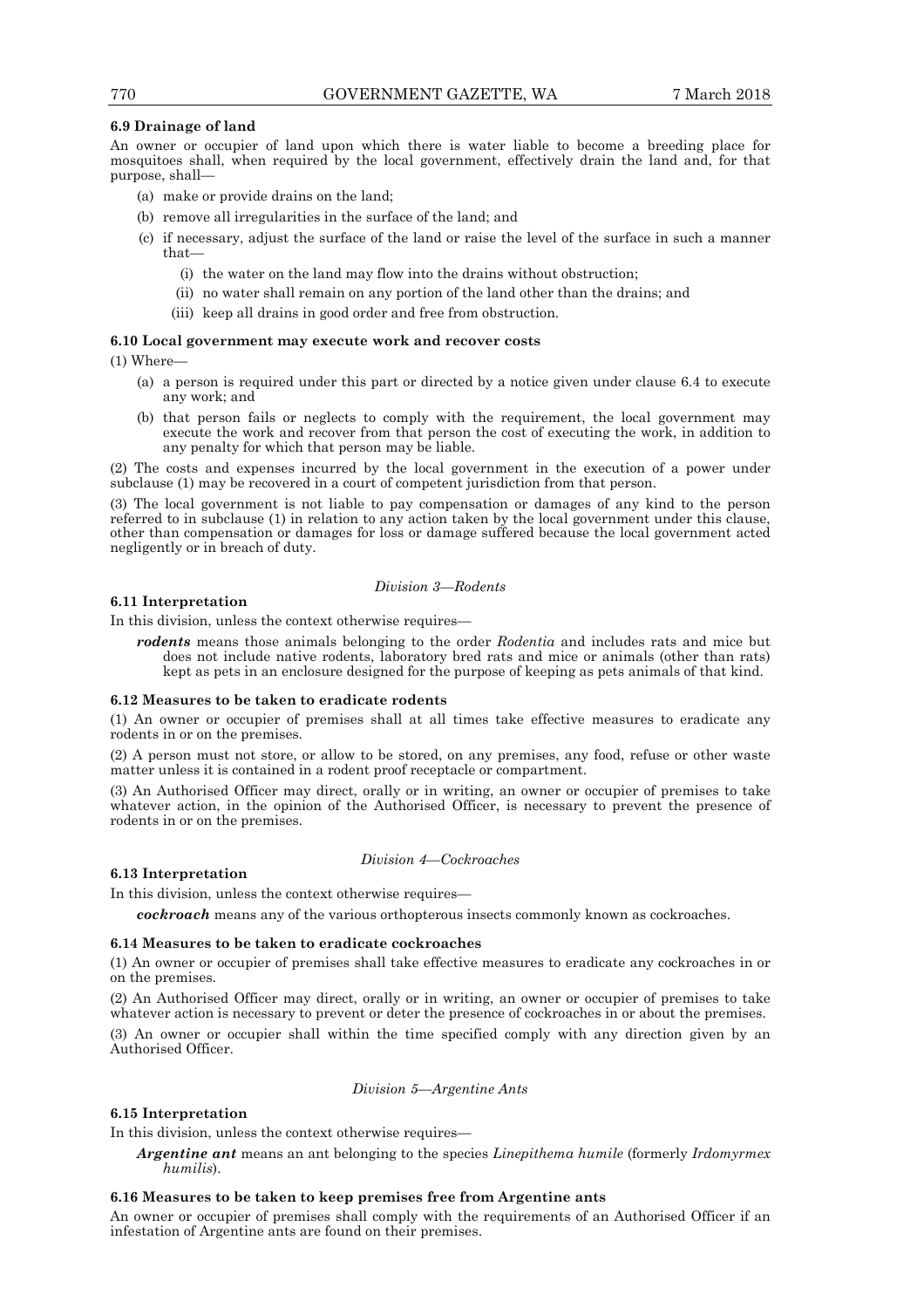#### *Division 6—European Wasps*

## **6.17 Interpretation**

In this division, unless the context otherwise requires—

*European wasp* means a wasp belonging to the species *Vespula germanica*.

#### **6.18 Measures to be taken to keep premises free from European wasp nest**

An owner or occupier of premises shall ensure that the premises are kept free from European wasp nests and shall—

- (a) immediately notify the local government of any wasp nest in, on or about the premises that is suspected to be a European wasp nest;
- (b) follow any direction of an Authorised Officer for the purpose of destroying the wasps and their nest; and
- (c) assist an Authorised Officer, of his or her representative, to trace any nest that may be present in, on or about the premises.

#### *Division 7—Bee Keeping*

## **6.19 Interpretation**

In this division, unless the context otherwise requires—

- *bee* means an insect belonging to any of the various *hymenopterous* insects of the super family *Apoidea* and commonly known as bee; and
- *hive* means a moveable or fixed structure, container or object in which a colony of bees is kept.

#### **6.20 Limitation on numbers of hives**

(1) A person shall not keep or permit the keeping of bees anywhere within the district unless approval to do so has been given by an Authorised Officer.

(2) Subject to subclauses (3) and (4), a person shall not keep or permit the keeping of bees in more than 2 hives on a lot.

(3) An Authorised Officer may, upon written application, consent, with or without conditions, to a person keeping bees in more than 2 hives on a lot.

(4) A person shall comply with any conditions imposed by an Authorised Officer under subclause (3).

#### **6.21 Restrictions on keeping of bees in hives**

A person shall not keep or permit the keeping of bees in a hive on a lot unless, at all times—

- (a) an adequate and permanent supply of water is provided on the lot which is readily accessible to bees;
- (b) no more than 2 hives are kept on land of less than 2,000 square metres in area unless otherwise approved;
- (c) the hive is kept—
	- (i) outside, and at least 10 metres from, any building other than a fence;
	- (ii) at least 10 metres from any footpath, street, private street or public place; and
	- (iii) at least 5 metres from the boundary of the lot;
- (d) the hive is enclosed on all sides by a fence, wall or other enclosure to encourage bees to fly at a height over the property boundary; and
- (e) the person is registered as a beekeeper if required by the *Agriculture Management (Identification and Movement of Stock and Apiaries) Regulations 2013*.

#### **6.22 Bees which cause a nuisance not to be kept**

(1) A person shall not keep, or permit the keeping of, bees which cause a nuisance.

(2) An Authorised Officer may direct any person to remove any bees or beehives which in the opinion of the Authorised Officer are causing a nuisance.

#### *Division 8—Arthropod Vectors of Disease*

## **6.23 Interpretation**

In this division, unless the context otherwise requires—

## *arthropod vectors of disease* includes—

- (a) fleas (*Siphonaptera*);
- (b) bedbugs (*Cimex lectularious*);
- (c) crab lice (*Phthirus pubis*);
- (d) body lice (*Pediculus humanus var. corporis*); and
- (e) head lice (*Pediculus humanus var. capitis*).

#### **6.24 Responsibility of the owner or occupier**

The owner or occupier of the premises shall—

- (a) keep the premises and any person residing in or on the premises free from any arthropod vectors of disease; and
- (b) comply with the direction of an Authorised Officer to treat the premises, or anything on the premises, for the purpose of destroying any vectors of disease.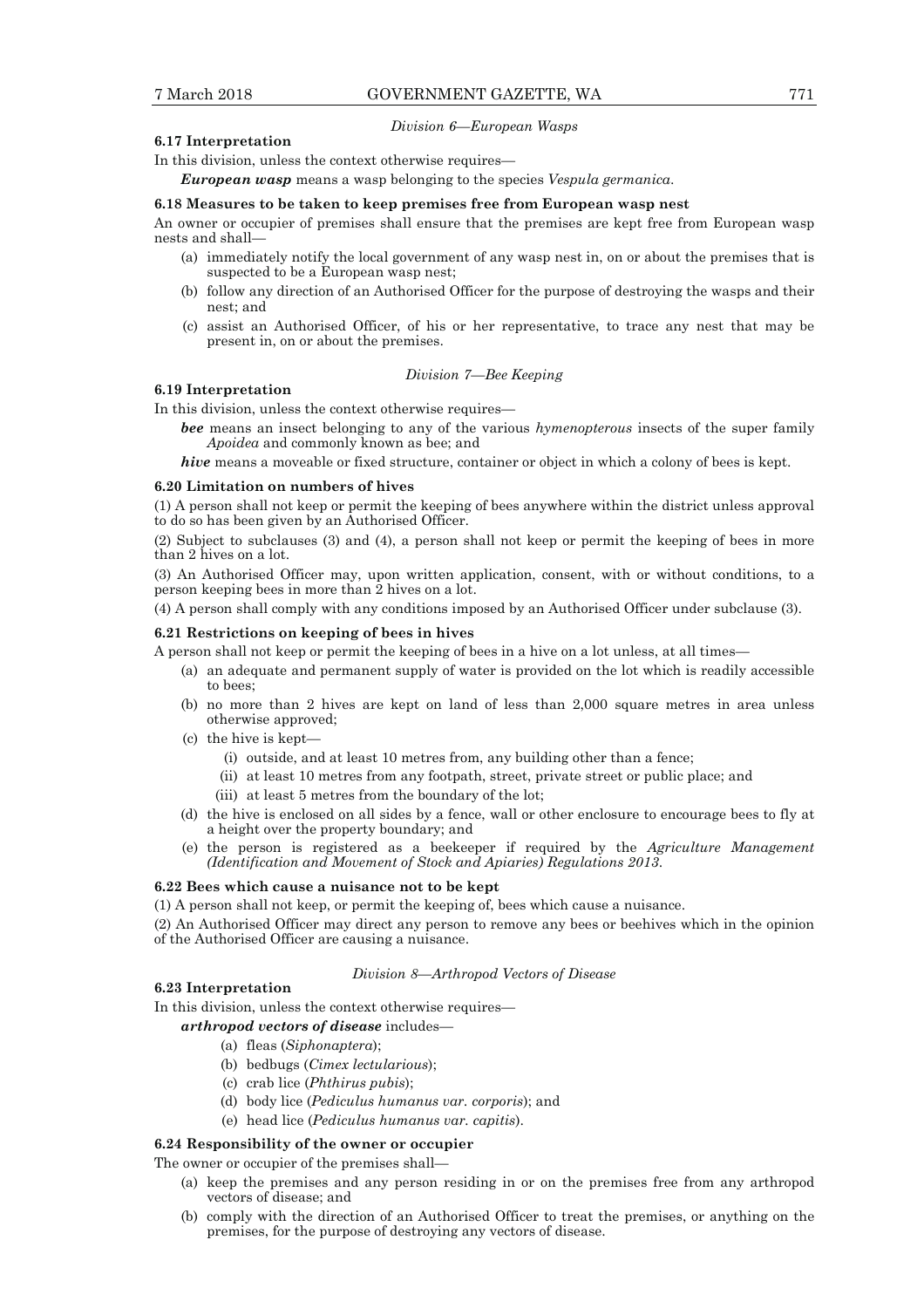## **PART 7—INFECTIOUS DISEASES**

*Division 1—General Provisions* 

#### **7.1 Purpose of exercise of powers**

The powers under this Part are to be exercised for the purpose of preventing or controlling the spread of an infectious disease.

## **7.2 Authorised Officer may visit, inspect and report**

An Authorised Officer may visit and inspect any house, its occupants, fixtures and fittings, outbuildings, yards, drains and sewers connected with any house where an infectious disease has been identified or where an infectious disease is suspected in order to check or prevent the spread of any infectious disease.

#### **7.3 Requirements on owner or occupier to clean, disinfect and disinfest**

An Authorised Officer may, by notice in writing, direct an owner or occupier of premises, within the time and in the manner specified in the notice, to clean, disinfect and disinfest—

- (a) the premises; or
- (b) such things in or on the premises as are specified in the notice;

or both, to the satisfaction of an Authorised Officer.

## **7.4 Authorised Officer may disinfect or disinfest the premises**

(1) Where the local government or the Medical Officer is satisfied that any case of infectious disease has occurred on any premises, the local government or the Medical Officer may direct an Authorised Officer, other local government officer or other person to disinfect and disinfest the premises or any part of the premises and anything in or on the premises.

(2) An owner or occupier of premises shall permit, and provide access to enable, an Authorised Officer, other local government officer or other person to carry out the direction given under subclause (1).

(3) The local government may recover the cost of carrying out the work under this clause from the owner or occupier of the premises in or on which the work was carried out.

(4) The local government is not liable to pay compensation or damages of any kind to the owner or occupier of premises in relation to any action taken by the local government of any of its staff under this clause, other than compensation or damages for loss or damage suffered because the local government or any of its staff acted negligently or in breach of duty.

#### **7.5 Insanitary houses, premises and things**

(1) An owner or occupier of any house or premises shall maintain the house or premises free from any insanitary condition or thing.

(2) Where the local government considers that a house is insanitary, it may, by notice in writing, direct an owner of the house, within the time and in the manner specified in the notice, to destroy or amend the house.

(3) Where an Authorised Officer considers that—

- (a) a house or premises is not being maintained in a sanitary condition; or
- (b) anything is insanitary, the officer may, by notice in writing, direct, as the case may be—
	- (i) the owner or occupier of the house or premises to amend any insanitary condition; or
	- (ii) the owner or occupier of the thing to destroy or amend it,

within the time and in the manner specified in the notice.

(4) A person who is given notice under subclauses (2) or (3) shall comply with the terms of the notice.

#### **7.6 Medical Officer may authorise disinfecting**

Where the Medical Officer believes that a person is or may be infected by an infectious disease, the Medical Officer may direct the person to have his or her body, clothing and effects disinfected at a place and in a manner directed by the Medical Officer.

#### **7.7 Persons in contact with an infectious disease sufferer**

If a person in any house is, or is suspected of, suffering from an infectious disease, any occupant of the house or any person who enters or leaves the house—

- (a) shall obey such instructions or directions as the local government or the Medical Officer may issue; and
- (b) may be removed, at the direction of the local government or the Medical Officer to isolation in an appropriate place to prevent or minimise the risk of the infection spreading and if so removed, shall remain in that place until the Medical Officer directs otherwise.

#### **7.8 Declaration of infected house or premises**

(1) To prevent or check the spread of infectious disease, the local government or the Medical Officer may from time to time declare any house or premises to be infected.

(2) A person shall not enter or leave any house or premises declared to be infected without the written consent of the Medical Officer or an Authorised Officer.

#### **7.9 Destruction of infected animals**

An Authorised Officer, upon being satisfied that an animal is or may be infected or is liable to be infected or to convey infection may, by notice of writing, direct that the animal be examined by a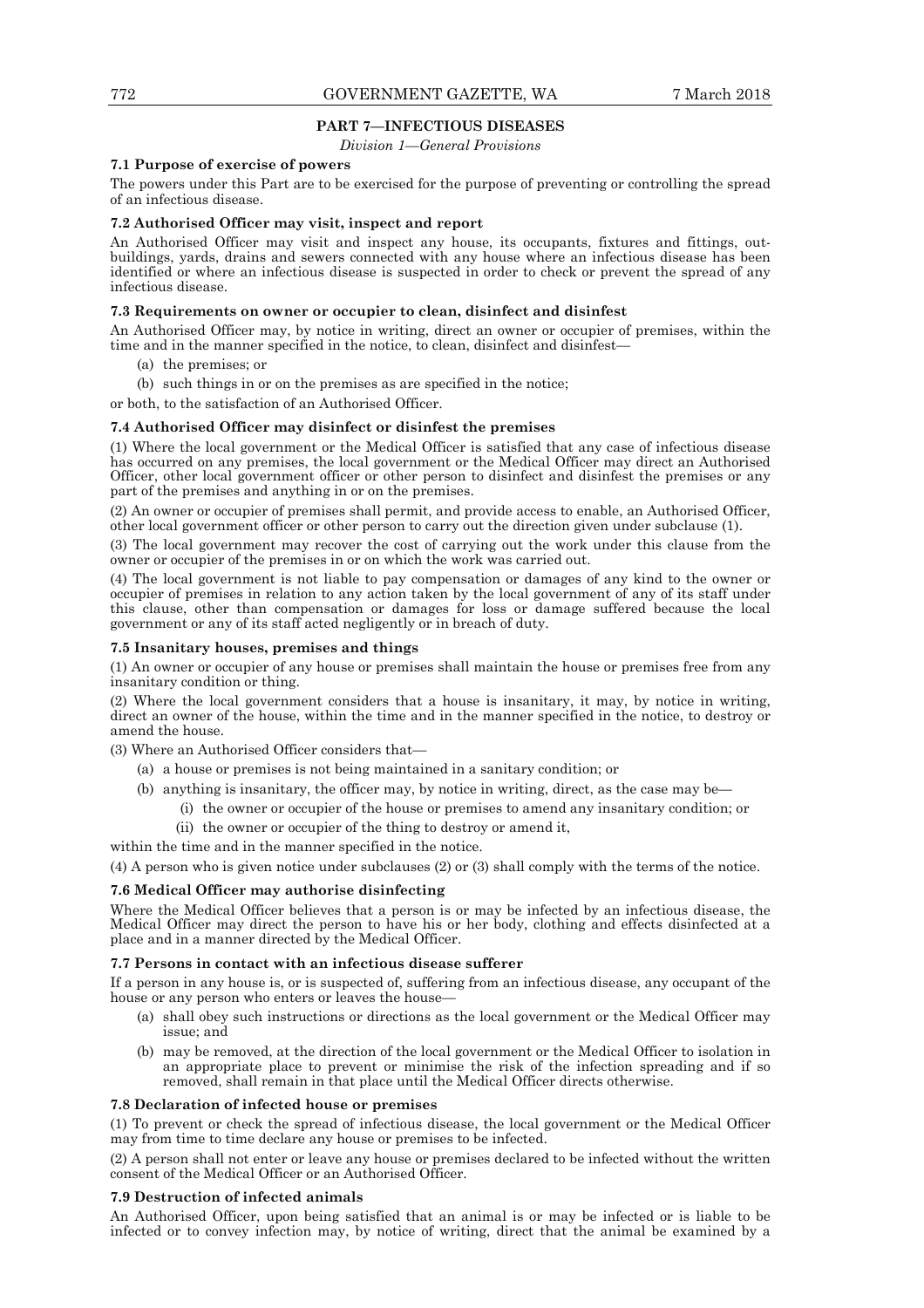registered veterinary officer and all steps taken to enable the condition to be controlled or eradicated or the animal destroyed and disposed of—

- (a) in the manner and within the time specified in the notice; and
- (b) by the person in whose possession, or upon whose premises, the animal is located.

#### **7.10 Disposal of a body**

(1) An occupier of premises in or on which is located the body of a person who has died of an infectious disease shall, subject to subclause (2), cause the body to be buried or disposed of in such manner, within such time and with such precautions as may be directed by the Medical Officer.

(2) A body shall not be removed from the premises where death occurred except to a cemetery or a morgue.

#### **7.11 Local government may carry out work and recover costs**

(1) Where—

- (a) a person is required under this division or by a notice given under this division, to carry out any work; and
- (b) that person fails or neglects to comply with the requirement, that person commits an offence and the local government may carry out the work or arrange for the work to be carried out by another.

(2) The costs and expenses incurred by the local government in the execution of a power under this clause may be recovered from the person referred to in subclause (1).

(3) The local government is not liable to pay compensation or damages of any kind to the person referred to in subclause (1) in relation to any action taken by the local government under this clause, other than compensation or damages for loss or damage suffered because the local government acted negligently or in breach of duty.

### *Division 2—Disposal of Used Condoms and Needles*

#### **7.12 Disposal of used condoms**

(1) An occupier of premises on or from which used condoms are produced shall ensure that the condoms are—

- (a) placed in a sealed impervious container and disposed of in a sanitary manner; or
- (b) disposed of in such a manner as may be directed by an Authorised Officer.

(2) A person shall not dispose of a used condom in a public place except in accordance with subclause (1).

#### **7.13 Disposal of used needles**

A person shall not dispose of a used hypodermic syringe or needle in a public place unless it is placed in an impenetrable, leak proof container and deposited in a refuse receptacle.

## **PART 8—LODGING HOUSES**

*Division 1—Registration* 

## **8.1 Interpretation**

- (1) In this part, unless the context otherwise requires
	- *accommodation* means one or more buildings used for boarding purposes referred to in this part;

*bed* means a sleeping berth consisting of—

- (a) a single berth; or
- (b) a double berth provided for the use of couples, which shall have the same floor space requirements as two single beds;
- *bed and breakfast* means a dwelling used by a resident of the dwelling to provide short-term accommodation on a commercial basis for not more than 4 adults or one family, and contains not more than 2 guest bedrooms;
- **bunk** means a sleeping berth compromising one of two beds arranged vertically;
- *Certificate of Registration of a Lodging House* means a certificate issued under clause 8.4 in the form of Schedule 2;
- *Certificate of Sleeping Accommodation* means a certificate issued under clause 8.27 in the form of Schedule 6;
- *Certificate of Sleeping Accommodation for a Lodging House with more than 20 Sleeping Apartments* means a certificate issued under clause 8.27 in the form of Schedule 7;
- *holiday accommodation* excludes buildings on a caravan park, excludes a lodging house, and means a building where the period of occupancy of any lodger is not more than 14 consecutive days and includes a bed and breakfast, chalet, cottage or holiday house;
- *dormitory* means a building or room utilised for sleeping purposes at a short term hostel or recreational campsite;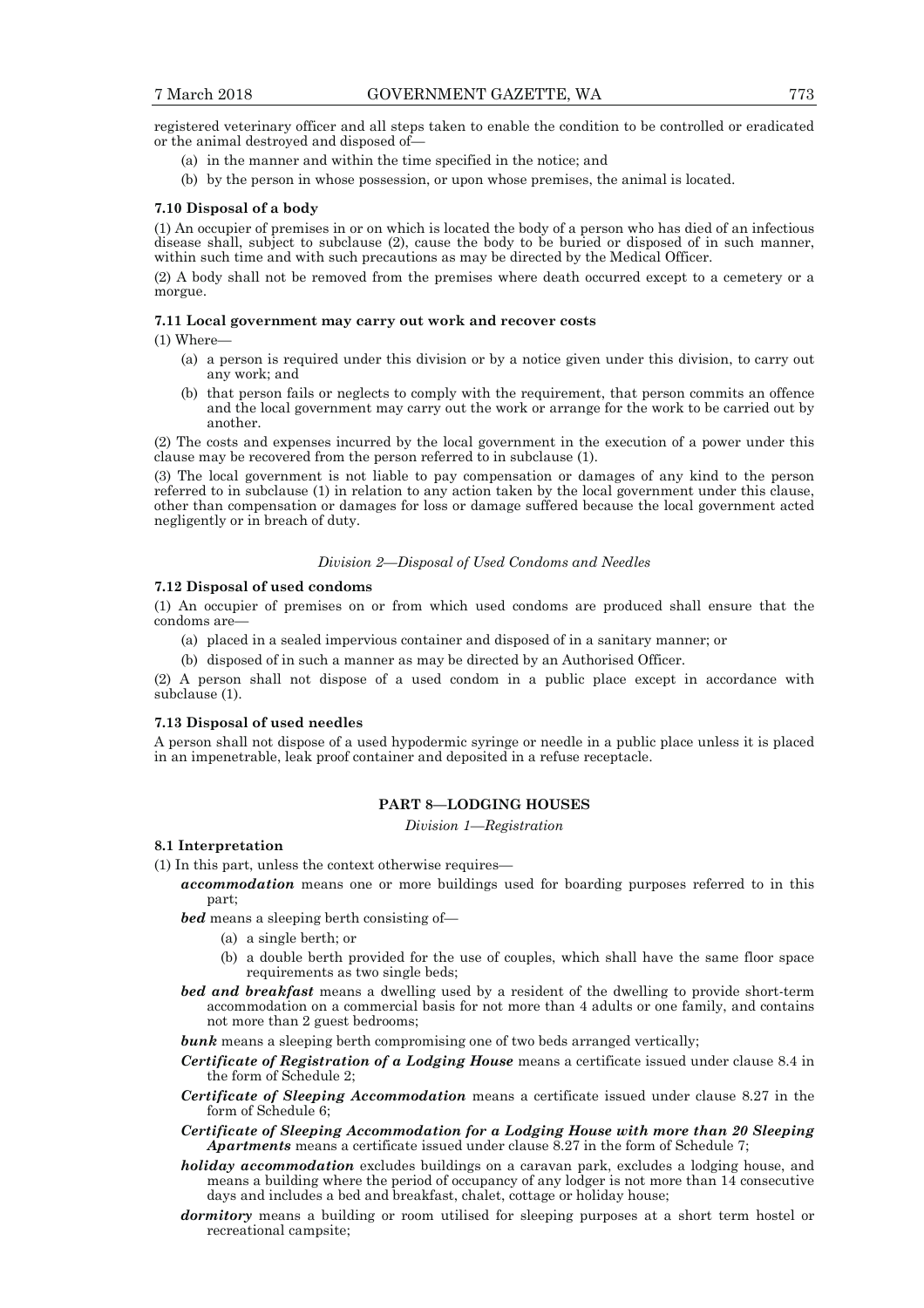*Food Standards Code* means the Australia New Zealand Food Standards Code as defined in the Commonwealth *Food Standards Australia New Zealand Act 1991;*

*keeper* means a person whose name appears on the register of keepers, in respect of accommodation, as the keeper of that accommodation;

*laundry unit* means a facility consisting of—

- (a) a washing machine with a capacity of not less than 4 kilograms of dry clothing;
- (b) either an electric drying cabinet or not less than 30 metres of clothes line;
- (c) one wash trough of not less than 45 litres capacity, connected to both hot and cold water; and
- (d) A hot water system that—
	- (i) is capable of delivering an adequate supply of water at a temperature of at least 65 degrees Celsius for each washing machine and wash trough provided with the communal facilities; and
	- (ii) has a delivery rate of not less than 5 litres per minute for each washing machine or a higher delivery rate according to the manufacturer's specifications;

*lodger* means a person who obtains, for hire or reward, board or lodging in accommodation;

*lodging house* includes a recreational campsite, a serviced apartment and a short term hostel and has the same meaning as defined in Section 3 of the *Health (Miscellaneous Provisions) Act 1911*;

*manager* means a person duly appointed by the keeper in accordance with this division to have the care and management of, accommodation;

*manufacturer's specifications* means a data sheet describing the technical characteristics of a product which is published by a manufacturer to help consumers use the product;

*recreational campsite* means a lodging house—

- (a) situated on a campsite principally used for—
	- (i) recreational, sporting, religious, ethnic or educational pursuits, or
	- (ii) conferences or conventions; and
- (b) where the period of occupancy of any lodger is not more than 14 consecutive days, and includes youth camps, youth education camps, church camps and riding schools;

but does not include a camp or caravan within the meaning of the *Caravan Parks and Camping Grounds Act 1995*;

*register of lodgers* means the register kept in accordance with this Part;

*register of keepers* means a register by the local government in which is registered the names and residences of the keepers of all accommodation within its district and the situation of every such accommodation and the number of persons authorised by the local government to be resident therein;

*resident* means a person, other than a lodger, who resides in accommodation;

- *serviced apartment* means a lodging house in which each sleeping apartment, or group of sleeping apartments in common occupancy, is provided with its own sanitary conveniences and may have its own cooking facilities;
- *short term hostel* means a lodging house where the period of occupancy of any lodger is not more than 14 consecutive days and shall include youth hostels and backpacker hostels;
- *sleeping apartment* means a room used for lodgers to sleep in*;* and
- *vector of disease* means an arthropod or rodent that transmits, by biological or mechanical means, an infectious agent from a source or reservoir to a person, and includes fleas, bedbugs, crab lice and head lice.

(2) Where in this Part an act is required to be done or forbidden to be done in relation to any lodging house, the keeper of the lodging house has, unless the contrary intention appears, the duty of causing to be done the act so required to be done, or of preventing from being done the act so forbidden to be done, as the case may be.

#### **8.2 Accommodation not to be kept unless registered**

A person shall not keep or cause, suffer or permit to be kept accommodation unless—

- (a) the accommodation is constructed in accordance with the requirements of this Part;
- (b) the accommodation is registered by the local government under clause 8.4;
- (c) the name of the person keeping the accommodation is entered in the register of keepers;
- (d) in the case of holiday accommodation, a management plan is approved by the local government that includes—
	- (i) a code of conduct detailing the expected behaviour and obligations of lodgers, which is also to be displayed within the premises;
	- (ii) a complaints management procedure;
	- (iii) details of lodger check-in and check-out procedures;
	- (iv) details of waste management procedures;
	- (v) an emergency management plan; and
	- (vi) the keeper or manager's mobile telephone number.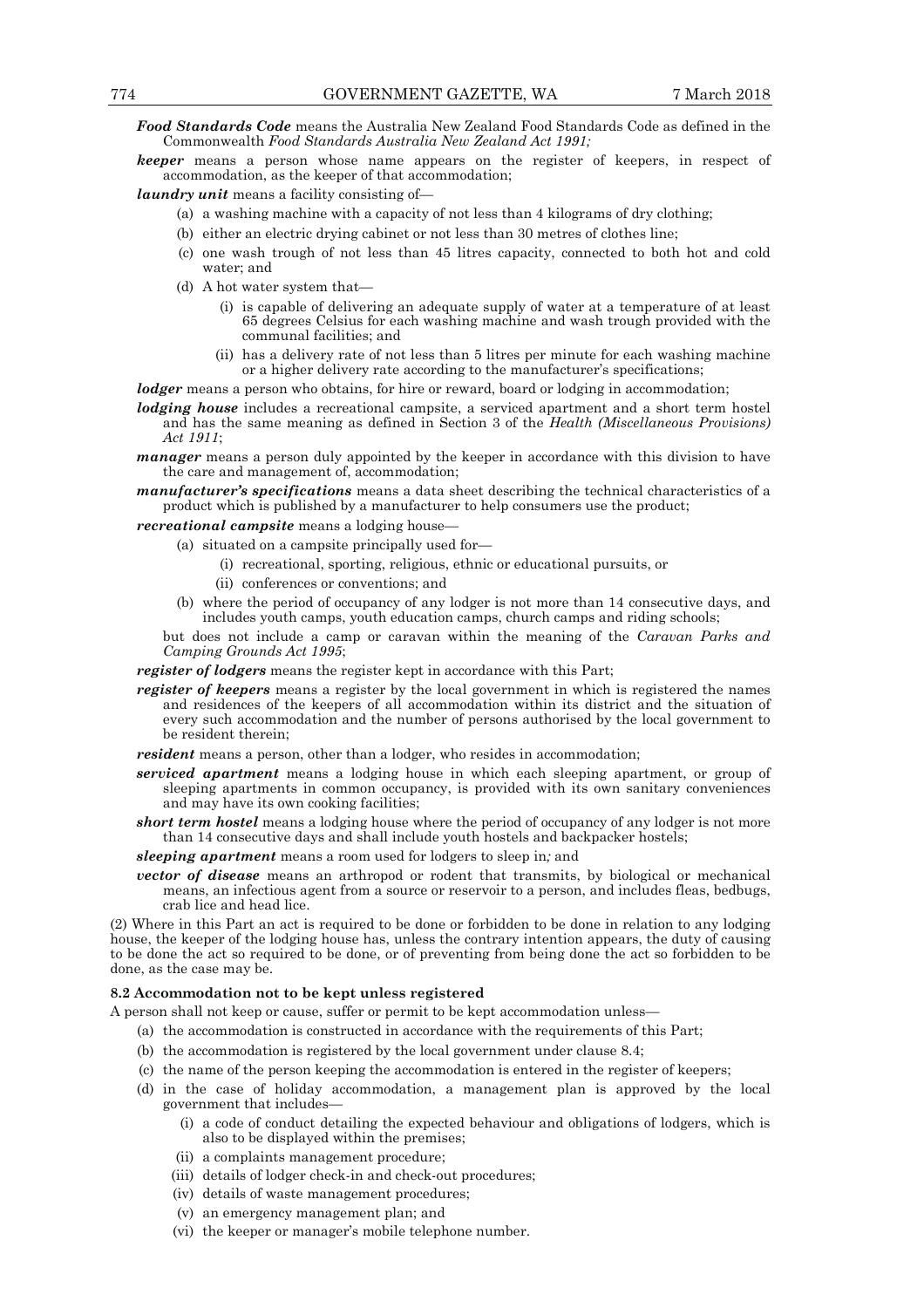## **8.3 Application for registration**

An application for registration of accommodation shall be—

- (a) in the form prescribed in Schedule 1;
- (b) duly completed and signed by the proposed keeper; and
- (c) accompanied by—
	- (i) the fee as fixed from time to time by the local government under Sections 6.16 to 6.19 of the *Local Government Act 1995*; and
	- (ii) detailed plans and specifications of the accommodation.

#### **8.4 Certificate of Registration of Accommodation**

The local government may approve, with or without conditions, an application under clause 8.3 by issuing to the applicant a Certificate of Registration of Accommodation in the form of Schedule 2.

#### **8.5 Renewal of registration**

A person who keeps accommodation which is registered under this Part shall—

- (a) during the month of June in each year apply to the local government for the renewal of the registration of the accommodation; and
- (b) pay the fee as fixed from time to time by the local government under Sections 6.16 to 6.19 of the *Local Government Act 1995* at the time of making each application for renewal.

#### **8.6 Notification upon sale or transfer**

If the owner of accommodation house sells or transfers or agrees to sell or transfer the accommodation to another person, he or she shall, within 14 days of the date of sale, transfer or agreement, give to the Chief Executive Officer, in the form of Schedule 3 written notice of the full name, address and occupation of the person to whom the lodging house has been, or is to be, sold or transferred.

#### **8.7 Revocation of registration**

(1) Subject to subclause (3), the local government may, at any time, revoke the registration of accommodation for any reason which, in the opinion of the local government, justifies the revocation.

(2) Without limiting the generality of subclause (1), the local government may revoke a registration upon any one or more of the following grounds—

- (a) that the accommodation has not, to the satisfaction of an Authorised Officer, been kept free from vectors of disease or in a clean, wholesome and sanitary condition;
- (b) that the keeper has—
	- (i) been convicted of an offence against these local laws in respect of the lodging house; or
	- (ii) not complied with a requirement of this Part; or
	- (iii) not complied with a condition of registration;
- (c) that the local government, having regard to a report from the Police Service, is satisfied that the keeper or manager is not a fit and proper person; and
- (d) that, by reason of alterations or additions or neglect to repair or renovate, the condition of the accommodation is such as to render it, in the opinion of an Authorised Officer, unfit to remain registered.

(3) Before revoking the registration of accommodation under this clause, the local government shall give notice to the keeper requiring him or her, within a time specified in the notice, to show cause why the registration should not be revoked.

(4) Whenever the local government revokes the registration of accommodation, it shall give the keeper notice of the revocation and the registration shall be revoked as from the date on which the notice is served on the keeper.

#### *Division 2—Construction and use requirements*

#### **8.8 General construction requirements**

The general construction requirements of accommodation shall comply with the Building Code.

#### **8.9 Insect screening**

The keeper shall provide and maintain in good working order and condition on the premises windows and external doors that are screened with mesh having openings no larger than 1.2 millimetres.

#### **8.10 Sanitary conveniences**

(1) A keeper shall maintain in good working order and condition and in convenient positions on the premises—

- (a) toilets; and
- (b) bathrooms, each fitted with a shower or bath (or both) and hand wash basin, in accordance with the requirements of the Building Code.

(2) A bathroom or toilet which is used as a private bathroom or toilet to the exclusion of other lodgers or residents shall not be counted for the purposes of subclause (1).

(3) Each bath, shower and hand wash basin shall be provided with an adequate supply of hot and cold water.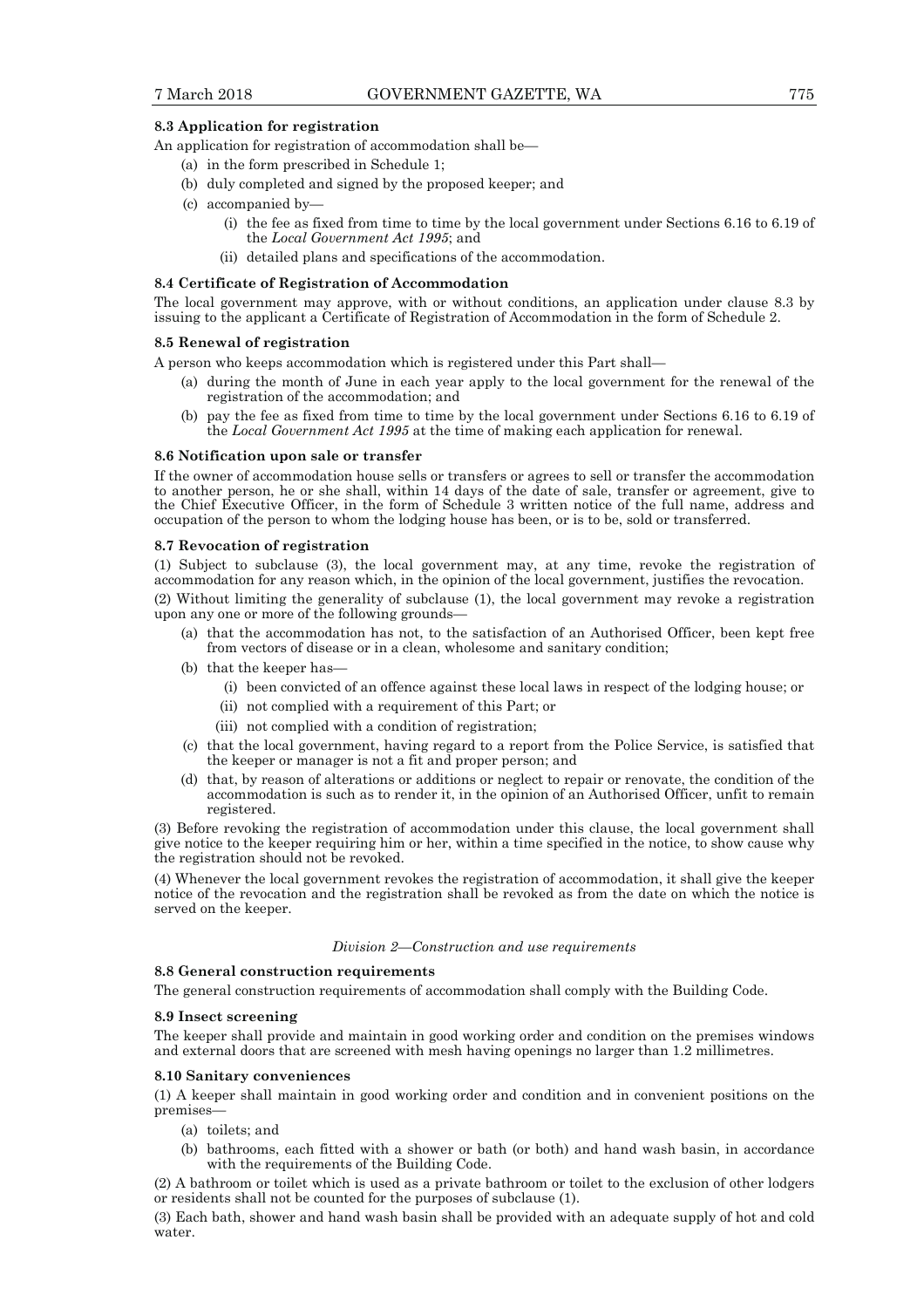(4) The walls of each shower and bath shall be of an impervious material to minimum height of 1.8 metres above the floor level.

(5) Each toilet and bathroom in a lodging house shall—

- (a) be so situated, separated and screened so as to ensure privacy;
- (b) be apportioned to each sex;
- (c) have a distinct sign displayed in a prominent position denoting the sex for which the toilet or bathroom is provided; and
- (d) be provided with adequate electric lighting.

(6) Subclauses (5) (b) and (c) do not apply to a serviced apartment.

#### **8.11 Laundry unit**

(1) A keeper of a lodging house shall subject to subclause (2)—

- (a) provide on the premises a laundry unit for each 15 lodgers;
- (b) at all times maintain each laundry unit in a proper sanitary condition and in good repair;
- (c) provide an adequate supply of hot and cold water to each wash trough, sink and washing machine; and
- (d) ensure that the floor area of each laundry unit is properly surfaced with an even fall to a floor waste.

(2) An Authorised Officer may approve the provision of a reduced number of laundry facilities if suitable equipment of a commercial type is installed.

#### **8.12 Kitchen**

The keeper of a lodging house shall provide in that lodging house a kitchen which complies with the relevant requirements of the *Food Act 2008, Food Regulations 2009* and Standards 3.1.1, 3.2.2, and 3.2.3 of the Food Standards Code as determined by an Authorised Officer.

## **8.13 Cooking facilities**

The keeper of accommodation where meals are prepared shall provide a kitchen with cooking appliances of a number and type approved by an Authorised Officer.

#### **8.14 Dining room**

The keeper of a lodging house shall provide in that lodging house a dining room located in close proximity to, or combined with, the kitchen—

- (a) the floor area of which shall be not less than the greater of—
	- (i) 0.5 square metres per person; or
	- (ii) 10 square metres; and
- (b) which shall be—
	- (i) adequately furnished to accommodate, at any one time, half of the number of lodgers; and
	- (ii) provided with a suitable floor covering.

## **8.15 Lounge room**

The keeper of a lodging house shall provide in that lodging house a lounge room—

- (a) with a floor area of—
	- (i) where the lounge is not combined with the dining room—not less than 0.6 square metres per person; or
	- (ii) where the lounge room is combined with a dining room—not less than 1.2 square metres per person;
	- but in either case having a minimum of 13 square metres; and
- (b) which shall be—
	- (i) adequately furnished to accommodate, at any one time, half the number of lodgers; and (ii) provided with a suitable floor covering.

#### **8.16 Fire prevention and control**

(1) A keeper shall—

- (a) ensure smoke alarms complying with *AS 3786:2014* are installed on or near the ceiling in every bedroom and in every corridor or hallway associated with a bedroom, or if there is no corridor or hallway, in an area between the bedrooms and the remainder of the building as required by the Building Code;
- (b) ensure that there is installed in each passage or corridor in the lodging house a smoke alarm incorporating evacuation lighting which is activated by the smoke alarm as required by the Building Code;
- (c) provide evacuation lighting if required by the Building Code to be kept separate from the general lighting system and kept illuminated during the hours of darkness;
- (d) provide an approved fire blanket positioned within 2 metres of the cooking area in each kitchen;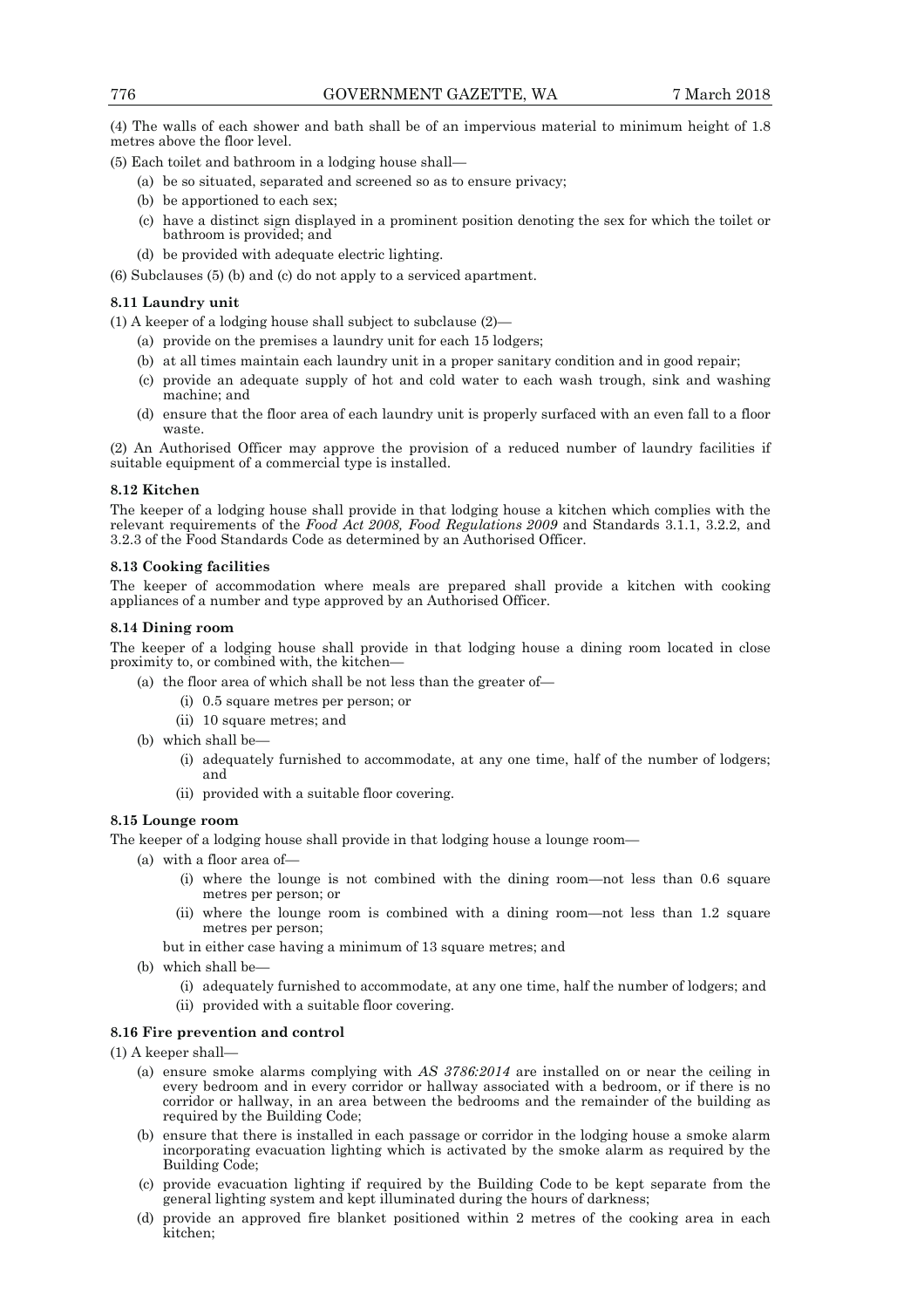- (e) ensure if required by the Building Code that illuminated exit signs are installed above exit doorways which comply with *AS 2293.1:2005* and which are maintained in good working order at all times; and
- (f) provide firefighting equipment in accordance with the requirements of the Building Code and ensure that the equipment is clearly visible, accessible and maintained in good working order at all times.

(2) No person shall smoke in any dormitory, kitchen or dining room or other enclosed public place within a lodging house.

(3) A keeper shall ensure that any items which are likely to cause a fire hazard are not located within bedrooms or dormitories of a lodging house.

(4) The keeper of a lodging house which is a recreational campsite or short term hostel, but not a serviced apartment, shall ensure that—

- (a) materials used in bedrooms and dormitory area comply with *AS 1530.2:1993* and *AS 1530.3:1999* as follows—
	- (i) drapes, curtains and blinds—

i. a maximum flammability index of 6;

- (ii) flammable furniture, upholstery and beds
	- i. a maximum spread of flame index of 6; and
	- ii. a maximum smoke developed index of 5; and
- (iii) floor coverings
	- i. a maximum spread of flame index of 7; and
	- ii. a maximum smoke developed index of 5; and
- (b) Fire retardant coatings used to make a material comply with these indices must be—
	- (i) certified by the manufacturer as approved for used with the fabric to achieve the required indices;
	- (ii) certified by the manufacturer to retain its fire retardancy effect after a minimum of 5 commercial dry cleaning or laundering operations carried out in accordance with *AS 2001.5.4:2005*; and
	- (iii) certified by the applicator as having been carried out in accordance with the manufacturer's specifications.

#### **8.17 Obstruction of passages and stairways**

A keeper shall not cause, suffer or permit furniture, fittings or other things to be placed either temporarily or permanently in or on—

- (a) a stairway, stair landing, fire escape, window or common passageway; or
- (b) part of the lodging house in common use or intended or adapted for common use,

in such a manner as to form an obstruction to the free passage of lodgers, residents or persons in or occupying the lodging house.

#### **8.18 Fitting of locks**

A person shall not fit, or cause or permit to be fitted, to an exit door a lock or other device that prevents the door being opened from within a lodging house.

#### **8.19 Restriction on use of rooms for sleeping**

(1) Subject to subclause (3) and clause 8.34, a keeper shall not use or permit to be used as a sleeping apartment a room in a lodging house—

- (a) which contains food;
- (b) which contains or is fitted with a cooking appliance or kitchen sink;
- (c) which is used as a kitchen, scullery, store room, dining room, general sitting room or lounge room or for the preparation or storage of food;
- (d) which is not reasonably accessible without passing through a sleeping or other room in the private occupation of another person;
- (e) which, except in the case of a short term hostel or a recreational campsite, contains less than 5 square metres of clear space for each lodger occupying the room;
- (f) which is not naturally illuminated in accordance with the requirements of the Building Code;
- (g) which is not ventilated in accordance with the requirements of the Building Code;
- (h) in which the lighting or ventilation referred to in paragraphs  $(f)$  and  $(g)$  is obstructed or is not in good and efficient order;
- (i) which is not free from internal dampness;
- (j) of which any part of the floor is below the level of the adjoining ground; or
- (k) the floor of which is not fitted with an approved carpet or vinyl floor covering or other floor treatment approved by an Authorised Officer.

(2) For the purposes of this clause, two children under the age of 10 years shall be counted as one lodger.

(3) Paragraphs (a), (b) and (c) of subclause (1) shall not apply to a serviced apartment.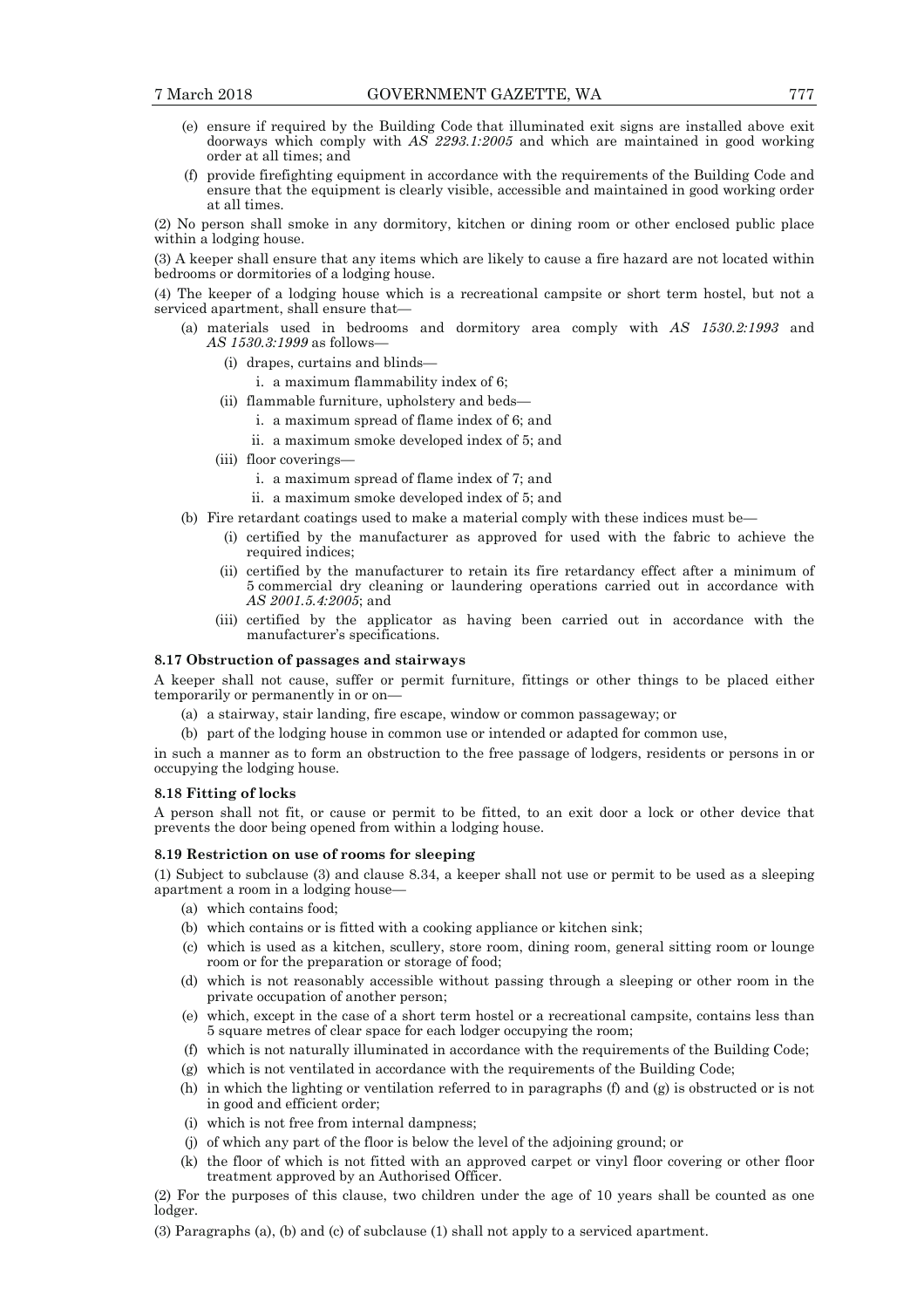#### **8.20 Sleeping accommodation short term hostels and recreational campsites**

(1) A keeper of a short term hostel or recreational campsite shall provide clear floor space of not less than—

- (a) 4 square metres per person in each dormitory utilising beds; or
- (b) 2.5 square metres per person in dormitories utilising bunks.

(2) The calculation of floor space in subclause (1) shall exclude the area occupied by any large items of furniture, such as wardrobes, but may include the area occupied by beds.

(3) The minimum height of any ceiling in a short term hostel or recreational campsite shall be 2.4 metres in any dormitory utilising beds and 2.7 metres in any dormitory utilising bunks.

(4) The minimum floor area requirements in subclause (1) will only apply if there is ventilation, separation distances, fire egress and other safety requirements in accordance with the Building Code.

(5) The keeper of any short term hostel or recreational campsite shall provide—

- (a) fixed outlet ventilation at a ratio of 0.15 square metre to each 10 square metres of floor area of the dormitories;
- (b) each dormitory with direct ventilation to the open air from a point within 230 millimetres of the ceiling level through a fixed open window or vents, carried as direct to the open air as is practicable; or
- (c) mechanical ventilation in lieu of fixed ventilation.

(6) The keeper of any short term hostel or recreational campsite shall provide—

- (a) beds with a minimum size of—
	- (i) in short term hostels—800 millimetres x 1.9 metres; or
	- (ii) in recreational campsites—750 millimetres x 1.85 metres; and
- (b) storage space for personal effects, including backpacks, so that cleaning operations are not hindered and access spaces are not obstructed.
- (7) The keeper of any short term hostel or recreational campsite shall—
	- (a) ensure at all times there is a distance of 750 millimetres between beds and a distance of 900 millimetres between bunks;
	- (b) ensure that where bed or bunk heads are placed against the wall on either side of a dormitory, there is a passageway of at least 1.35 metres between each row of beds and a passageway of at least 2 metres between each row of bunks and the passageway is kept clear of obstruction at all times; and
	- (c) ensure all doors, windows and ventilators are kept free from obstruction.

## **8.21 Furnishing etc. of sleeping apartments**

A keeper of a lodging house shall, unless otherwise approved by the local government—

- (a) furnish each sleeping apartment with a sufficient number of beds and sufficient bed linen of good quality;
- (b) ensure that each bed—
	- (i) has a bed head, mattress and pillow;
	- (ii) is provided with a pillow case, two sheets, a blanket or rug and, in cold weather, not less than one additional blanket or rug; and
	- (iii) has a mattress protector fitted;
- (c) furnish each bedroom so that there are adequate storage facilities for belongings within the room; and
- (d) not cause, suffer or permit any tiered beds or bunks to be used in a sleeping apartment other than in a lodging house used exclusively as a short term hostel or recreational campsite.

#### **8.22 Ventilation**

If, in the opinion of an Authorised Officer, a kitchen, bathroom, toilet, laundry or habitable room is not adequately or properly ventilated, he or she may direct the keeper to provide a different or additional method of ventilation.

## **8.23 Numbers to be placed on doors**

(1) A keeper shall number each room available to a lodger in a lodging house or provide an alternative means of identification approved by an Authorised Officer.

(2) The numbering system or alternative means of room identification is to be legible and easily identified.

#### *Division 3—Management and Care*

#### **8.24 Keeper or manager to reside in the lodging house**

Whenever there are one or more lodgers in a lodging house, a keeper or manager shall—

- (a) reside continuously in the lodging house; and
- (b) not be absent from the lodging house unless he or she arranges for a reputable person to have the care and management of the lodging house.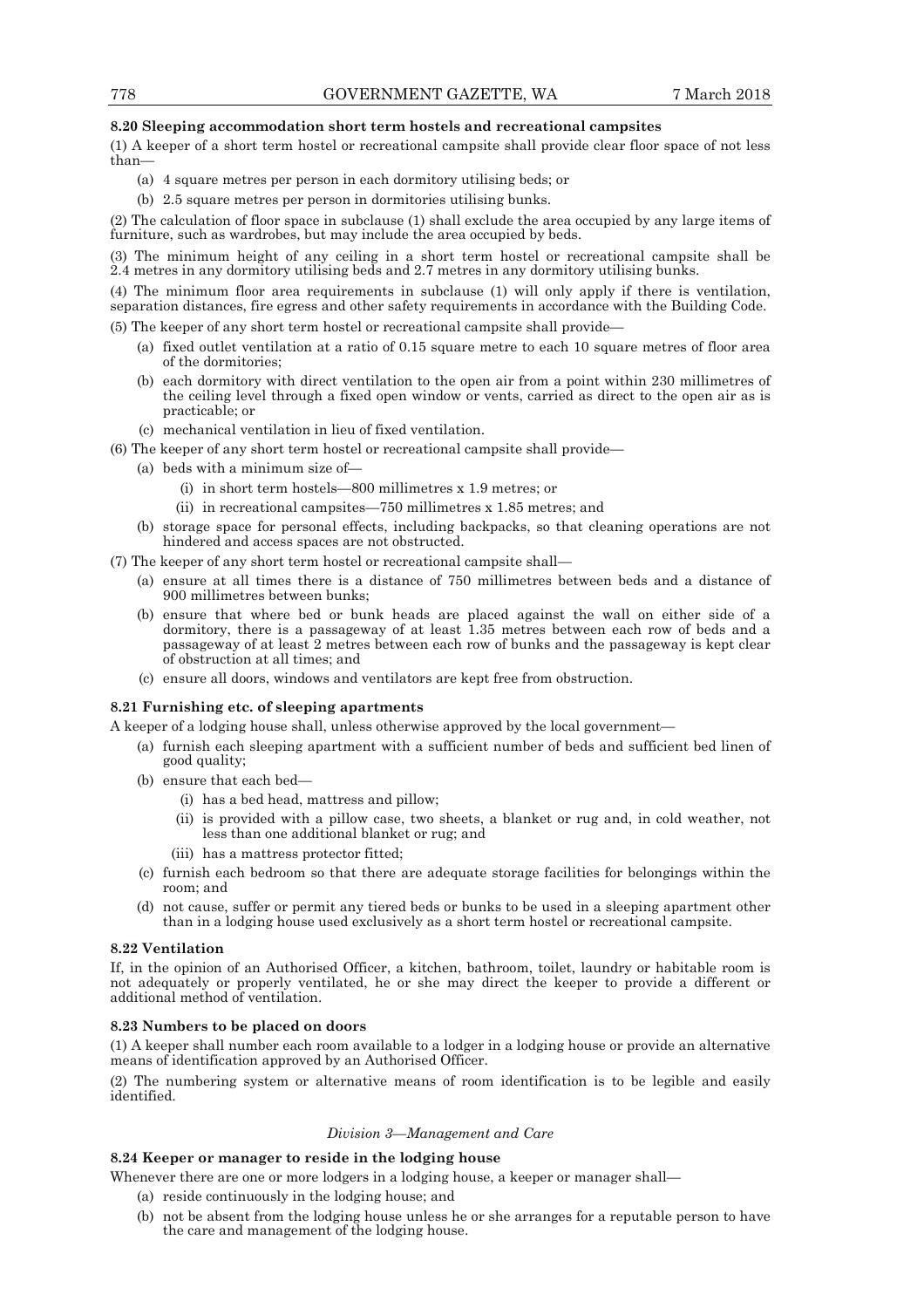#### **8.25 Register of lodgers**

(1) A keeper shall keep a register of lodgers in the form of Schedule 4.

(2) The register of lodgers shall be—

- (a) kept in the accommodation; and
- (b) available for inspection at any time on demand by any member of the Police Service or by an Authorised Officer.

### **8.26 Keeper report**

A keeper shall, whenever required by the local government, provide, in the form of Schedule 5, the name of each lodger who lodges in the accommodation during the preceding day or night.

#### **8.27 Certificate of Sleeping Accommodation**

(1) An Authorised Officer may issue to a keeper a Certificate of Sleeping Accommodation, in respect of each room, which shall be in the form of Schedule 6 or, for lodging houses with more than 20 sleeping apartments, a Certificate of Sleeping Accommodation for a Lodging House with more than 20 Sleeping Apartments, which shall be in the form of Schedule 7.

(2) The certificate issued under subclause (1) shall specify the maximum number of persons who shall be permitted to occupy each room as a sleeping apartment at any one time.

(3) When required by an Authorised Officer, a keeper shall exhibit the certificate issued under this clause in a conspicuous place in the room to which the certificate refers.

(4) A person shall not allow a greater number of persons than is specified on a certificate issued under this clause to occupy the room to which it refers.

#### **8.28 Duplicate keys and inspection**

Each keeper and manager of accommodation shall—

- (a) retain possession of a duplicate key to the door of each room; and
- (b) when required by an Authorised Officer, open the door of any room for the purpose of inspection by the Authorised Officer.

#### **8.29 Room occupancy**

(1) A keeper shall not—

- (a) allow more than the maximum number of persons permitted by the Certificate of Registration of accommodation to be lodged at any one time in the accommodation;
- (b) allow to be placed or kept in any sleeping apartments—
	- (i) a larger number of beds; or
	- (ii) a larger quantity of bed linen than is required to accommodate and provide for the maximum number of persons permitted to occupy the sleeping apartment at any one time; and
- (c) allow to be used for sleeping purposes, a room that—
	- (i) has not been certified for that purpose; and
	- (ii) the local government or the Medical Officer has forbidden to be used as a sleeping apartment.

(2) For the purpose of this clause, two children under 10 years of age shall be counted as one lodger.

#### **8.30 Infectious disease**

A keeper shall immediately after becoming aware that a lodger or resident is suffering from a notifiable infectious disease notify an Authorised Officer.

#### **8.31 Maintenance of a room by a lodger or resident**

(1) A keeper may permit, or contract with, a lodger or resident to service, clean or maintain the room or rooms occupied by the lodger or resident.

- (2) Where permission is given or a contract entered into under subclause (1), the keeper shall—
	- (a) inspect each room the subject of the permission or agreement at least once a week; and
	- (b) ensure that each room is being maintained in a clean condition.

(3) A lodger or resident who contracts with a keeper to service, clean or maintain a room occupied by him or her, shall maintain the room in a clean condition.

## **8.32 Cleaning and maintenance requirements**

A keeper of accommodation shall—

- (a) maintain in a clean, sound and undamaged condition—
	- (i) the floor, walls, ceilings, woodwork and painted surfaces;
	- (ii) the floor coverings and window treatments; and
	- (iii) the toilets, including toilet seats, cisterns and associated plumbing; and
- (b) maintain in a clean and in good working order—
	- (i) all fixtures and fittings; and
	- (ii) all windows, doors and door furniture;
- (c) ensure that the internal walls of each bathroom and toilet have a smooth, impervious washable surface;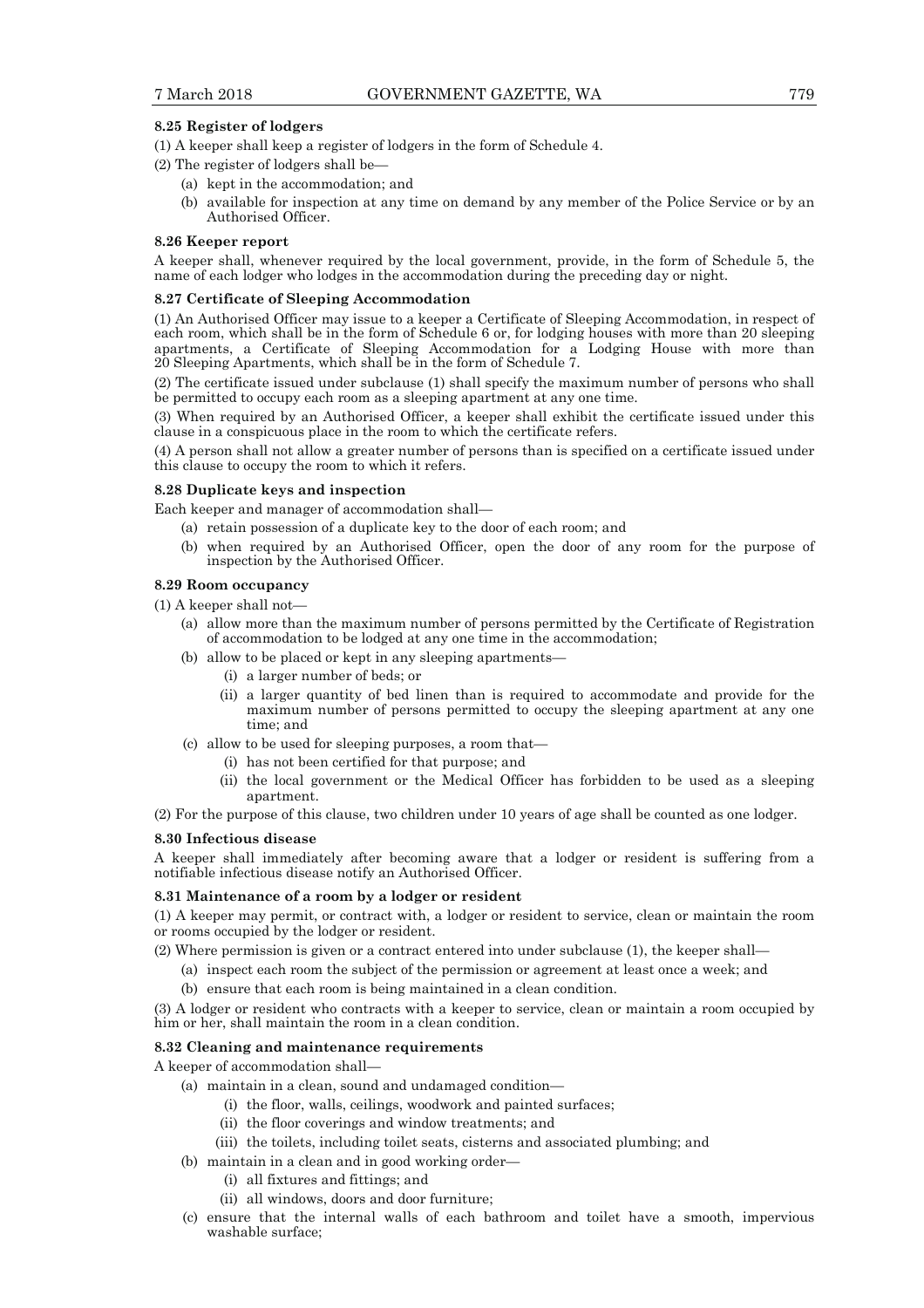- (d) ensure that all floors are kept clean at all times;
- (e) ensure that—
	- (i) all bed linen, towels, and house linen in use is washed at least once a week;
	- (ii) within a reasonable time of a bed having been vacated by a lodger or resident, the bed linen is removed and washed;
	- (iii) a person does not occupy a bed which has been used by another person unless the bed has been provided with clean bed linen;
	- (iv) all beds, bedsteads, blankets, rugs, covers, bed linen, towels and house linen are kept clean, in good repair and free from vectors of disease;
	- (v) when any vectors of disease are found in a bed, furniture, room or sleeping apartment, immediate effective action is taken to eradicate the vectors of disease; and
	- (vi) a room which is not free from vectors of disease is not used as a sleeping apartment;
- (f) when so directed by an Authorised Officer, ensure that—
	- (i) a room, together with its contents, and any other part of the lodging house, is cleaned an disinfected; and
	- (ii) a bed, or other article of furniture that is infested is removed from the lodging house and properly disposed of;
- (g) ensure that the yard is kept clean at all times;
- (h) provide all bedrooms, passages, common areas, toilets, bathrooms and laundries with adequate lighting; and
- (i) comply with any direction, whether orally or in writing, given by an Authorised Officer.

#### **8.33 Responsibilities of lodgers and residents**

A lodger or resident shall not—

- (a) use any room available to lodgers—
	- (i) as a shop, store or factory; or
	- (ii) for manufacturing or trading services;
- (b) keep or store in or on the lodging house any goods or materials which are inflammable or offensive;
- (c) use a bath or hand wash basin other than for ablutionary purposes;
- (d) use a bathroom facility or fitting for laundry purposes;
- (e) use a sink installed in a kitchen or scullery for any purpose other than the washing and cleaning of cooking and eating utensils, other kitchenware or culinary purposes;
- (f) deposit rubbish or waste food other than into a proper rubbish receptacle;
- $(g)$  in a kitchen or other place where food is kept-
	- (i) wash or permit the washing of clothing or bed linen; or
	- (ii) keep or permit to be kept any soiled clothing or bed linen;
- (h) subject to clause 8.34—
	- (i) keep, store, prepare or cook food in any sleeping apartment; or
	- (ii) unless sick or invalid and unable to leave a sleeping apartment for that reason, use a sleeping apartment for dining purposes;
- (i) place or keep, in any part of a lodging house, any luggage, clothing, bedding, bed linen or furniture, that is infested with vermin or vectors of disease;
- (j) store or keep such a quantity of furniture, material or goods within the lodging house—
	- (i) in any kitchen, living or sleeping apartment so as to prevent the cleaning of the floors, walls, fittings or fixtures; or
	- (ii) in a sleeping apartment so as to decrease the air space to less than the minimum required by this Part;
- (k) obstruct or prevent the keeper or manager from inspecting or examining the room or rooms occupied by the lodger or resident; and
- (l) fix any fastener or change any lock to a door or room without the written approval of the keeper.

#### **8.34 Approval for the storage of food**

(1) An Authorised Officer may—

- (a) upon written application from a keeper, approve the storage of food within a refrigerator or sealed container in a sleeping apartment; and
- (b) withdraw the approval if any nuisance, vector of disease, vermin or infestation is found to exist in the accommodation.

(2) The keeper of a serviced apartment may permit the storage and consumption of food within that apartment if suitable storage and dining facilities are provided.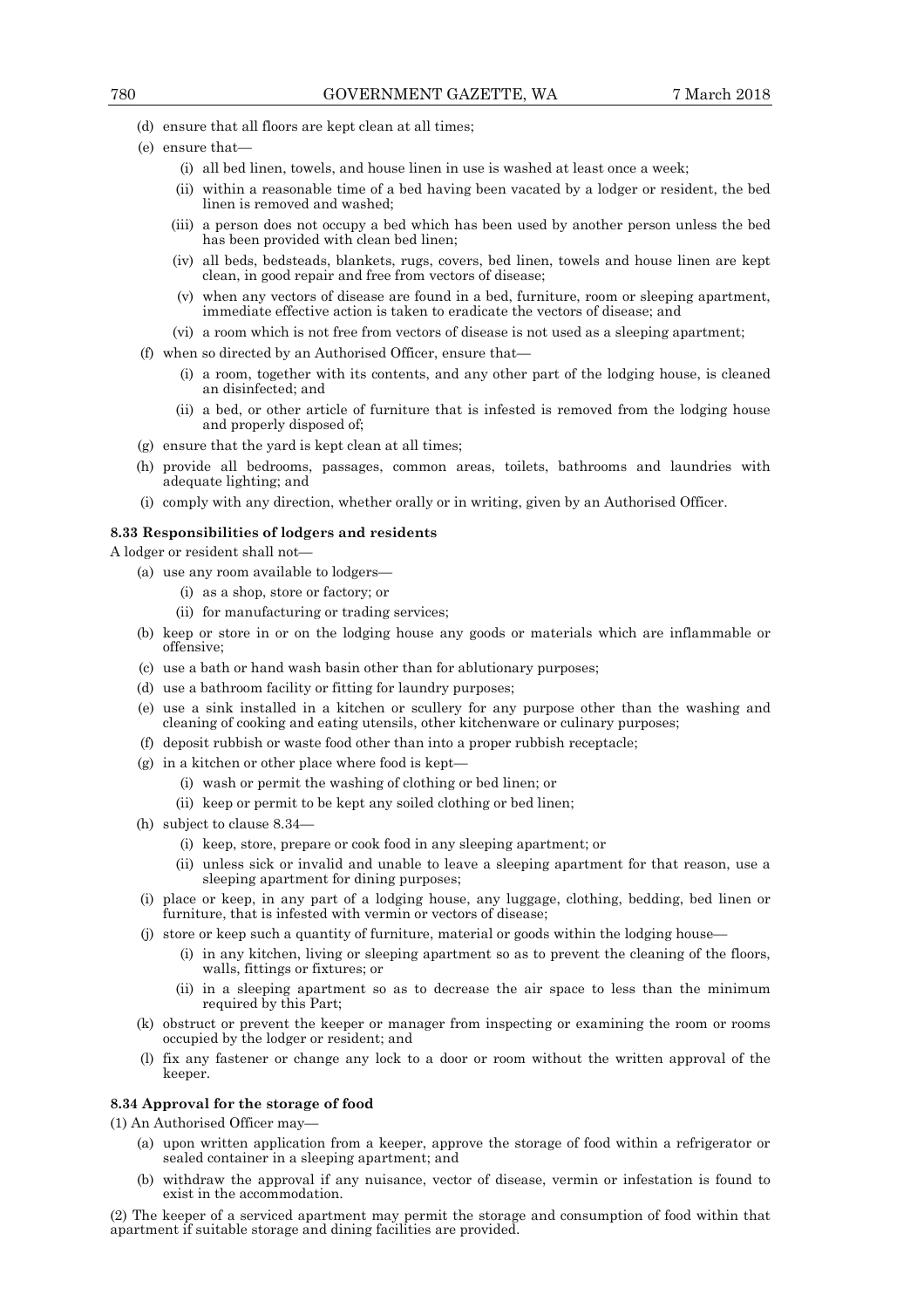#### **PART 9—OFFENSIVE TRADES**

*Division 1—General* 

## **9.1 Interpretation**

In this part, unless the context otherwise requires—

*Certificate of Registration of Premises for Offensive Trade* means a certificate issued under clause 9.5 in the form of Schedule 12;

*occupier* in relation to premises includes the person registered as the occupier of the premises in the Schedule 12 Certificate of Registration of Premises for Offensive Trade;

*offensive trade* means any of the trades listed in Schedule 13; and

*premises* includes houses.

#### **9.2 Consent to establish an offensive trade**

(1) A person seeking the consent of the local government under section 187 of the Act to establish an offensive trade shall—

- (a) advertise notice of his intention to apply for consent in accordance with clause 9.3; and
- (b) lodge with the Chief Executive Officer an application in the form of Schedule 10.

(2) A person who makes a false statement in an application under this clause shall be guilty of an offence.

## **9.3 Notice of application**

A notice required under subclause 9.2(1) (a) shall—

- (a) contain the name and address of the person who intends to make the application;
- (b) contain a description of the nature of the offensive trade;
- (c) contain details of the premises in or upon which it is proposed to carry on the proposed trade; and
- (d) appear in a local newspaper at least two weeks but not more than one month before the application under clause 9.2 (1) (b) is lodged with the Chief Executive Officer.

#### **9.4 Registration of premises**

- An application for the registration of premises pursuant to section 191 of the Act shall be—
	- (a) in the form of Schedule 11;
	- (b) accompanied by;
		- (i) the fee prescribed in the *Health (Offensive Trades Fees) Regulations 1976* as amended from time to time; and
		- (ii) a comprehensive management plan; and
	- (c) lodged with the Chief Executive Officer.

## **9.5 Certificate of Registration of Premises for Offensive Trade**

Upon the registration of premises for the carrying on of an offensive trade, the local government shall issue to the applicant a Certificate of Registration of Premises for Offensive Trade in the form of Schedule 12.

#### **9.6 Change of occupier**

Where there is a change of occupier of the premises registered pursuant to this Division, the new occupier shall forthwith notify the Chief Executive Officer in writing of such change.

#### **9.7 Alterations to premises**

While any premises remain registered under this Division, a person shall not, without the written permission of the local government, make or permit any change or alteration to the premises other than minor repairs, installations or interior refurbishment.

#### *Division 2—General Duties of an Occupier*

#### **9.8 Interpretation**

In this Division, unless the context otherwise requires—

*occupier* means the occupier, or where there is more than one occupier, each of the occupiers of the premises in or upon which an offensive trade is carried on; and

*premises* means those premises in or upon which an offensive trade is carried on.

#### **9.9 Cleanliness**

The occupier shall—

- (a) keep or cause to be kept in a clean and sanitary condition and in a state of good repair the floors, walls and ceilings and all other portions of the premises;
- (b) keep or cause to be kept in a clean and sanitary condition and in a state of good repair all fittings, fixtures, appliances, machinery, implements, shelves, counters, tables, benches, bins, cabinets, sinks, drain boards, drains, grease traps, tubs, vessels and other things used on or in connection with the premises;
- (c) keep the premises free from any unwholesome or offensive odour arising from the premises;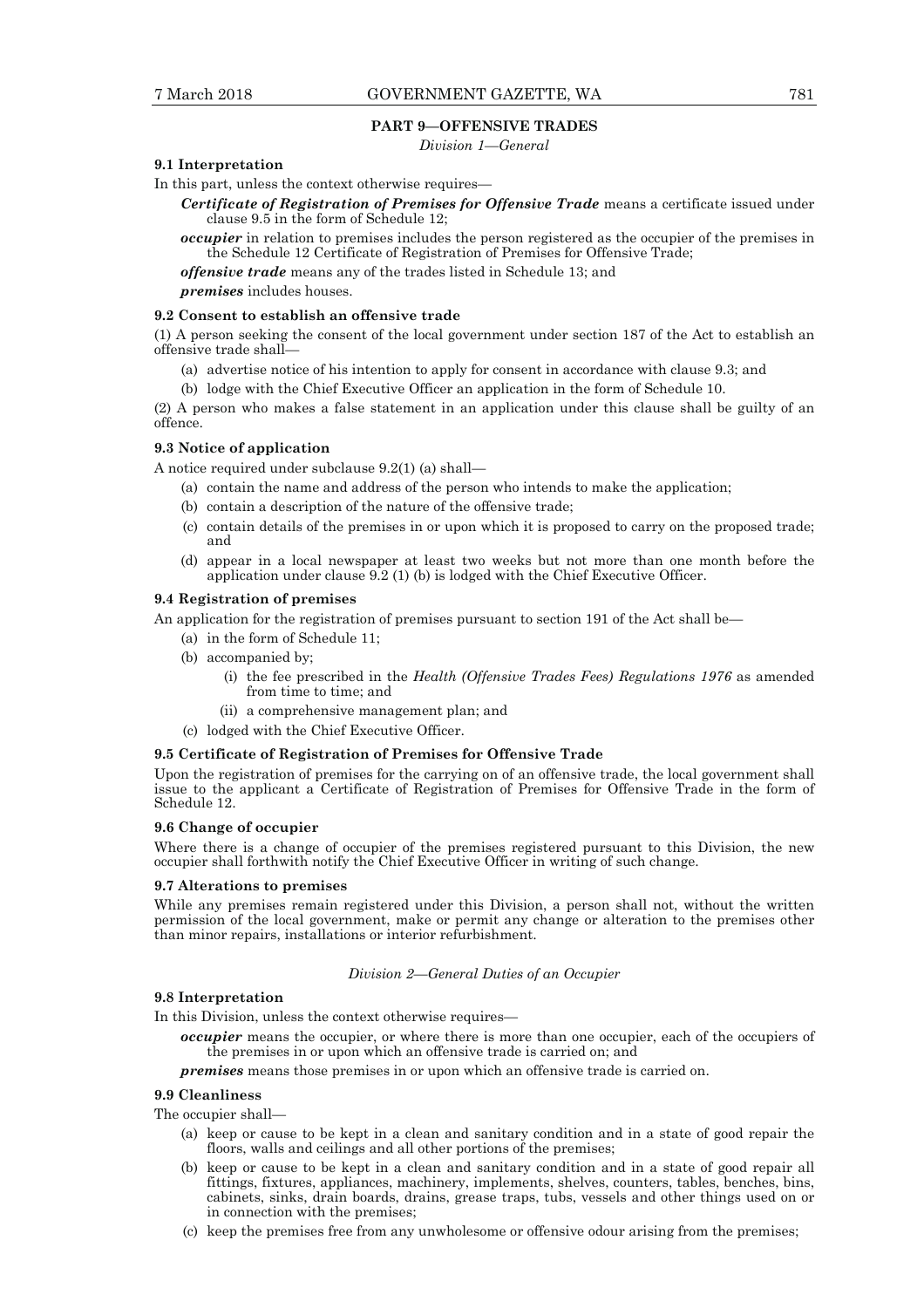- (d) keep in a clean and tidy condition all yards, footpaths, passage ways, paved areas, stores or outbuildings used in connection with the premises; and
- (e) clean daily and at all times keep and maintain all sanitary conveniences and all sanitary fittings and grease traps on the premises in a clean and sanitary condition.

#### **9.10 Rats and other vectors of disease**

The occupier shall—

- (a) ensure that the premises are kept free from vermin, rodents, cockroaches, flies and other vectors of disease; and
- (b) provide in and on the premises effective means and methods for the eradication and prevention of vermin, rodents, cockroaches, flies and other vectors of disease.

#### **9.11 Sanitary conveniences and hand wash basins**

The occupier shall provide on the premises in an approved position sufficient sanitary conveniences and hand wash basins, each with an adequate supply of hot and cold water for use by employees and by all other persons lawfully upon the premises.

#### **9.12 Painting of walls etc.**

The occupier shall cause the internal surface of every wall, the underside of every ceiling or roof and all fittings as may be directed in and on the premises to be cleaned and painted when instructed by an Authorised Officer.

#### **9.13 Effluvia, vapours or gases**

The occupier shall provide, use and maintain in a state of good repair and working order, appliances capable of effectively destroying or of rendering harmless all offensive effluvia, vapours or gases arising in any process of his or her business or from any material, residue or other substance which may be kept or stored upon the premises.

## **9.14 Offensive material**

The occupier shall-

- (a) provide on the premises impervious receptacles of sufficient capacity to receive all offensive material and trade refuse produced upon the premises in any one day;
- (b) keep airtight covers on the receptacles, except when it is necessary to place something in or remove something from them;
- (c) cause all offensive material and trade refuse to be placed immediately in the receptacles;
- (d) cause the contents of the receptacles to be removed from the premises at least once in every working day or other interval as may be directed by an Authorised Officer; and
- (e) cause all receptacles after being emptied to be cleaned immediately with an efficient disinfectant.

#### **9.15 Storage of materials**

The occupier shall cause all material on the premises to be stored so as not to be offensive or injurious to health whether by inhalation or otherwise and so as to prevent the creation of a nuisance.

#### **9.16 Directions**

An Authorised Officer may give to the occupier directions to prevent or diminish the offensiveness of a trade or to safeguard the public health.

#### *Division 3—Fat Rendering Establishments*

## **9.17 Interpretation**

In this Division, unless the context otherwise requires—

*fat rendering establishments* means a premises where edible fats including suet, dripping or premier jus are rendered down by any heat processing method; and

*occupier* means the occupier of any premises on which the trade of fat rendering is carried on.

## **9.18 Ventilation**

The occupier shall provide and maintain—

- (a) a hood which shall—
	- (i) be of an approved design and construction;
	- (ii) be situated so as to arrest all effluvia, odours and smoke from the process of fat rendering; and
	- (iii) extend a minimum of 150 millimetres beyond the length of each appliance; and
- (b) an exhaust ventilation system—
	- (i) the point of discharge of which shall be at least 1 metre above the ridge of a pitched roof or 3 metres above a flat roof and shall not be located within 6 metres of an adjoining property or any fresh air intake; and
	- (ii) which shall discharge in such manner and in such a position that no nuisance is created.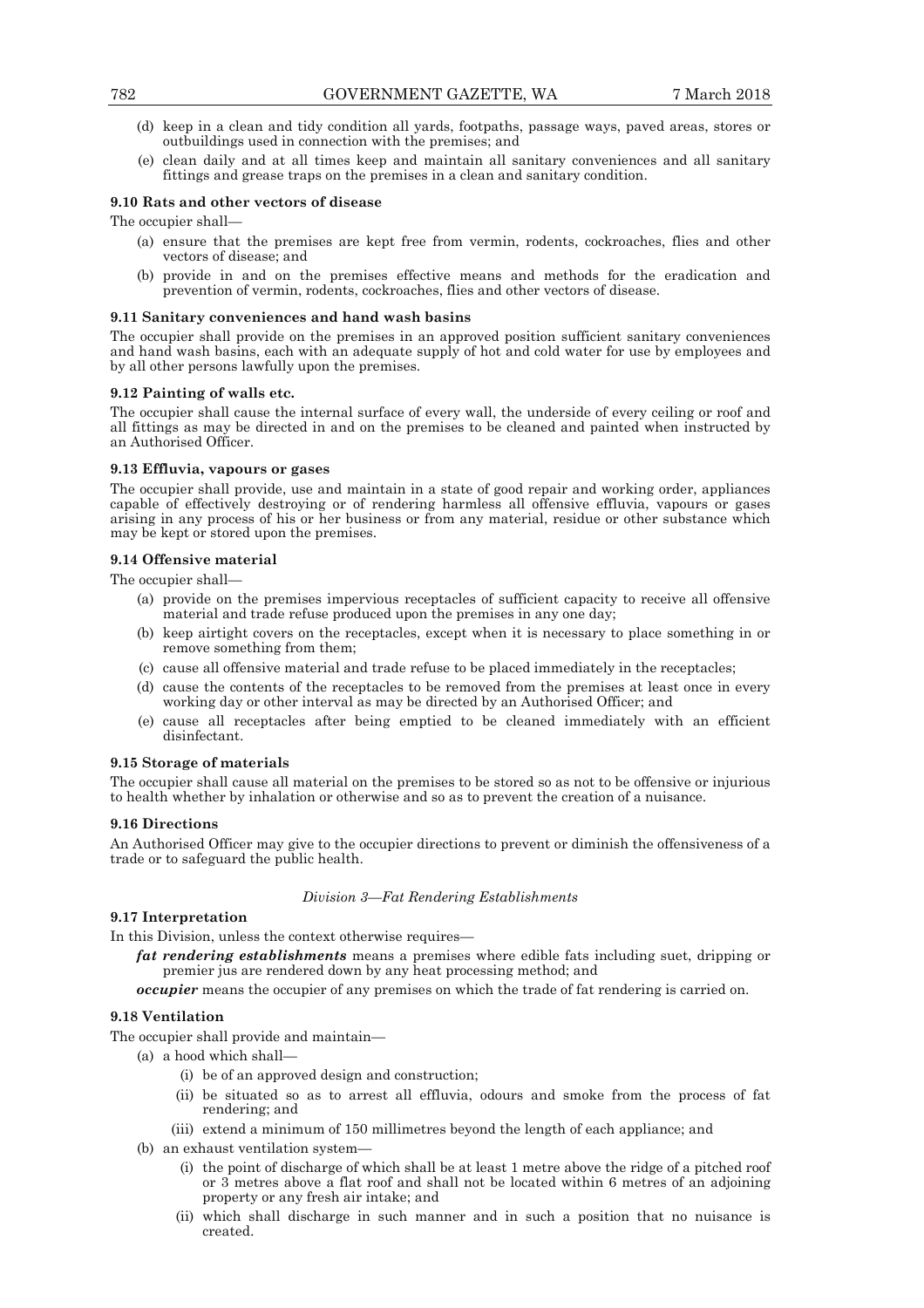#### **9.19 Covering of apparatus**

External parts of the fat rendering apparatus shall be constructed or covered with smooth, noncorrosive and impervious material, devoid of holes, cracks and crevices.

#### **9.20 Rendering of walls**

The occupier shall cause each wall within a radius of 3 metres of the rendering apparatus or machinery to be rendered with a cement plaster with a steel float finish or other approved finish to a height of 2 metres, devoid of holes, cracks and crevices.

#### *Division 4—Fish Premises*

## **9.21 Interpretation**

In this Division, unless the context otherwise requires—

*appliance* includes a utensil, an instrument, a cover, a container or apparatus;

*fish* means fresh fish, frozen fish, chilled fish and cooked fish, whether cleaned, uncleaned or part cleaned and includes crustaceans and molluscs but does not include—

- (a) fish which has been cured, preserved, hermetically canned or treated to prevent putrefaction; or
- (b) cleaned fish supplied in cartons or packets by a packer and sold in such cartons or packets if they are at all times kept in a deep freeze refrigeration unit at a temperature not exceeding minus 15 degrees Celsius;
- *fish premises* includes fish processing establishments, fish curing establishments and shellfish and crustacean processing establishments but does not include retail fish shops in which no significant fish processing occurs;

*fish transport vehicle* includes—

- (a) an appliance attached to, carried in or used in connection with a vehicle; and
- (b) a trailer and a portable box, used or designed to be used for the transport or storage of fish; and
- *portable box* means a box for the transport or storage of fish and includes a fish transport vehicle.

## **9.22 Fish preparation room**

(1) The occupier of a fish premises which requires a fish processing or preparation room shall ensure that this room complies with the following requirements—

- (a) the walls shall be constructed of brick or concrete with the internal surface rendered with a cement plaster with a steel float finish or other approved material and shall be devoid of holes, cracks and crevices;
- (b) the floor shall be of concrete with a smooth, durable surface and shall be treated with an approved surface hardening process;
- (c) the minimum floor area shall be 9 square metres;
- (d) the room shall be furnished with a hand wash basin connected to a piped supply of hot and cold water; and
- (e) the room shall be fly-proofed and provided with adequate light and ventilation.

(2) The occupier shall ensure that all fish are prepared in the fish processing or preparation room and that room is to be used solely for that purpose.

(3) The occupier of a fish premises shall provide, in or easily accessible from each fish preparation room, cleaning facilities consisting of a double bowl stainless steel wash trough of adequate size to accommodate the equipment and utensils used on the premises, connected to a piped supply of hot and cold water.

#### **9.23 Bench**

The occupier of a fish premises shall provide and maintain on the premises a separate stainless steel bench for the handling of fish.

#### **9.24 Disposal of waste**

The occupier of a fish premises shall cause all offal and wastes, all rejected and unsaleable fish and any rubbish or refuse which is likely to be offensive or a nuisance to be—

- (a) placed in the receptacles referred to in clause 9.14 and disposed of in accordance with that clause; or
- (b) kept in a frozen state in an approved enclosure before its removal from the premises.

## **9.25 Fish containers**

The occupier of a fish premises shall not allow any box, basket or other container used for the transport of fish to—

- (a) remain on the premises longer than is necessary for it to be emptied; or
- (b) be kept so as to cause a nuisance or to attract flies.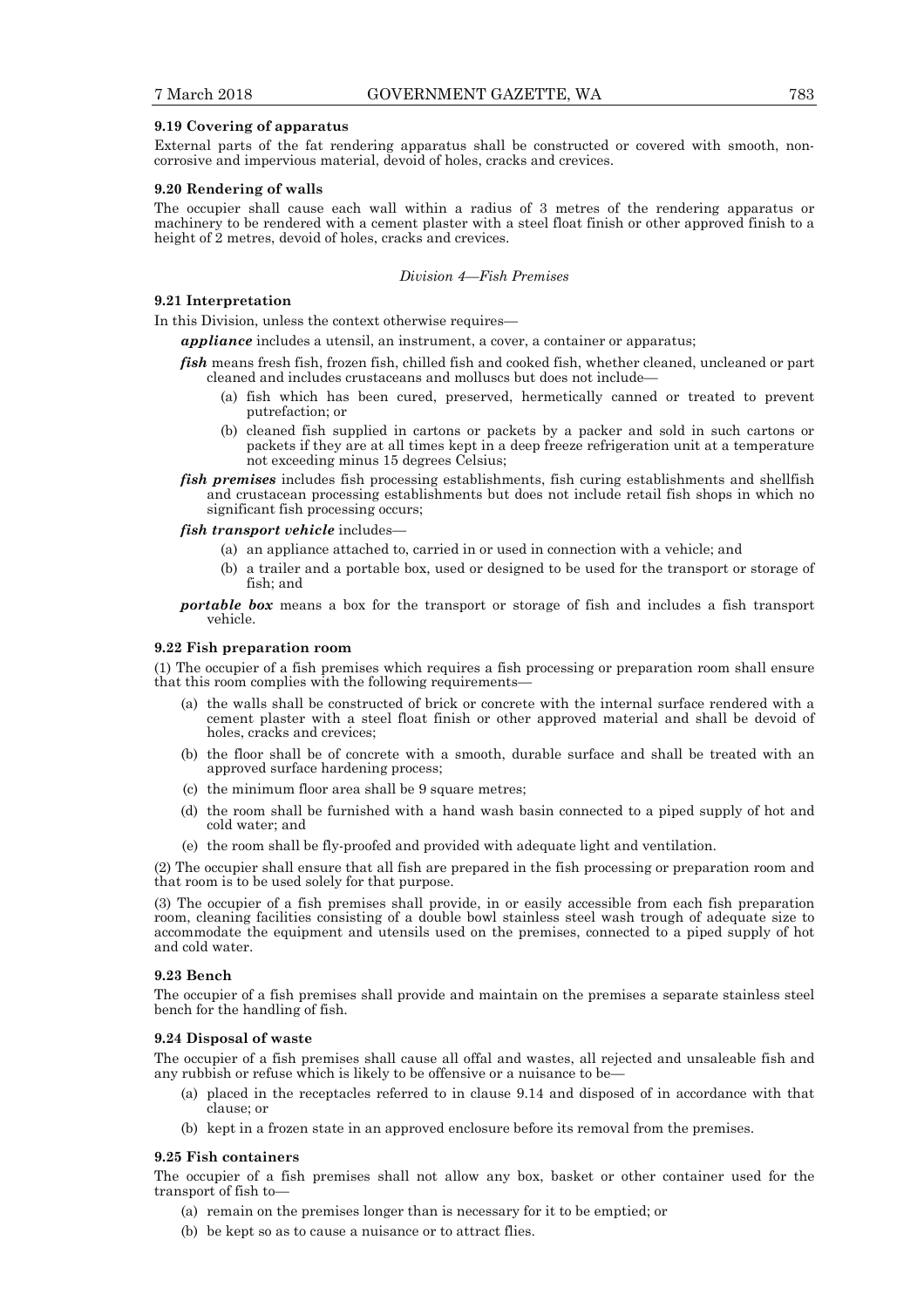#### **9.26 Cooking of fish**

Where cooking of fish is carried out in a fish premises, the occupier shall provide and maintain—

- (a) a hood, which shall be of an approved design and construction in accordance with the requirements of *AS 1668.2:2012* and so situated as to capture and remove all effluvia, odours and smoke from the process of cooking;
- (b) an exhaust ventilation system—
	- (i) the point of discharge of which shall be at least 1 metre above the ridge of a pitched roof or 3 metres above a flat roof and shall not be located within 6 metres of an adjoining property or any fresh air intakes; and
	- (ii) which shall discharge in such manner and in such a position that no nuisance is created.

#### **9.27 Use of an approved portable box**

An Authorised Officer may permit an approved portable box to be used for the transport or storage of fish.

## **9.28 Fish transport vehicle**

A person shall not use a fish transport vehicle for the transport or storage of fish unless it is so constructed, equipped and maintained that—

- (a) the frame is made of metal or other approved material;
- (b) all internal surfaces—
	- (i) are made of metal or approved impervious plastic substance, which may include stainless steel, aluminium galvanised iron, fibreglass, or other material of similar strength and impermeable qualities;
	- (ii) are smoothly finished;
	- (iii) are rigidly secured with a solid backing; and
	- (iv) have floor and vertical angles coved with not less than a 9.5 millimetre radius, but, if all necessary floor joints are effectively sealed, the surface of the floor, or part of it, may be of an approved tread type track material;
- (c) internal horizontal joints made between metal sheeting are lapped from top to bottom and either—
	- (i) continuously welded; or
	- (ii) lapped with a minimum of 40 millimetres cover secured with blind rivets and sealed with a durable, non-absorbent sealing material;
- (d) the vehicle is effectively insulated with a stable insulating material;
- (e) the vehicle has, at the rear or side, doors that are made in the manner provided by paragraphs (a), (b), (c) and (d) of this clause, are close fitting, and have a suitable locking device fitted;
- (f) the vehicle is fitted with shelves and grids, made of impervious material, in such a manner that the shelves and grids may be easily removed;
- (g) any containers used in the vehicle for fish are made of stainless steel, fibreglass or approved impervious plastic; and
- (h) the vehicle is in good repair and condition and is thoroughly clean.

#### *Division 5—Laundries, Dry Cleaning Establishments and Dye Works*

## **9.29 Interpretation**

In this Division, unless the context otherwise requires—

- *dry cleaning establishment—* 
	- (a) means premises where clothes or other articles are cleaned by use of solvents without using water; but
	- (b) does not include premises in which perchlorethylene or arklone is used as dry cleaning fluid in a machine operating on a full cycle and fully enclosed basis;
- *dye works* means a place where articles are commercially dyed, but does not include dye works in which provision is made for the discharge of all liquid waste therefrom into a public sewer;

#### *exempt laundromat* means a premises in which

- (a) laundering is carried out by members of the public using, on payment of a fee, machines or equipment provided by the owners or occupiers of those establishments;
- (b) laundering is not carried out by those owners or occupiers for or on behalf of other persons; and
- (c) provision is made for the discharge of all liquid waste therefrom into a public sewer;
- *laundromat* means a public place with coin or card operated washing machines, spin dryers or dry cleaning machines; and
- *laundry* means any place where articles are laundered by commercial grade machinery but does not include an exempt laundromat.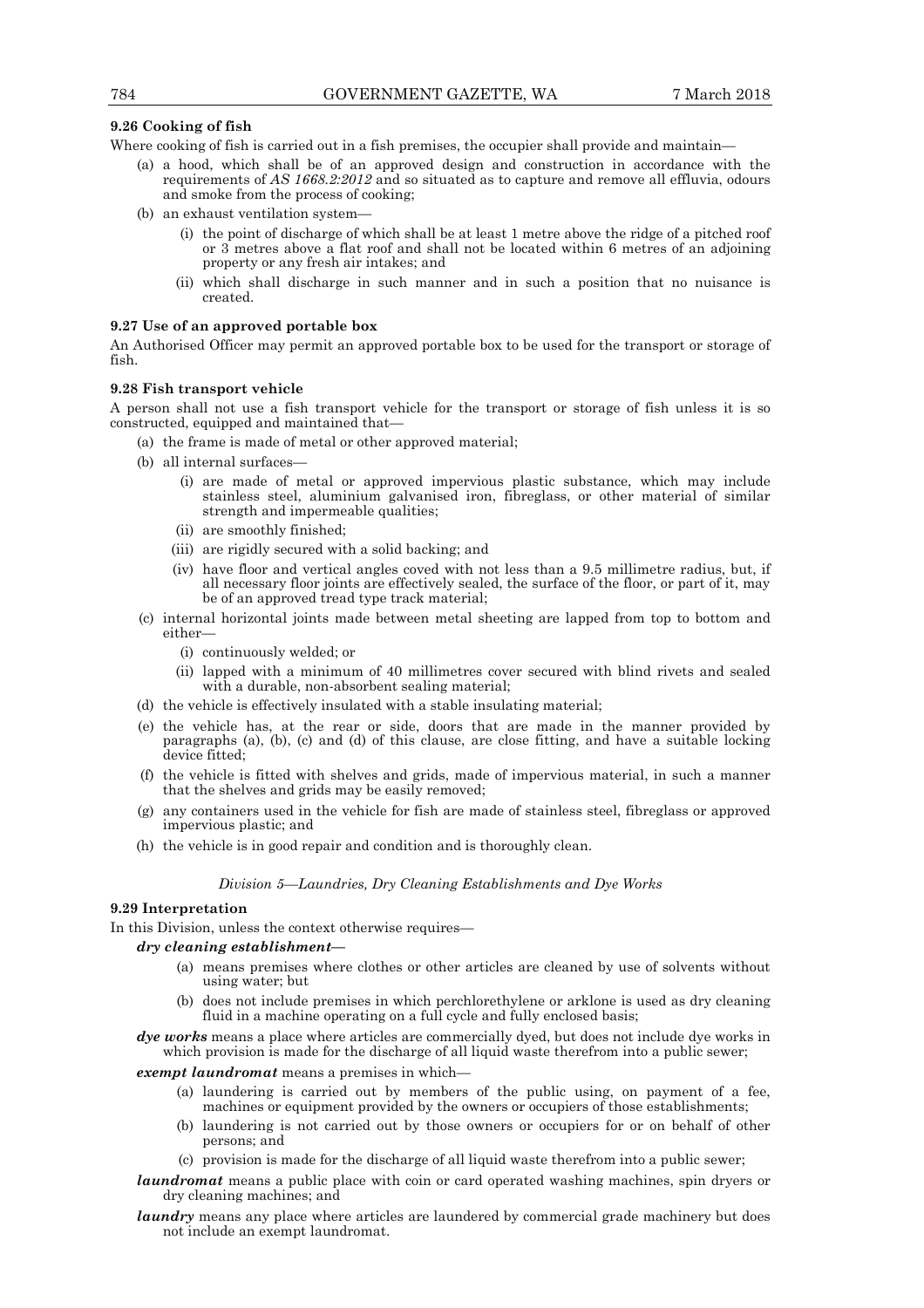#### **9.30 Receiving depot**

An owner or occupier of premises shall not use or permit the premises to be used as a receiving depot for a laundry, dry cleaning establishment or dye works except with the written permission of the Principal Authorised Officer who may at any time by written notice withdraw such permission.

#### **9.31 Reception room**

(1) The occupier of a laundry, dry cleaning establishment or dye works shall—

- (a) provide a reception room in which all articles brought to the premises for treatment shall be received and shall not receive or permit to be received any such articles except in that room; and
- (b) cause such articles as may be directed by an Authorised Officer to be thoroughly disinfected.

(2) A person shall not bring or permit food to be brought into the reception room referred to in this clause.

#### **9.32 Walls and floors**

The occupier of a laundry, dry cleaning establishment or dye works shall cause—

- (a) the internal surfaces of all walls to be rendered with a cement plaster with a steel float finish or other approved material to a height of 2 metres and to be devoid of holes, cracks and crevices;
- (b) the floor to be impervious, constructed of concrete or other material approved by an Authorised Officer and finished to a smooth surface; and
- (c) every floor and wall of any building on the premises to be kept at all times in good order and repair, so as to prevent the absorption of any liquid which may be splashed or spilled or may fall and be deposited on it.

#### **9.33 Laundry floor**

The occupier of a laundry shall provide in front of each washing machine a non-corrosive grating, with a width of at least 910 millimetres, so constructed as to prevent any person from standing in water on the floor.

#### **9.34 Escape of dust**

The occupier of a dry cleaning establishment shall provide effective means to prevent the escape into the open air of all dust or other material from the premises.

#### **9.35 Precautions against combustion**

The occupier of a dry cleaning establishment where volatile liquids are used shall take all proper precautions against combustion and shall comply with all directions given by an Authorised Officer for that purpose.

#### **9.36 Trolleys**

The occupier of a dry cleaning establishment shall—

- (a) provide trolleys for the use of transporting dirty and clean linen; and
- (b) ensure that each trolley is—
	- (i) clearly designated to indicate the use for which it is intended;
	- (ii) lined internally with a smooth impervious non-absorbent material that is easily cleaned; and
	- (iii) thoroughly cleaned and disinfected on a regular basis.

#### **9.37 Sleeping on premises**

A person shall not use or permit any room in a laundry, dry cleaning establishment or dye works to be used for sleeping purposes.

## *Division 6—Abattoirs*

#### **9.38 Construction**

An abattoir shall conform to relevant Standards as adopted under the *Food Act 2008* section 144 (6) and the requirements of Part 5 of the *Food Regulations 2009.*

#### *Division 7—Piggeries*

## **9.39 Interpretation**

In this Division, unless the context otherwise requires—

- *piggery* means any building, enclosure or yard, in which one or more pigs are kept, bred, reared or fattened, and shall include any portion of the premises to which pigs have access.
- *sensitive land use* means land use sensitive to emissions from industry and infrastructure. Sensitive land uses include residential developments, hospitals, hotels, motels, hostels, caravan parks, schools, nursing homes, child care facilities, shopping centres, playgrounds, public buildings, commercial and industrial land uses which require a high level of amenity or are sensitive to particular emissions.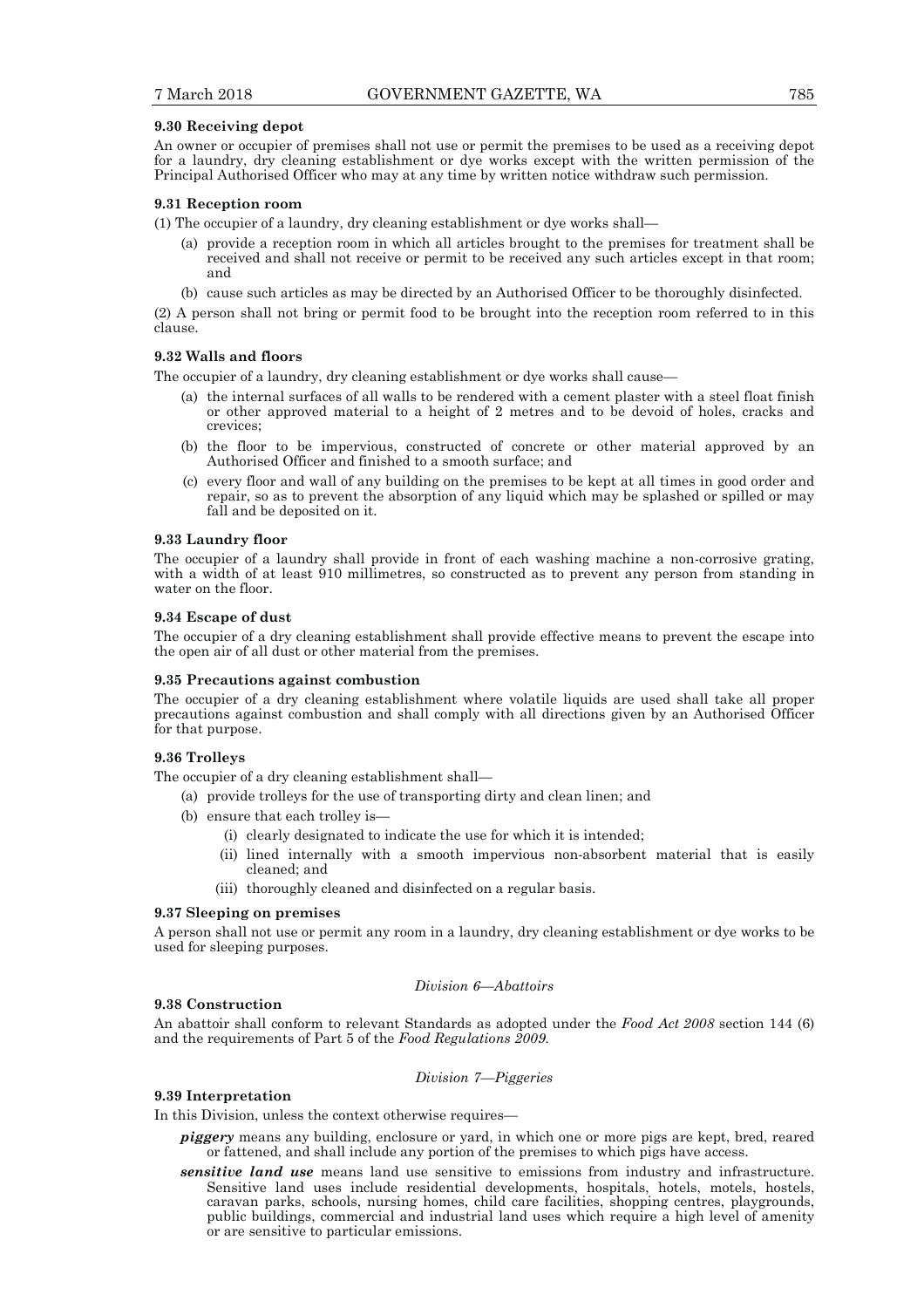## **9.40 Limitations to registration**

Unless otherwise approved, no premises shall be registered as a piggery unless every portion of such piggery is—

- (a) greater than 200 metres from the lot boundary of the lot upon which the piggery is to be situated;
- (b) greater than 1000 metres from any sensitive land use; and
- (c) greater than 2000 metres from any townsite.

## **9.41 Conditions of registration**

Any person intending to establish a piggery within the district shall ensure the application made in the form of Schedule 10 is accompanied by plans and specifications in duplicate of the proposed piggery including—

- (a) details of the approximate number of pigs to be kept;
- (b) details of the drainage and effluent disposal system to be installed; and
- (c) details of the method by which cleanliness of the piggery shall be maintained.

## **9.42 Sties, enclosures or sheds**

(1) The occupier of every piggery shall provide either—

- (a) sties and enclosures;
- (b) enclosures; or
- (c) sheds;

within which pigs shall be kept.

- (2) Where sties and enclosures are provided—
	- (a) the floor of every sty shall be properly paved with impervious materials, and every such floor shall have sufficient fall to a surface gutter, which shall—
		- (i) be constructed of similar materials;
		- (ii) be not less than 300 millimetres wide and 75 millimetres deep in the centre of its width;
		- (iii) extend the whole length of the sty; and
		- (iv) have sufficient fall so that it shall discharge all liquids falling upon the floor or upon the gutter into an impervious sump of sufficient capacity to receive at least one day's drainage; and
	- (b) the area of every enclosure appurtenant to a sty or group of sties shall be not less than 3 times the area of the sty or group of sties to which it is appurtenant.
- (3) Where enclosures only are provided, then—
	- (a) the fences of such enclosures shall be movable; and
	- (b) the fences shall be moved and re-erected to enclose a new site whenever—
		- (i) the ground within a site is becoming offensive; or
		- (ii) the occupier is directed to do so by an Authorised Officer.

(4) Where one or more sheds are provided, then—

- (a) the floor of every shed shall comply with subclause  $2(a)$ ;
- (b) they shall be maintained in a structurally sound and clean condition free of infestation with flies and other vectors of disease; and
- (c) they shall be effectively drained and effluent waste removed so as to prevent a nuisance occurring.

## **9.43 Slaughtering**

The occupier of any piggery shall not permit any slaughtering of animals on the premises.

## **9.44 Feed**

The occupier of any piggery shall—

- (a) not receive, or allow to be received on such premises, any carcass or part of a carcass of a diseased animal;
- (b) not feed the pigs upon the flesh or offal of diseased animals;
- (c) not receive or suffer or permit to be received on the premises, putrid matter for any purpose; and
- (d) not receive or suffer or permit to be received on the premises, any kitchen, slaughter-house or butcher's wastes or other putrescible pig feed.

## **9.45 Fencing**

Every piggery occupier shall securely fence all the enclosures.

## **9.46 Water supply**

Every piggery occupier shall provide a sufficient and constant supply of clean water, which shall be properly protected against pollution and always available for cleansing purposes.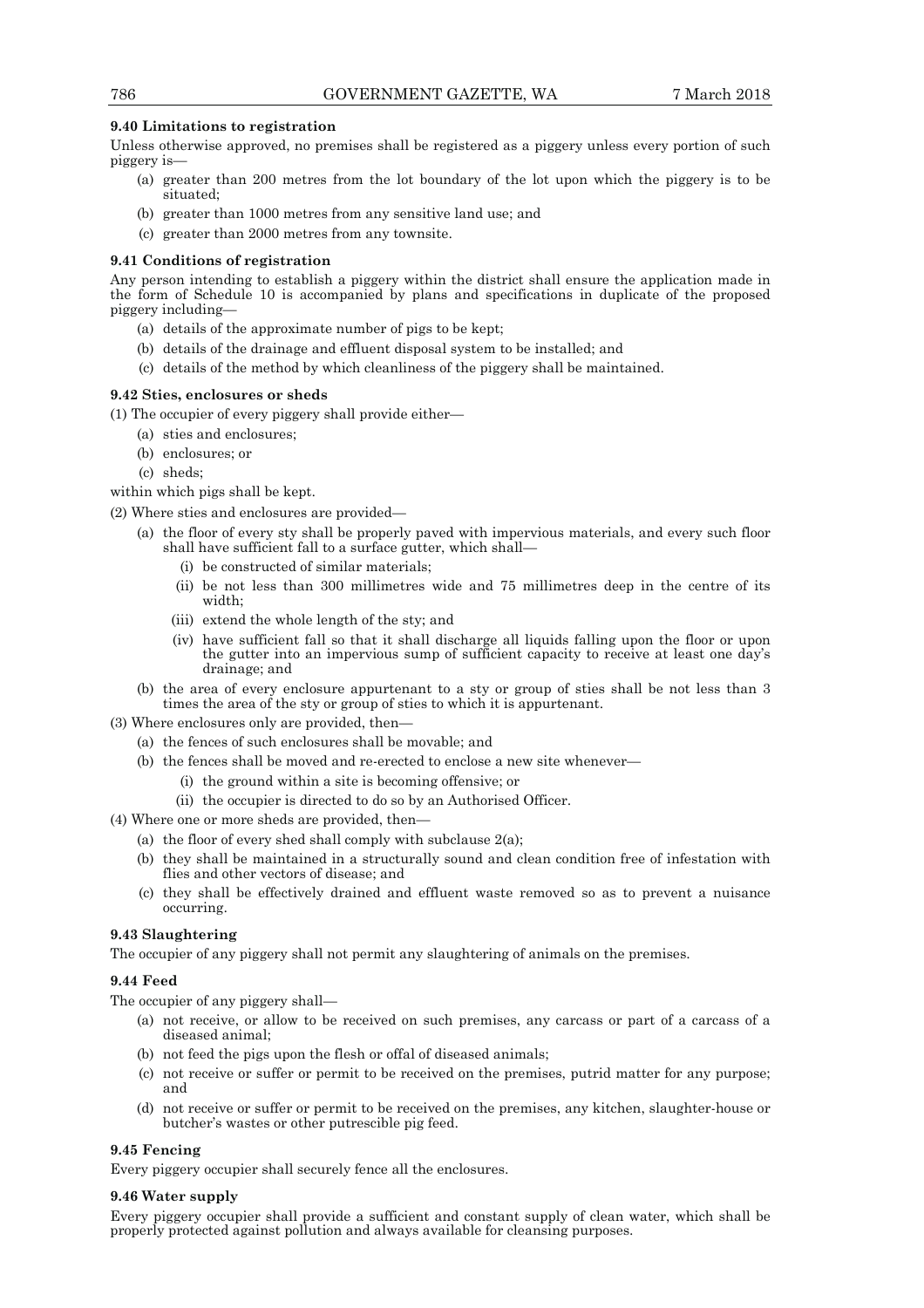#### **9.47 Feeding troughs**

(1) Every such occupier shall—

- (a) where sties and enclosures are provided under the provisions of clause 9.42(2), provide feeding troughs in every sty, situated near to the drainage gutter or positioned to be accessible to the pigs in two or more sties or enclosures;
- (b) where enclosures are provided under the provisions of clause 9.42(3), provide feeding troughs in every such enclosure;
- (c) cause all feeding troughs, other than those provided in connection with movable enclosures, to be fixed upon a cement or concrete floor extending 1.2 metres in all directions from such trough, and designed to permit ready drainage; and
- (d) not permit pigs to be fed other than at the feeding troughs provided in accordance with this clause.

(2) Notwithstanding the provisions of subclause (1), where pigs are kept continually confined in fully enclosed pens, floor feeding with pellets or dry meal shall be permitted, in which case feeding troughs are not required to be provided.

## **PART 10—OFFENCES AND PENALTIES**

#### **10.1 Offences and penalties**

(1) A person who—

- (a) fails to do anything required or directed to be done under this local law; or
- (b) fails to comply with the requirements of a notice issued under this local law by an Authorised Officer; or
- (c) does anything which under this local law that person is prohibited from doing;

commits an offence.

- (2) A person who commits an offence under subclause (1) is liable to—
	- (a) a penalty which is not more than \$5,000 and not less than—
		- (i) in the case of a first such offence, \$500; and
		- (ii) in the case of a second such offence, \$1000; and
		- (iii) in the case of a third or subsequent such offence, \$2,500 and
	- (b) if the offence is a continuing offence, a daily penalty which is not more than \$500 and not less than \$250.

(3) An offence against a clause specified in Schedule 13 is a prescribed offence for the purposes of section 9.16(1) of the *Local Government Act 1995*.

(4) The amount of the modified penalty for a prescribed offence is that specified adjacent to the clause in Schedule 14.

## **10.2 Form of infringement notices**

(1) Where a vehicle is involved in the commission of an offence, the form of the notice referred to in section 9.13 of the *Local Government Act 1995* is that of Form 1 in Schedule 1 of the *Local Government (Functions and General) Regulations 1996*;

(2) The form of the infringement notice referred to in section 9.16 of the *Local Government Act 1995* is that of Form 2 in Schedule 1 of the *Local Government (Functions and General) Regulations 1996*; and

(3) The form of the infringement withdrawal given under section 9.20 of the *Local Government Act 1995* is that of Form 3 in Schedule 1 of the *Local Government (Functions and General) Regulations 1996*.

#### **10.3 Other enforcement actions**

(1) In addition to a penalty imposed under clause 10.1, any expense incurred by the local government in consequence of a breach or non-observance of this local law, in the execution of work directed to be executed by any person and not executed by him or her, must be paid by the person committing the breach for failing to execute the work.

(2) On a breach, or successive breaches, by a licensee or a person registered under this local law, the local government may suspend or cancel the licence or registration as the case may be.

## **PART 11—OBJECTION AND APPEAL**

### **11.1 Objection and appeal rights**

Division 1 of Part 9 of the *Local Government Act 1995* applies to a decision under this local law to grant, renew, vary or cancel an approval.

————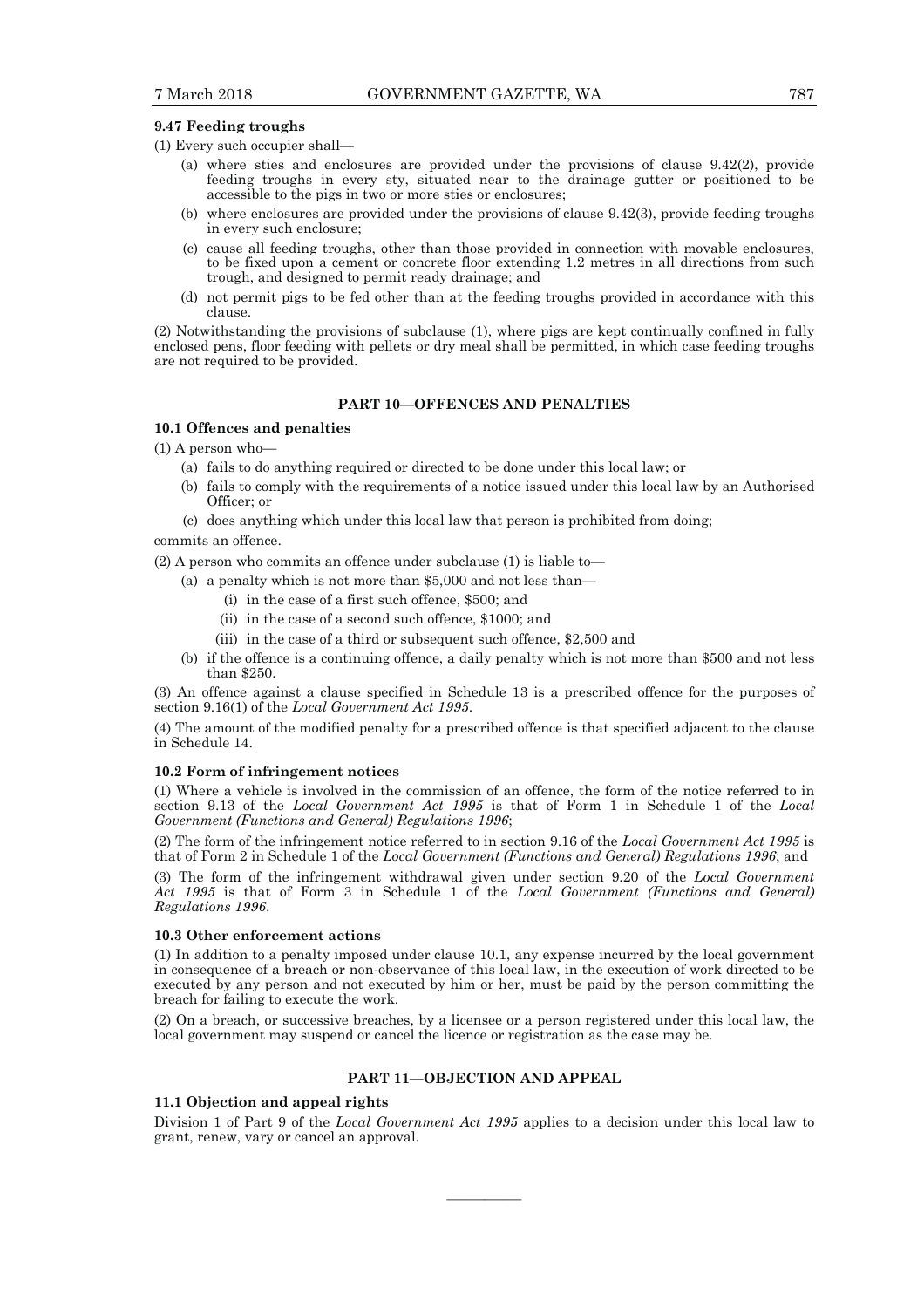## **SCHEDULE 1—APPLICATION FOR REGISTRATION OF ACCOMMODATION**

| [clause $8.3$ ]                       |
|---------------------------------------|
| To: Chief Executive Officer           |
| Shire of Murray                       |
|                                       |
| (Full name of Applicant/s)            |
|                                       |
| (Residential Address of Applicant/s)  |
|                                       |
| (Mobile phone)                        |
| (Email address)                       |
|                                       |
| as accommodation to be classified as— |
| a lodging house                       |
| a short term hostel                   |
| serviced apartments                   |
| holiday accommodation                 |
| bed and breakfast                     |
| chalet                                |
| a recreational campsite or            |
| other (specify)                       |
|                                       |

## **DESCRIPTION OF ACCOMMODATION**

Number of storeys  $\qquad \qquad \ldots \ldots \ldots \ldots \ldots \ldots \ldots \ldots$ 

| Rooms for private use                           |        |      |
|-------------------------------------------------|--------|------|
|                                                 | Number | Area |
| Laundries/toilets/bathrooms                     |        | .    |
| Bedrooms                                        | .      | .    |
| Dining Rooms                                    | .      | .    |
| Kitchens                                        | .      | .    |
| <b>Sitting Rooms</b>                            | .      | .    |
| Other (Specify)                                 | .      | .    |
| Rooms for lodgers                               |        |      |
|                                                 | Number | Area |
| Bedroom                                         |        | .    |
| Dining Rooms                                    | .      | .    |
| Kitchens                                        | .      |      |
| <b>Sitting Rooms</b>                            | .      |      |
| Other (Specify)                                 | .      | .    |
| <b>Sanitary Conveniences for male lodgers</b>   |        |      |
|                                                 | Number |      |
| Toilets                                         | .      |      |
| Urinals                                         | .      |      |
| <b>Baths</b>                                    | .      |      |
| Showers                                         | .      |      |
| Hand wash basins                                | .      |      |
| <b>Sanitary Conveniences for female lodgers</b> |        |      |
|                                                 | Number |      |
| Toilets                                         | .      |      |
| <b>Baths</b>                                    | .      |      |
| Showers                                         | .      |      |
| Hand wash basins                                | .      |      |
| <b>Laundry Facilities</b>                       |        |      |
|                                                 | Number |      |
| Wash troughs                                    |        |      |
| Washing machines                                | .      |      |
| Drying cabinets or clothes lines                | .      |      |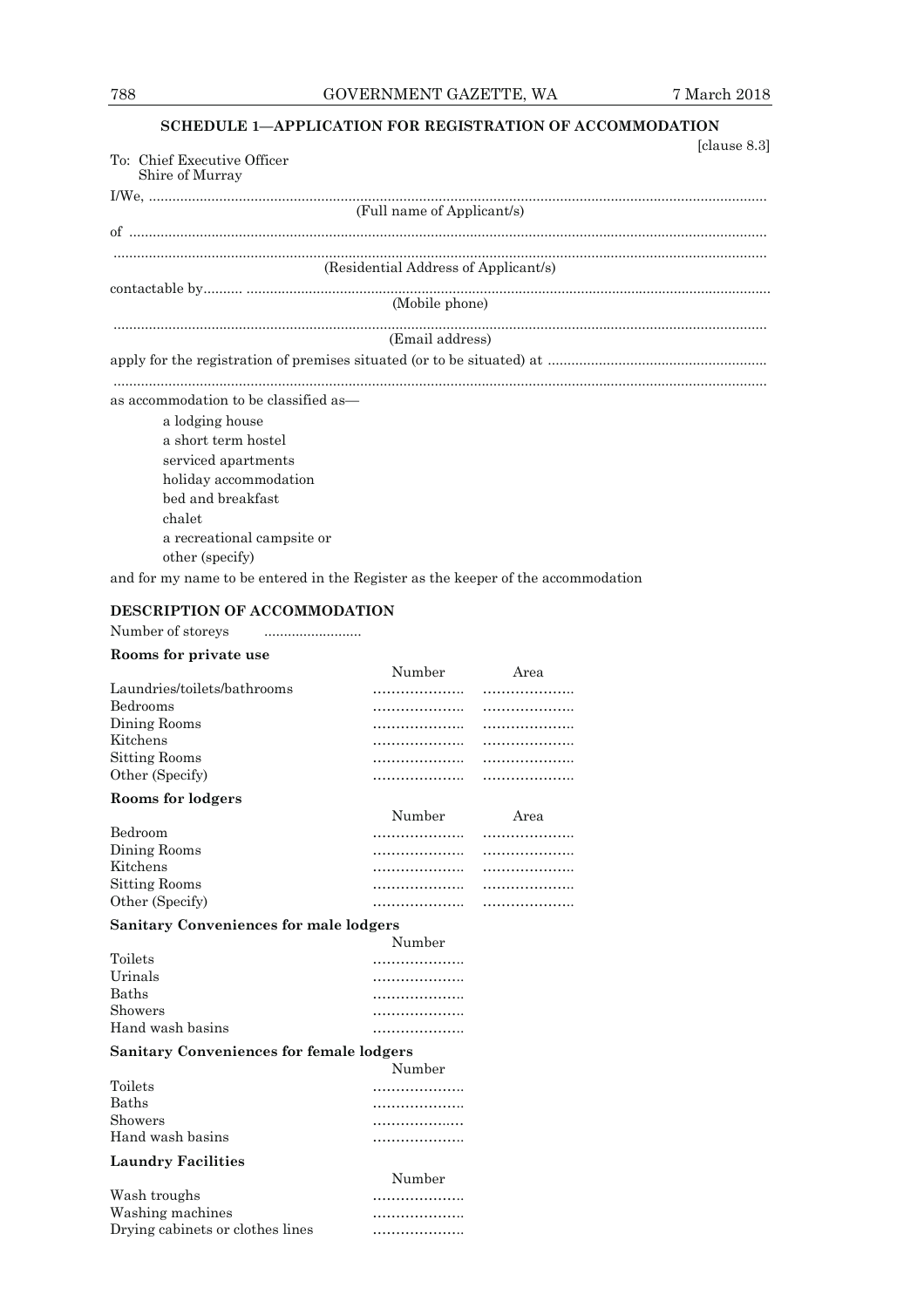#### **Additional Details**—

- (a) Lodgers' meals will be provided by the manager/keeper/lodgers.
- (b) The keeper will/will not reside continuously on the premises.
- (c) Name and occupation of proposed manager if keeper resides elsewhere—
- (d) There will be ......................... family members residing on the premises with the keeper/manager.

.................................................................................................... ............................................

..........................................................................................................................................................

Application fee of \$......................... is attached.

(Signature of Applicant/s) (Date)

## **SCHEDULE 2—CERTIFICATE OF REGISTRATION OF ACCOMMODATION**

————

This is to certify that the premises situated at—

........................................................................................................................................................................

................................................................................. are registered as accommodation and classified as—

 a lodging house a short term hostel serviced apartments a recreational campsite holiday accommodation chalet bed and breakfast other (specify)

until 30 June 20............, on the following conditions—

- - 1. that ………………………………………..………………….., whose name is entered on the register of keepers of the Shire of Murray, continues to be the keeper of the accommodation;
	- 2. that ……………………………………………...……………….., appointed by the keeper to be the manager of the lodging house, continues to be the manager of the accommodation;

3. that the Certificate of Registration of Accommodation is not sooner cancelled or revoked;

That the maximum number of rooms to be used as sleeping apartments for lodgers is—

4. ……………..…....…; and

 5. that the maximum number of lodgers accommodated on the premises shall not exceed ………………………………

This Certificate of Registration of Accommodation is issued subject to the *Health (Miscellaneous Provisions) Act 1911* and the *Shire of Murray Health Local Law 2018* and is not transferable.

Dated .............................................................................. 20 ......................

Fee received: \$............................

 .................................................................................................... Signature of Authorised Officer Shire of Murray

## **SCHEDULE 3—NOTICE OF CHANGE OF OWNER OF ACCOMMODATION**

————

| To: Chief Executive Officer                  |      |
|----------------------------------------------|------|
| Shire of Murray                              |      |
|                                              |      |
| (Full name of Applicant/s)                   |      |
|                                              |      |
|                                              |      |
| (Residential Address of Applicant/s)         |      |
|                                              |      |
|                                              |      |
|                                              |      |
| for the carrying on of the lodging business. |      |
| Signature of Applicant/s                     | Date |

[clause 8.4]

[clause 8.6]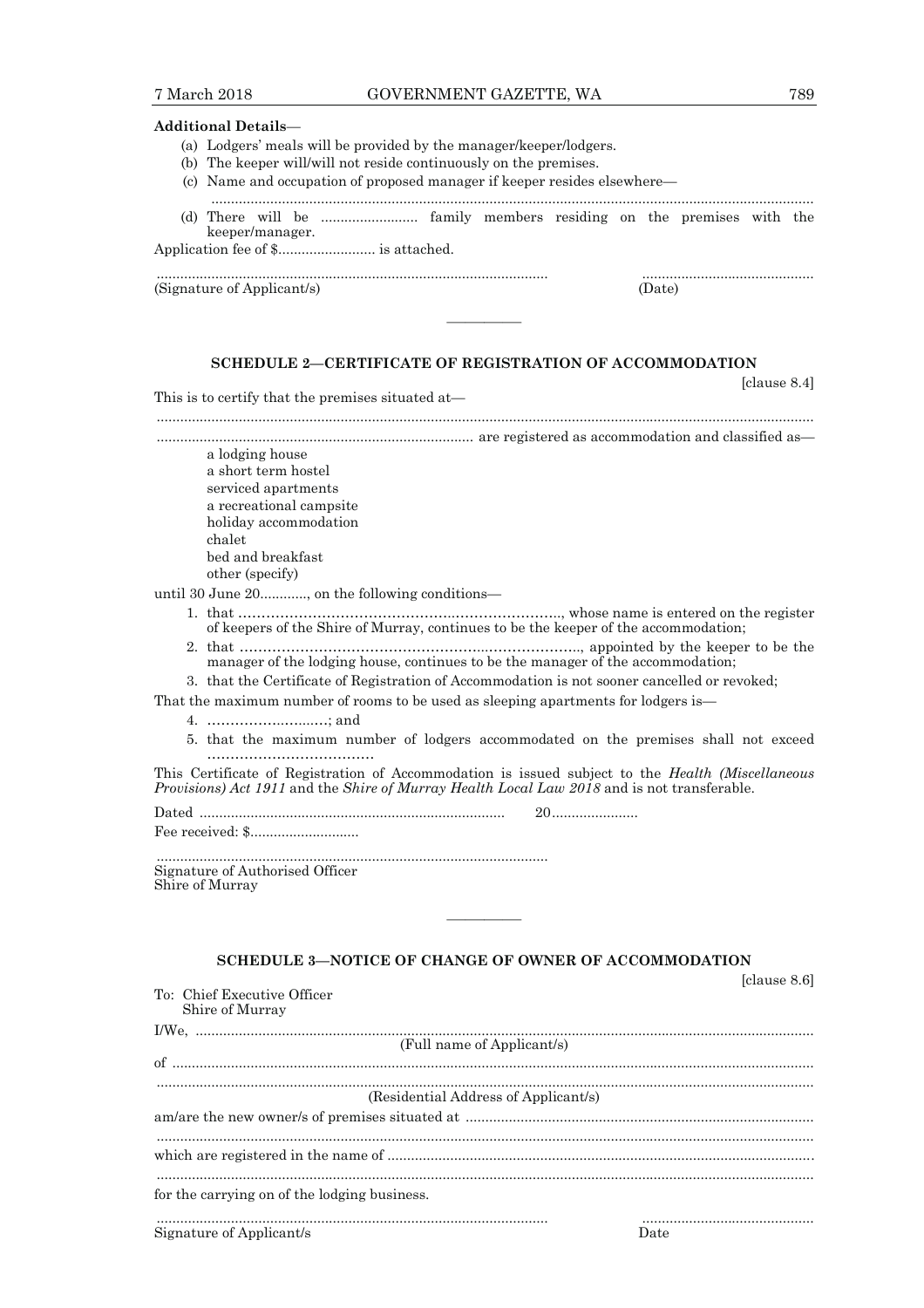## **SCHEDULE 4-REGISTER OF LODGERS**

| Location of Accommodation— | [clause 8.25] |
|----------------------------|---------------|
|                            |               |
|                            |               |
|                            |               |
|                            |               |
|                            |               |
|                            |               |
|                            |               |
| Signature of Keeper        | Date          |

## **SCHEDULE 5-LIST OF LODGERS**

| The following is the name of every person who resided in the accommodation at- | [clause 8.26] |
|--------------------------------------------------------------------------------|---------------|
|                                                                                |               |
|                                                                                |               |
| Signature of Keeper                                                            | Date          |

## SCHEDULE 6-CERTIFICATE OF SLEEPING ACCOMMODATION

<u> Alexandria (m. 1888)</u>

|                                               | [clause 8.27] |
|-----------------------------------------------|---------------|
| (Name of Keeper)                              |               |
|                                               |               |
| (Address of Keeper)                           |               |
| For the registered accommodation situated at— |               |
|                                               |               |
|                                               |               |
|                                               |               |
|                                               |               |
|                                               |               |
|                                               |               |
| Signature of Authorised Officer               | Date          |
|                                               |               |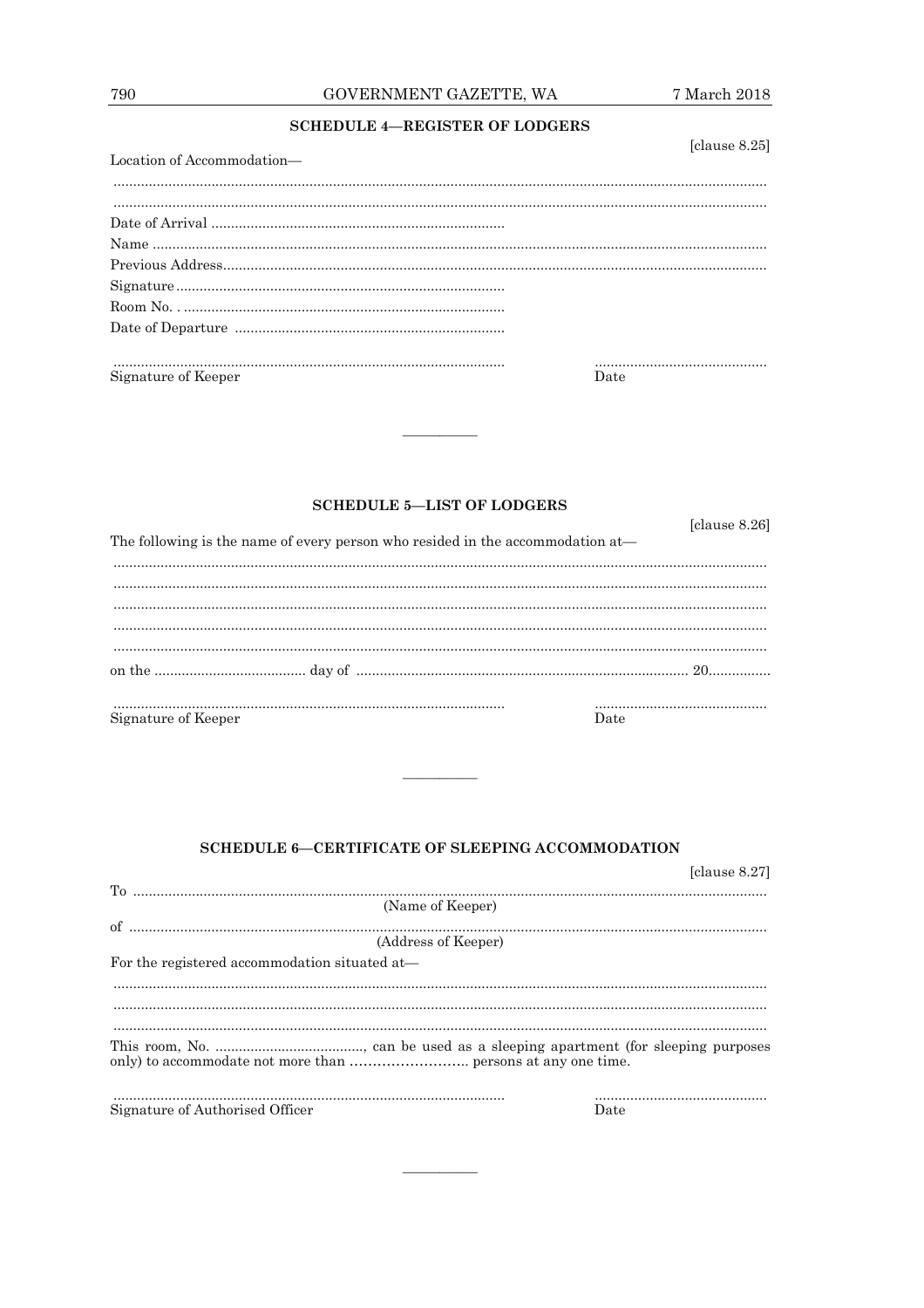## SCHEDULE 7—CERTIFICATE OF SLEEPING ACCOMMODATION FOR A LODGING HOUSE WITH MORE THAN 20 SLEEPING APARTMENTS

|                                                |                                                                                               | [clause $8.27$ ]    |
|------------------------------------------------|-----------------------------------------------------------------------------------------------|---------------------|
|                                                | (Name of Keeper)                                                                              |                     |
|                                                | (Address of Keeper)                                                                           |                     |
|                                                |                                                                                               |                     |
| indicated below.                               | The rooms listed below are not to be occupied by more than the number of lodgers or residents |                     |
| <b>ROOM NUMBER</b>                             | <b>MAXIMUM OCCUPANCY</b>                                                                      |                     |
|                                                |                                                                                               |                     |
|                                                |                                                                                               |                     |
|                                                |                                                                                               |                     |
|                                                |                                                                                               |                     |
|                                                |                                                                                               |                     |
|                                                |                                                                                               |                     |
|                                                |                                                                                               |                     |
|                                                |                                                                                               |                     |
|                                                |                                                                                               |                     |
| Signature of Authorised Officer                |                                                                                               | Date                |
|                                                |                                                                                               |                     |
|                                                | <b>SCHEDULE 8-APPLICATION FOR LICENCE OF A MORGUE</b>                                         | [clause $3.15(2)$ ] |
| To: Chief Executive Officer<br>Shire of Murray |                                                                                               |                     |
|                                                | (full name in block letters)                                                                  |                     |
|                                                |                                                                                               |                     |

(full residential address) apply to licence the premises listed below as a Morgue

Signature of Applicant

## **SCHEDULE 9-CERTIFICATE OF LICENCE OF A MORGUE**

| This is to certify the following premises is licensed as a morgue from— |      |
|-------------------------------------------------------------------------|------|
|                                                                         |      |
| until 30th day of June 20                                               |      |
|                                                                         |      |
|                                                                         |      |
|                                                                         |      |
|                                                                         |      |
| Signature of Authorised Officer                                         | Date |

[clause  $3.15(3)(a)$ ]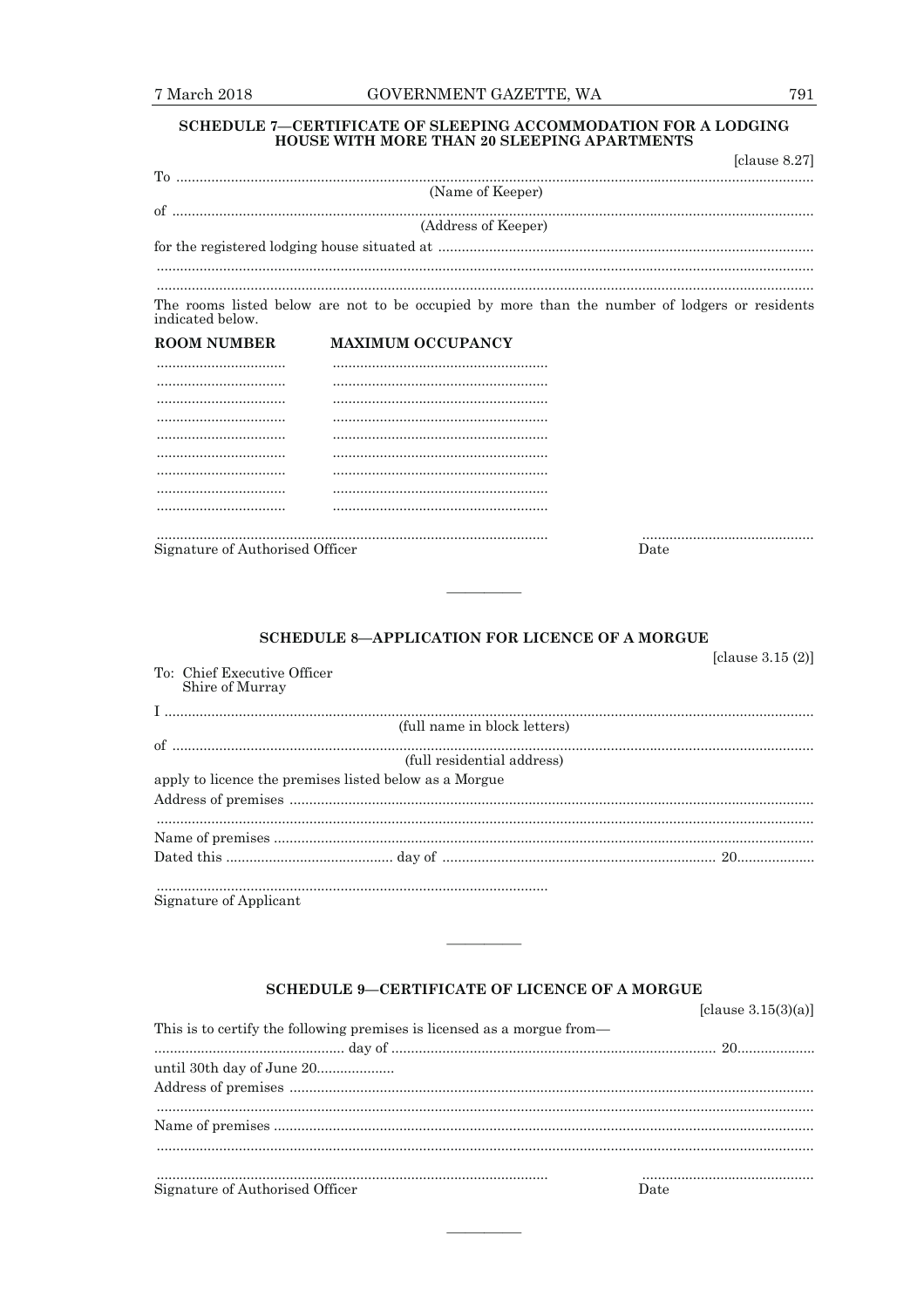## GOVERNMENT GAZETTE, WA

## ${\large\bf SCHEDULE\ 10}\displaystyle\mathrm{\rightarrow APPLICATION\ FOR\ CONSENT\ TO\ ESTABLIST\ AN\ }\\ \displaystyle\mathrm{OFFENSIVE\ TRADE}$

| [clause $9.2(1)(b)$ ]                                                                                                                     |  |
|-------------------------------------------------------------------------------------------------------------------------------------------|--|
| To: Chief Executive Officer<br>Shire of Murray                                                                                            |  |
|                                                                                                                                           |  |
| (Full Name of Applicant/s)                                                                                                                |  |
|                                                                                                                                           |  |
| (Residential Address of Applicant/s)                                                                                                      |  |
|                                                                                                                                           |  |
|                                                                                                                                           |  |
| (Description of Offensive Trade)                                                                                                          |  |
| (Location of Premises)                                                                                                                    |  |
| Notice of my/our intention to make this application was advertised                                                                        |  |
|                                                                                                                                           |  |
|                                                                                                                                           |  |
| (Date of Advertisement)                                                                                                                   |  |
| Plans and specifications of the buildings proposed to be used or erected in connection with the<br>proposed offensive trade are attached. |  |
| Signature of Applicant/s<br>Date                                                                                                          |  |

## SCHEDULE 11-APPLICATION FOR REGISTRATION OF PREMISES FOR OFFENSIVE TRADE

| [clause $9.4$ (a)] |  |  |
|--------------------|--|--|
|--------------------|--|--|

| To: Chief Executive Officer<br>Shire of Murray                                               |      |
|----------------------------------------------------------------------------------------------|------|
|                                                                                              |      |
| (Full Name of Applicant/s)                                                                   |      |
|                                                                                              |      |
|                                                                                              |      |
| (Residential Address of Applicant/s)                                                         |      |
|                                                                                              |      |
|                                                                                              |      |
| (Location of Premises)                                                                       |      |
| being premises in or upon which there is (or is to be) carried on an offensive trade, namely |      |
|                                                                                              |      |
|                                                                                              |      |
| (Description of Offensive Trade)                                                             |      |
|                                                                                              |      |
|                                                                                              |      |
|                                                                                              |      |
|                                                                                              |      |
| Signature of Applicant/s                                                                     | Date |
|                                                                                              |      |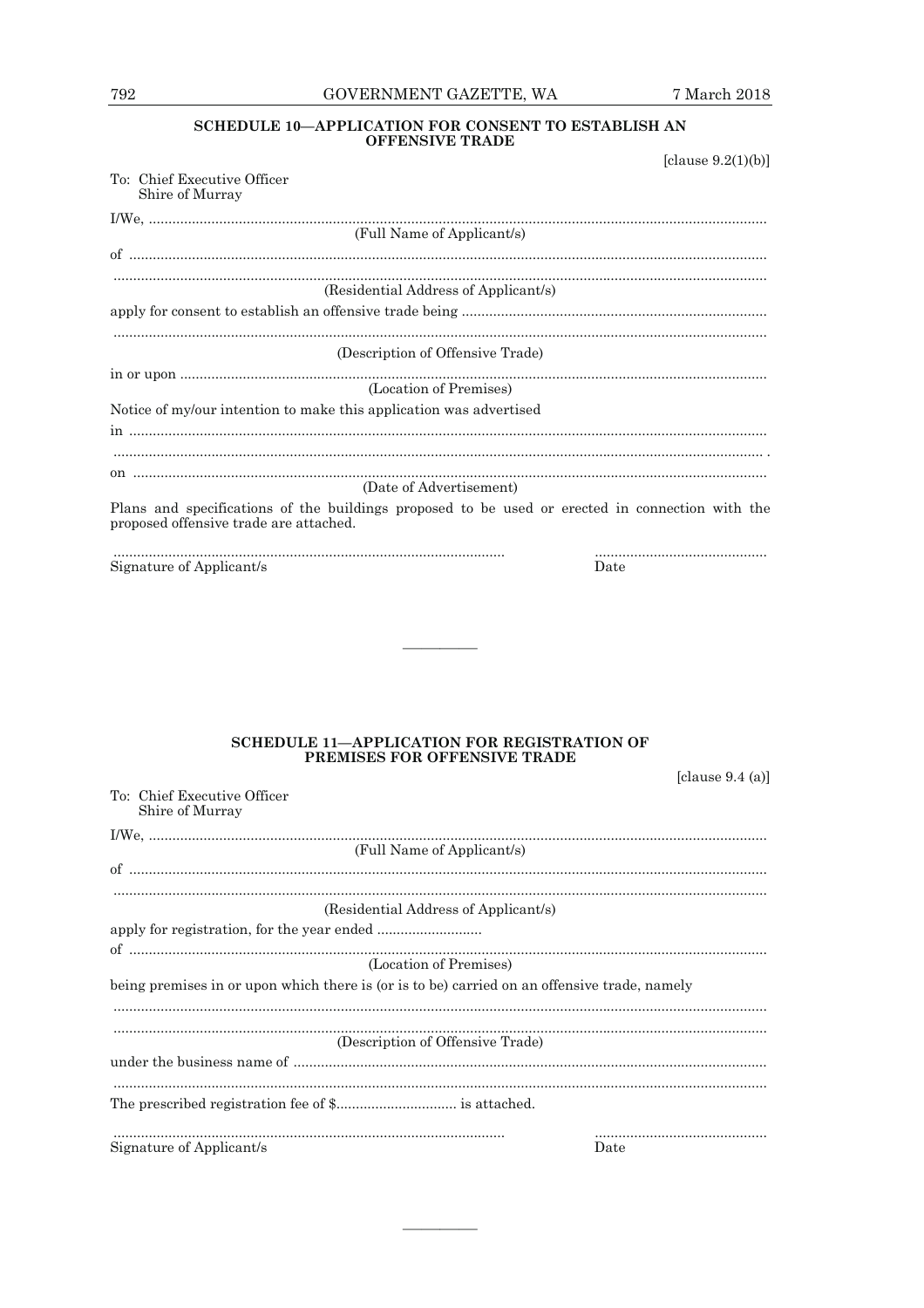## 7 March 2018 GOVERNMENT GAZETTE, WA 793

## **SCHEDULE 12—CERTIFICATE OF REGISTRATION OF PREMISES FOR OFFENSIVE TRADE**

|         | [clause 9.5] |  |
|---------|--------------|--|
|         |              |  |
|         |              |  |
| (Trade) |              |  |
|         |              |  |
|         |              |  |

## **SCHEDULE 13—OFFENSIVE TRADES**

————

[clause 9.1]

Offensive trades are any of the trades, businesses or occupations usually carried on, in or connected with the undermentioned works or establishments—

Abattoirs or slaughter houses; Bone mills or bone manure depots; Bones, hides, hoofs or skins storing, drying, or preserving establishments; Cleaning establishments, dye works; Fat rendering establishments; Fellmongeries, tanneries; Fish-curing, fish processing (excluding retail fish shops) and fish canning establishments; Flock factories; Gut scraping, preparation of sausage skins; Knackeries; Laundromats, dry cleaning establishments; Livestock saleyards; Manure works; Piggeries; Poultry processing establishments; Poultry farming employing caged poultry housing; Rabbit farming employing caged rabbit housing; Shellfish and crustacean processing establishments (excluding retail fish shops);

Tripe-boiling establishments; and

Works for boiling down meat, bones, blood, or offal.

|                    |               |                                                                                                                                     | [Clause $10.1$ ]    |
|--------------------|---------------|-------------------------------------------------------------------------------------------------------------------------------------|---------------------|
| <b>Item</b><br>No. | Clause<br>No. | Description                                                                                                                         | Modified<br>Penalty |
| $\mathbf{1}$       | 3.3(1)        | Failed to ensure that rainwater does not cause a nuisance                                                                           | \$200               |
| 2                  | 4.2           | Released or allowed the escape of liquid waste from land                                                                            | \$250               |
| 3                  | 4.9(4)        | Burnt cleared vegetation or other material from a building or<br>development site                                                   | \$250               |
| $\overline{4}$     | 4.11          | Failed to provide or maintain a refuse receptacle on a building or<br>development site                                              | \$500               |
| $\overline{5}$     | 4.12          | Failed to control refuse on a building or development site                                                                          | \$500               |
| $6\phantom{1}6$    | 4.13          | Stored unauthorised materials                                                                                                       | \$500               |
| $\overline{7}$     | 4.16(a)       | Stored, or allowed to remain on land, more than 1 vehicle, vessel<br>or machinery in a state of disrepair                           | \$200               |
| 8                  | 4.16(b)       | Stored, or allowed to remain on land, any vehicle, vessel or<br>machinery in a state of disrepair for a period in excess of 1 month | \$200               |
| 9                  | 4.16(c)       | Stored, or allowed to remain on land, any vehicle parts, vessel<br>parts or machinery parts (including tyres)                       | \$200               |

## **SCHEDULE 14—PRESCRIBED OFFENCES**

————